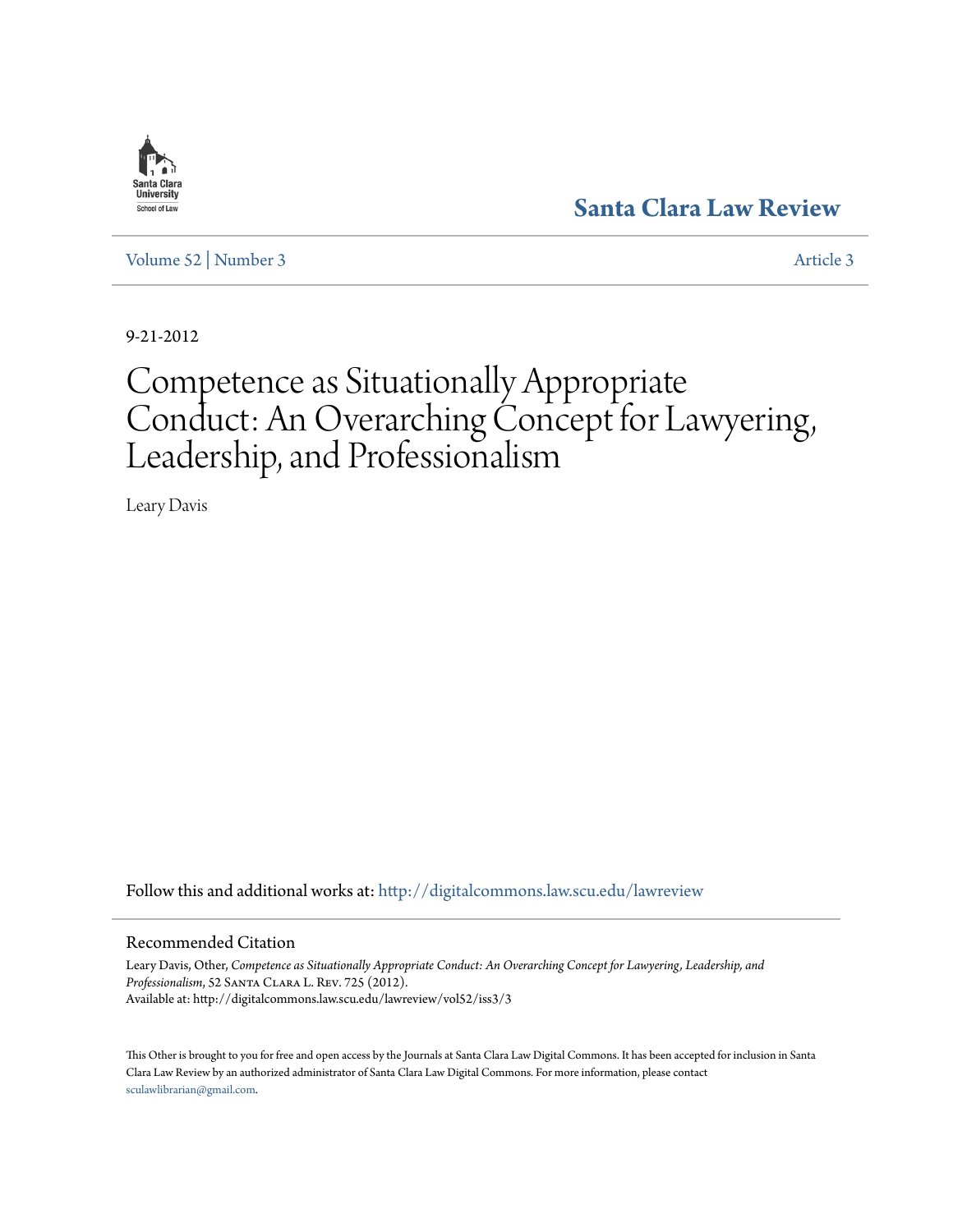# **COMPETENCE AS SITUATIONALLY CONCEPT FOR LAWYERING, LEADERSHIP, AND PROFESSIONALISM PROFESSIONALISM**

### **Leary Davis\***

[T]his very approximation of theory and practice it is, from which the real improvement of the administration of law must proceed . . . our theory, too, must become more practical, and our practice more scientific than it has hitherto been  $<sup>1</sup>$ </sup>

Friedrich Karl von Savigny, 1814

[S]kills training will continue to face an uphill battle unless it is linked with an accepted theory of lawyering that could provide a bridge between theory and practice and perhaps establish a rationale for a more systematic continuing education beyond law school.<sup>2</sup>

William M. Sullivan, Anne Colby, Judith Welch Wegner and Lloyd Bond, 2007

#### TABLE OF CONTENTS

Introduction<br>I. Where

- Where We Are and How We Got Here: Expanding Conceptions of Competence
	- A. Organized Bar Responses to the Crisis of Competence
	- B. Law School Responses
	- C. Intermediate Evolution of Conceptions of Lawyering Competence

 <sup>\*</sup> Founding Dean and Professor of Law Emeritus, Elon University School of Law.

 <sup>1.</sup> FRIEDRICH KARL VON SAVIGNY, OF THE VOCATION OF OUR AGE FOR LEGISLATION AND JURISPRUDENCE 145, 147 (Abraham Hayward trans., Littlewood & Co. Old Bailey 2d ed. 1828).

 <sup>2.</sup> WILLIAM M. SULLIVAN ET AL., EDUCATING LAWYERS: PREPARATION FOR THE PROFESSION OF LAW 94 (2007).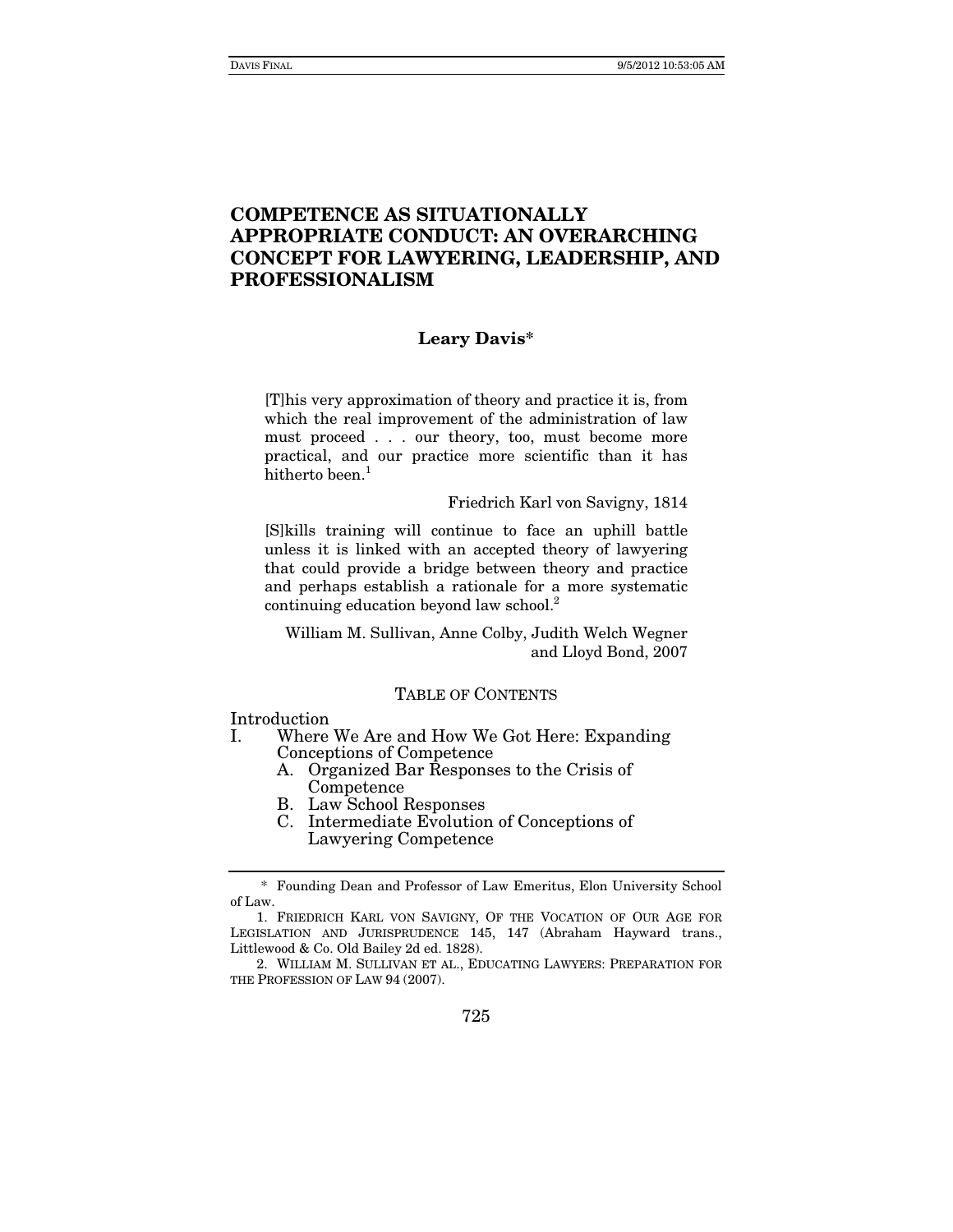- 1. The ALI-ABA Definition
- 2. Zemans and Rosenblom
- 3. The Cramton Report
- 4. The MacCrate Report
- D. Reemergence of Divergent Thinking About Competence in the Twenty-First Century
	- 1. The Canadian Definition 2. The Carnegie Report
	-
	- 3. Best Practices
	- 4. Washington and Lee University School of Law
	- 5. Law School Leadership Initiatives
- II. Stages in the Acquisition of Competence and Expertise
- III. Models of Situationally Appropriate Conduct
	- A. Roles
	- B. Knowledge
	- C. Skills
	- D. Personal Attributes
	- E. Implications and Qualification of the Model
	- Difficulties in Learning About Self and Others
	- G. Competence and Power
	- H. The Leadership Model
		- 1. Hersey and Blanchard
		- 2. Fiedler
		- 3. Vroom and Yetton
	- I. A Situational Lawyering Model
- IV. Bridges and Barriers to Competence
	- A. "Satisficing" Solutions
	- B. Gender and Ethnic Stereotypes
	- C. Challenging Work Assignments
	- D. Mentors and Colleagues as Bridges to Competence
	- E. Collaboration
	- F. Self-Management
	- G. Lessons of Experience
- V. Justification for Adding Strategy and Initiative as Elements of Lawyer Competence
- VI. Linking Competence to Professionalism and

Purpose in a Theory of Lawyering Conclusion

#### **INTRODUCTION**

The idea of professional competence as a mere state of being or trait, without reference to the conduct it empowers or to specific situations and persons with whom the lawyer is involved, lacks the richness, complexity and explanatory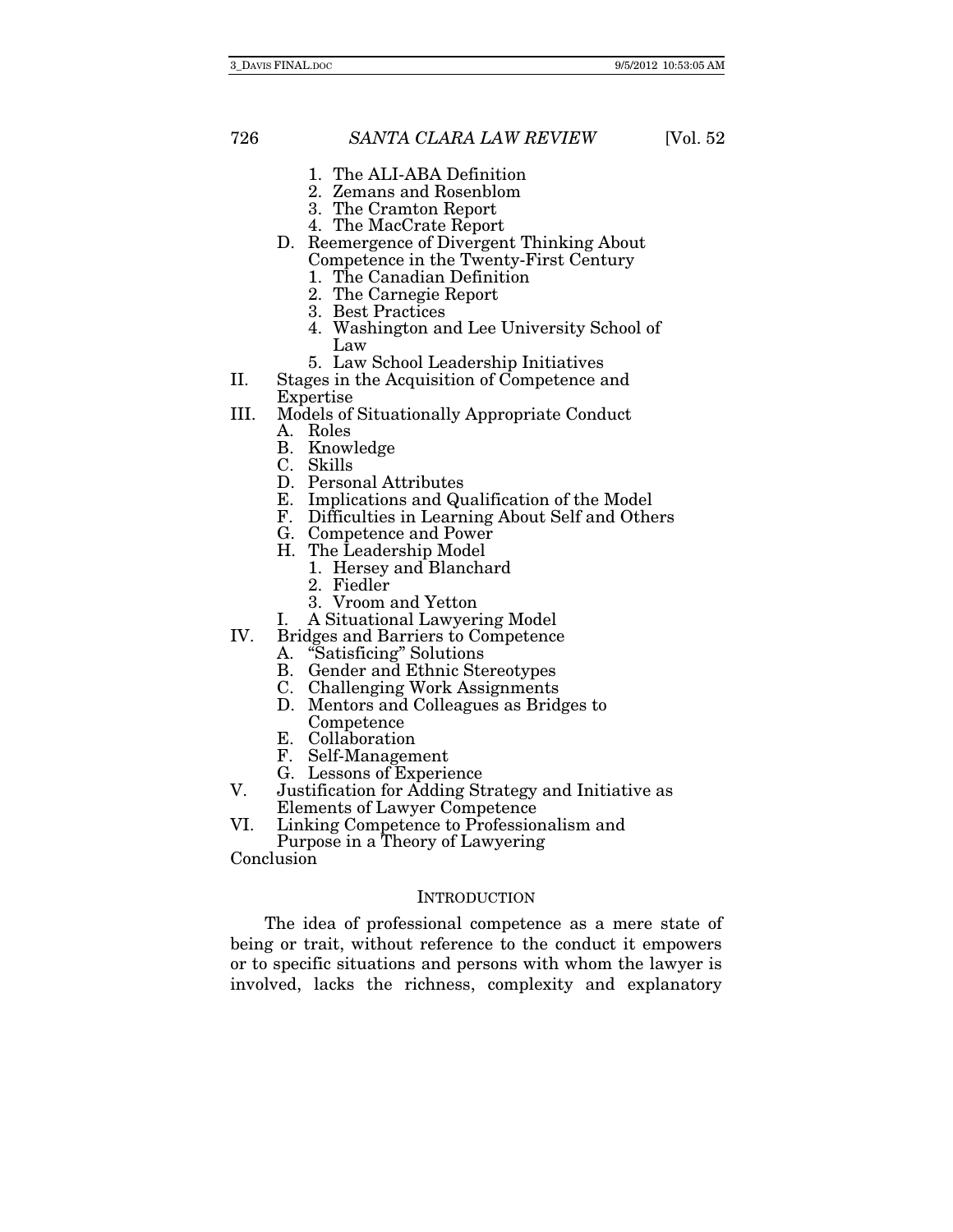power needed to guide professional development.<sup>3</sup> That state of being, the state of possessing legal knowledge and technical skills, was the dominant view of lawyer competence at the end of the Twentieth Century.<sup>4</sup> That view contributed to an  $expansion$  of skills training in law school, $5$  encouraged and then mandated by accreditation standards.<sup>6</sup> Yet the coalescence of theory and practice for which Savigny yearned two centuries ago remains unrealized, as does the accepted theory of lawyering to which the latest Carnegie report aspires.

Our espoused theory of competence as a state of being fails to explain our practice<sup> $7$ </sup> and is inadequate to support a

 4. The conception of competence as consisting of these two elements, knowledge and skill, has been shared across callings. See, e.g., THE ASTD LEADERSHIP HANDBOOK 13 (Elaine Beach ed., ASTD Press 2010) ("Competencies are the skills and knowledge that ensure a leader is equipped to lead—that constitute leadership effectiveness."). But see Mark David Jones, Identifying Real-World Competencies, in THE ASTD LEADERSHIP HANDBOOK 171, 172 (Elaine Beach ed., ASTD Press 2010) ("I generically define competence as the ability to use either knowledge or a skill in the performance of a role." (emphasis added)).

5. See discussion infra Part I.B.

 6. STANDARDS AND RULES OF PROCEDURE FOR APPROVAL OF LAW SCHOOLS 302 (2011).

 7. Chris Argyris and Donald Schön contrast two different kinds of theories in action, espoused theories and theories in use, and argue that effectiveness will increase with congruity between the two. Theories in use are the theories that we actually follow in acting, and espoused theories are the theories we communicate to others as the basis for our actions. CHRIS ARGYRIS & DONALD A. SCHÖN, THEORY IN PRACTICE: INCREASING PROFESSIONAL EFFECTIVENESS

 <sup>3.</sup> The traditional dictionary definition of competence is "the state of being competent," where competent is defined as "having adequate ability or qualities." WEBSTER'S NINTH NEW COLLEGIATE DICTIONARY 268 (1985). The beginning of a shift to broader conceptions of competence in the legal profession, acknowledging competence as a state of being while recognizing the incompleteness of that view, can be found in two documents three decades in the past. In 1979 the ABA Task Force on Lawyer Competency said competence and performance were not synonymous, yet called for an expansion of the concept of competence sufficient to assure adequate service. AM. BAR ASS'N, LEGAL EDUC. AND ADMISSIONS TO THE BAR, REPORT AND RECOMMENDATIONS OF THE TASK FORCE ON LAWYER COMPETENCY: THE ROLE OF THE LAW SCHOOLS 9 (1979) [hereinafter CRAMTON REPORT]. Two years later an ALI-ABA report stated, "Competence is different from performance, . . . we refer to competence as a personality trait or characteristic or set of habits we wish to inculcate in the lawyer . . . ." See infra notes 44–46 and accompanying text. It then adopted the performance-based definition of competence that ALI-ABA had recently proposed. See infra notes 44–46 and accompanying text. AM. LAW INST.-AM. BAR ASS'N COMM. ON PROF'L EDUC., ENHANCING THE COMPETENCE OF LAWYERS: THE REPORT ON THE HOUSTON CONFERENCE xi (1981) [hereinafter ENHANCING THE COMPETENCE OF LAWYERS].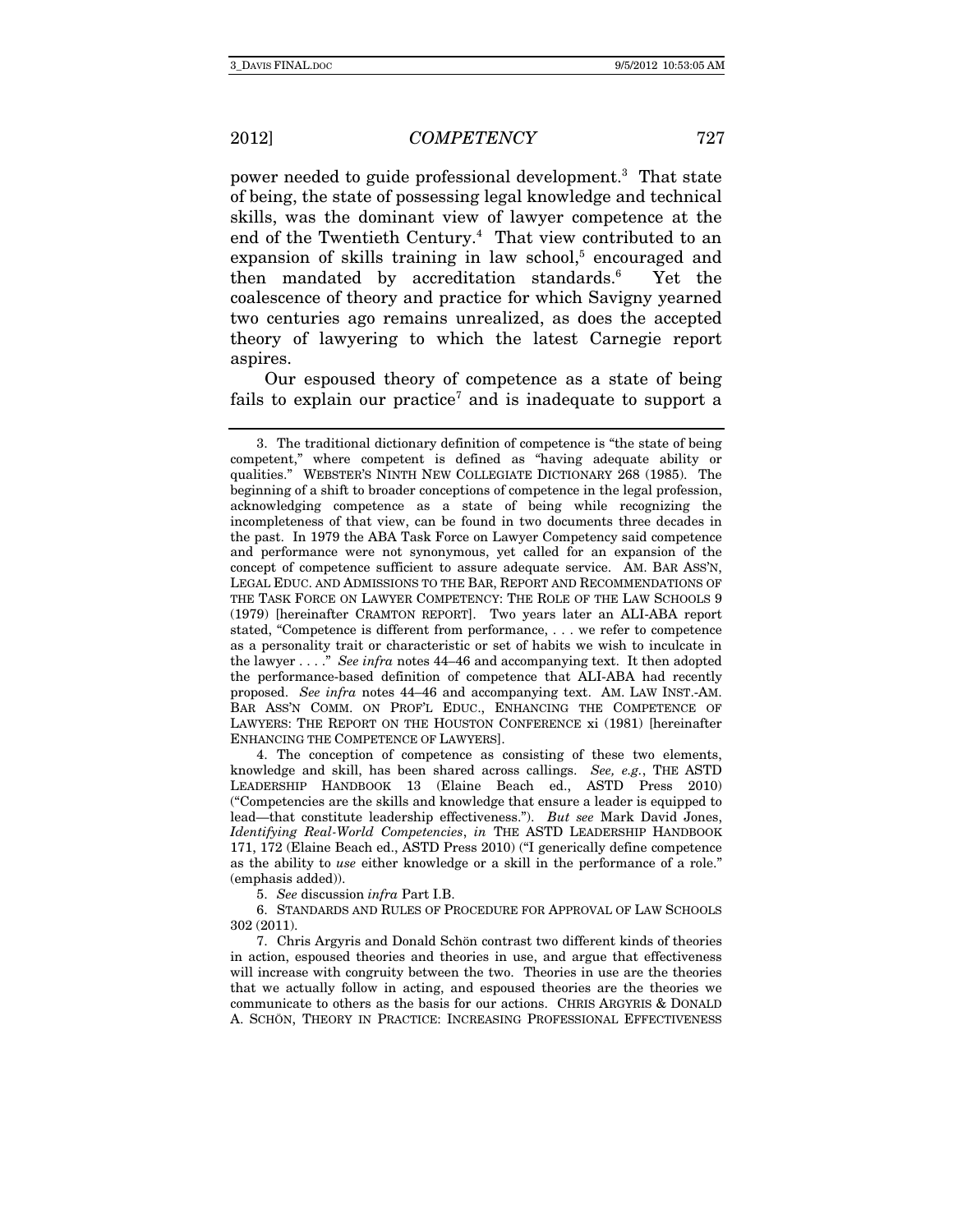general theory of lawyering. Today, more and more law firms are using competency models based on observed behaviors, rather than perceived qualities, to develop and reward their talent.<sup>8</sup> Disciplinary rules treat lawyer competence not as an attribute or state of being to be attained, but as action that is situationally contingent and constantly monitored.<sup>9</sup> Evolving conceptions of professionalism focus on the conduct of lawyers; they demand that our competence and professionalism be measured by what we do or do not do, and that those actions be connected to moral purpose.<sup>10</sup>

Talcott Parsons said a general theory in the social sciences should do three things:

- 1. [A]id in the codification of existing concrete knowledge. [M]aking us more aware of interconnections among items of existing knowledge which are now available in a scattered, fragmentary form[,]
- 2. [B]e a guide to research [and]
- 3. [F]acilitate the control of the biases of observation and interpretation which are at present fostered by the departmentalization of education and research in the social sciences.<sup>11</sup>

A general theory of lawyering that draws from leadership theory can do those three things. Leadership has emerged as an academic discipline<sup>12</sup> that provides multidisciplinary<sup>13</sup> and

<sup>(1974).</sup>As discussed in Part VI, it is problematic that the profession has no shared theory of practice.

 <sup>8.</sup> Susan Manch, Competencies and Competency Models—An Overview, in THE ART AND SCIENCE OF STRATEGIC TALENT MANAGEMENT IN LAW FIRMS 77 (Thomson Reuters 2010). Manch reported a NALP survey in which seventy-four percent of 242 respondents had or planned competency-based approaches to talent management. Id. at 85. A 2011 American Lawyer survey of associates in large firms revealed that twenty-four percent of them were being compensated on the basis of competency models. By the Numbers: How Midlevels See Their Careers and Their Prospects, AM. LAW., Sept. 1, 2011, at 76.

<sup>9.</sup> See discussion infra notes 162–65 and accompanying text.

 <sup>10.</sup> See, e.g., Joseph P. Tomain & Michael E. Solimine, Skills Skepticism in the Postclinic World, 40 J. LEGAL EDUC. 307, 315–17 (1990).

 <sup>11.</sup> TOWARD A GENERAL THEORY OF ACTION 3 (Talcott Parsons & Edward A. Shils eds., 1951).

 <sup>12.</sup> At the end of the last century at least 700 academic institutions had leadership programs. Deborah L. Rhode, Lawyers and Leadership, 20 PROF. LAW, no. 3, 2010 at 12.

 <sup>13.</sup> It utilizes perspectives from almost all of the arts and sciences, including cognitive science, and management.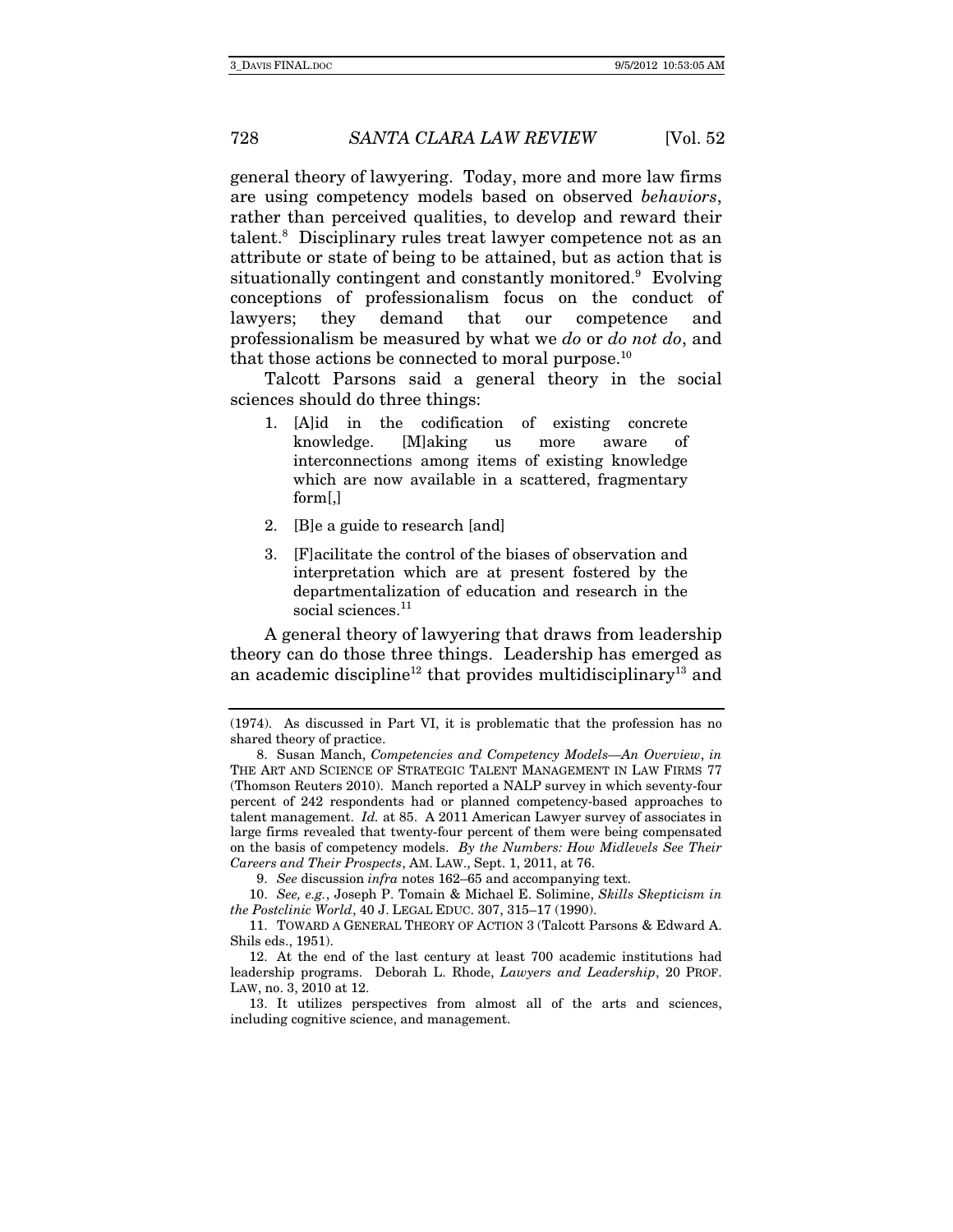$interdisciplinary<sup>14</sup>$  perspectives in integrating theory and practice. Leadership theory helps explain why competence is more than knowledge and skill, which are necessary but not sufficient for competence (lawyers who have good knowledge of legal doctrine and lawyering skills often fail to provide adequate legal services). Rather, lawyer competence is the product of five elements that when properly interwoven produce situationally appropriate professional conduct:

- 1. Knowledge, legal and interdisciplinary
- 2. Skills, technical and interpersonal
- 3. Personal attributes, catalysts capable of converting knowledge and skill into competent representation, chief of which are self-knowledge, knowledge of others, and situational awareness
- 4. Strategies to harness knowledge, skill and personal attributes
- 5. Initiative in implementing strategies

Lawyers and legal educators can implicitly incorporate these five elements by defining professional competence as situationally appropriate conduct. This suggested definition is stipulative, providing a meaning for the purpose of discussion that differs from and extends the traditional dictionary definition of competence as a state of being. It is also a functional definition, telling what competence does and how and why it does it. The adverb and adjective "situationally appropriate" integrate theory and practice in distinguishing competence from behavior that, though producing a beneficent outcome, is the result of mistake or luck.

Broadening the concept of competence from a state of being to personal conduct can be psychologically threatening, a potential attack on individual and institutional selfconcepts.15 For individual lawyers, law firms, and law schools to rise to enhanced levels of competence from plateaus of

 <sup>14.</sup> It has melded knowledge and modes of thinking from other disciplines to produce a new art and science.

<sup>15.</sup> See discussion infra Part III.F. Lawyers might fear that adopting a broader definition of competence could broaden bases of liability for malpractice. That threat is addressed to an extent in the concluding sentence of this paragraph.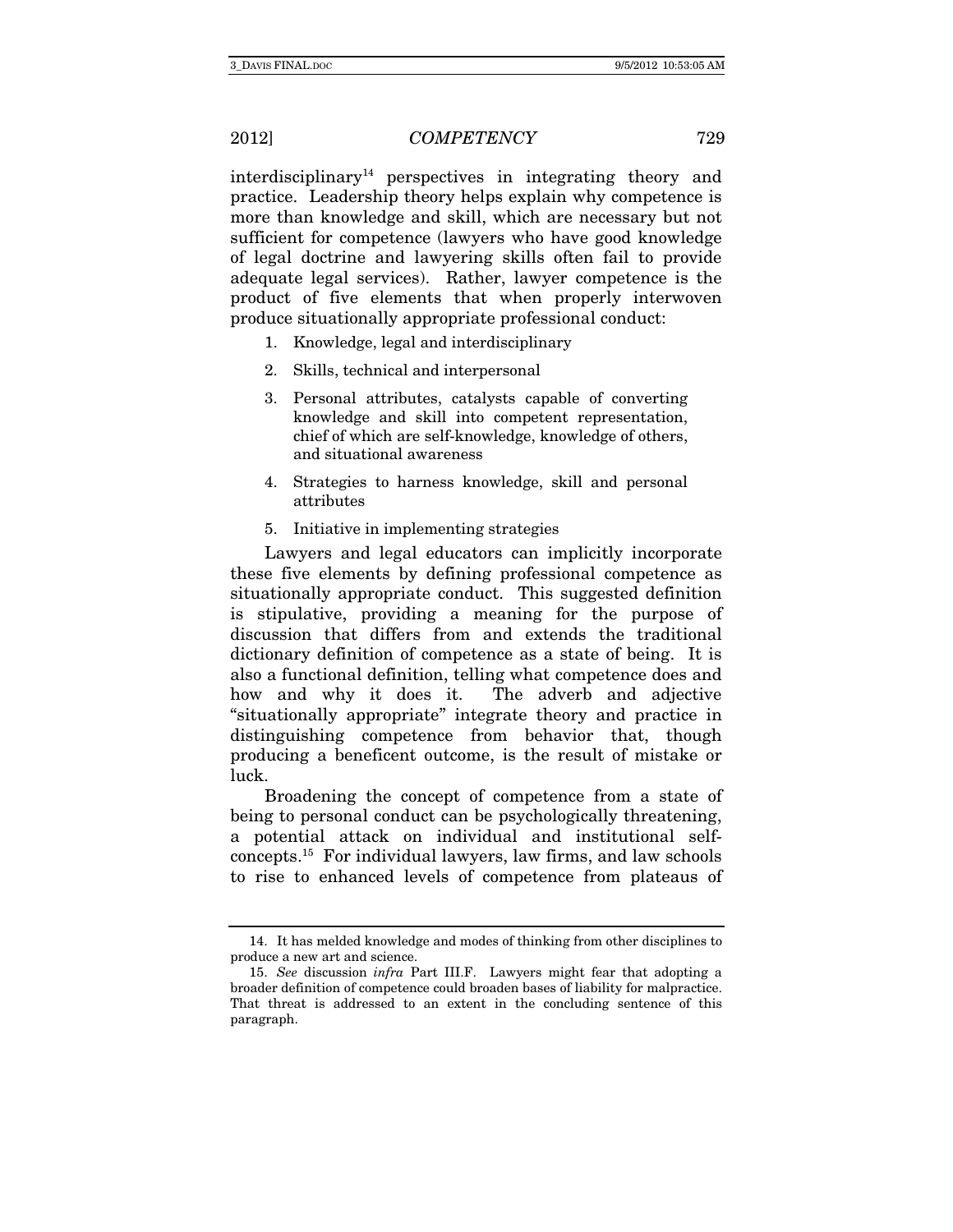substantial achievement, we must overcome organizational<sup>16</sup> and individual ego defense mechanisms $17$  that are our primary barriers to change. While accommodating a broad range of conduct within the scope of competence, "situationally appropriate" might exclude behavior shared by an entire professional community.18 That possibility can be particularly threatening to legal educators. If the latest Carnegie report is correct that a sound legal education would integrate cognitive, practical, and moral apprenticeships,<sup>19</sup> which most law schools do not, one might conclude that the enterprise of legal education as a whole falls short of competence. A valid theory of competence will acknowledge and provide the means to overcome these psychological threats, fostering a growth mindset and providing models for professional development that maximize career satisfaction and performance and minimize malpractice and the threat of liability.

Part I of this Article examines the evolution of ideas of lawyer competence in the context of changes in the profession. Part II discusses the stages in which competence and expertise are acquired as one learns from experience. In Part III I use two models, one legal and one leadership, to illustrate the acquisition and utilization of the elements of professional competence, including self-awareness. Part IV explores bridges and barriers to the achievement of competence. Part V provides justifications for adding strategy and initiative to knowledge, skill and personal attributes as elements essential to lawyer competence. Part VI discusses the extent to which conceptions of competence must be linked to conceptions of what a lawyer is. It includes definitions of the legal profession, professionalism and unprofessional. Those definitions mirror the ALI-ABA

 <sup>16.</sup> For organizational defenses, see CHRIS ARGYRIS, OVERCOMING ORGANIZATIONAL DEFENSES: FACILITATING ORGANIZATIONAL LEARNING (1990).

<sup>17.</sup> See supra note 15 and accompanying text.

 <sup>18. &</sup>quot;The fact that a professional followed the common professional practice at the relevant time is not sufficient to avoid liability. Such practice must be demonstrably reasonable. Accordingly, when a professional adheres to a common professional practice which does not accord with the general standards of liability, i.e., that one must act in a reasonable and diligent manner, he can be found liable, depending on the facts of each case." Roberge v. Bolduc, [1991] 1 S.C.R. 374, 379 (Can.), available at http://www.canlii.org/en/ca/scc/doc/1991/1991canlii83/1991canlii83.pdf.

 <sup>19.</sup> SULLIVAN ET AL., supra note 2, at 191–92.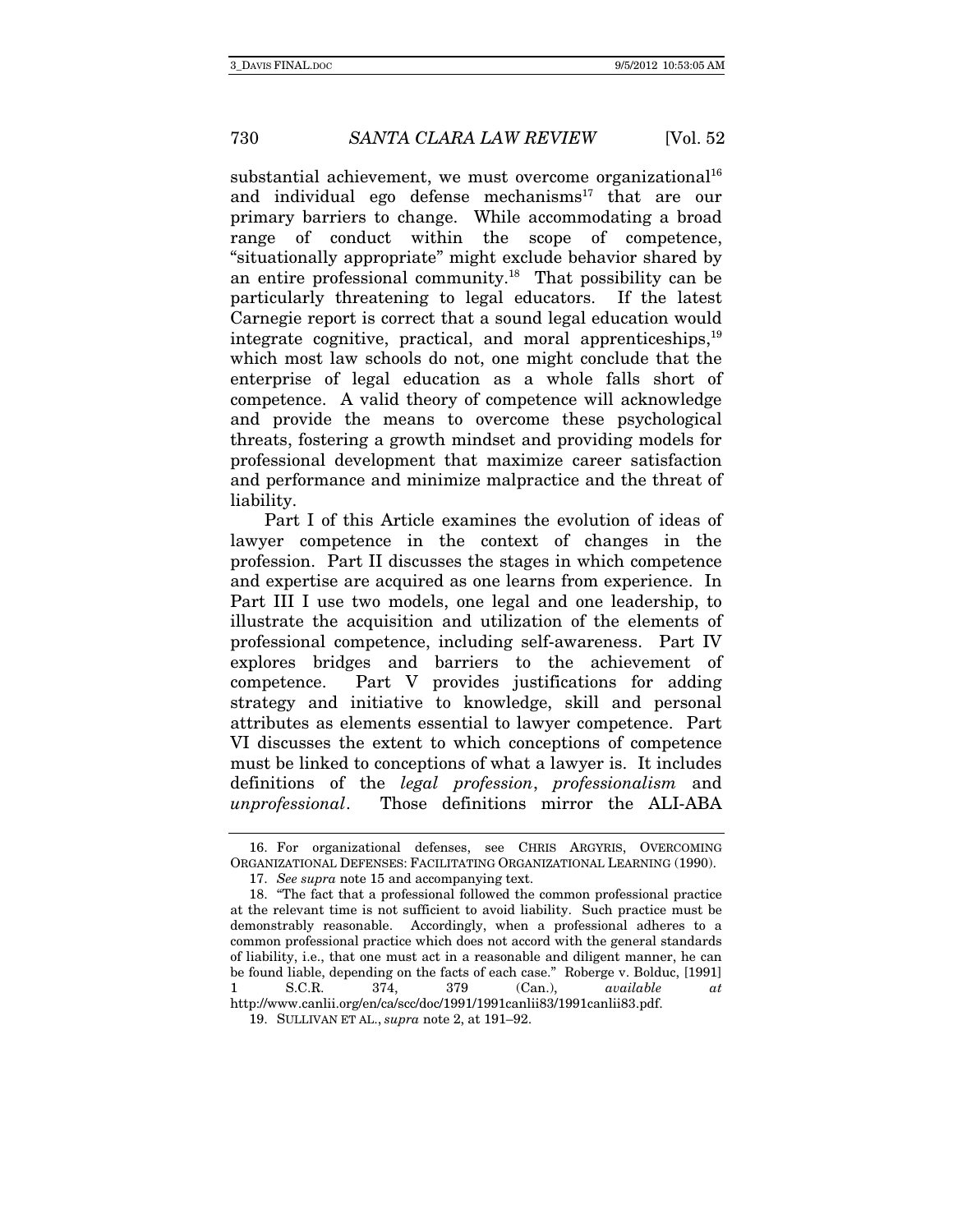approach to defining competence and incompetence and link knowledge and skill to purpose and morality.

### I. WHERE WE ARE AND HOW WE GOT HERE: EXPANDING CONCEPTIONS OF COMPETENCE

The profession has experienced two paradigm shifts with respect to the way we think, assign responsibility, and behave with respect to professional development in the United States.<sup>20</sup> The first shift was from the apprenticeship system to a competence as knowledge paradigm, focused on development of knowledge and analytical and research skills within law schools. The problems of knowledge and doctrine having been substantially solved by the first paradigm shift, the second shift focused on skills other than analysis and research. The new knowledge plus skills paradigm addressed new problems in an expanding economy. Today the domestic and global economies are stagnant or in crisis. Change is likely. One of the profession's possible futures could involve a paradigm shift in professional development that draws upon and applies leadership theory. It would focus on what the 1978 Cramton report called "a complex of attitudes and values" and other attributes that discipline and support knowledge and skill to produce competent lawyering. $21$ 

In 1890, three-fourths of all new lawyers came to the profession through the apprenticeship system, which was still the existing paradigm. One-fourth came through law school graduation, which constituted an emerging paradigm. By 1910 eighty percent of all new lawyers were law school graduates, a dramatic change.<sup>22</sup> Credit for the rise of law

 <sup>20.</sup> Thomas S. Kuhn developed the concept of paradigms in the sciences, which he took to be "the universally recognized scientific achievements that for a time provide model problems and solutions to a community of practitioners." THOMAS S. KUHN, THE STRUCTURE OF SCIENTIFIC REVOLUTIONS at x (1962). Because of the overt disagreements he observed between social scientists about problems and methods, Kuhn did not see that his theory applied to them. Id. However, the theory subsequently proved useful in analyzing change and predicting and influencing the future. Joel Barker popularized the concept of paradigm shifts in JOEL ARTHUR BARKER, PARADIGMS: THE BUSINESS OF DISCOVERING THE FUTURE (1992). Barker believed Kuhn described not just science but an aspect of the human condition. Id. at 39–40.

<sup>21.</sup> CRAMTON REPORT, supra note 3, at 10.

 <sup>22.</sup> PETER DEL. SWORDS & FRANK K. WALWER, THE COSTS AND RESOURCES OF LEGAL EDUCATION: A STUDY IN THE MANAGEMENT OF EDUCATIONAL RESOURCES 32 (1974).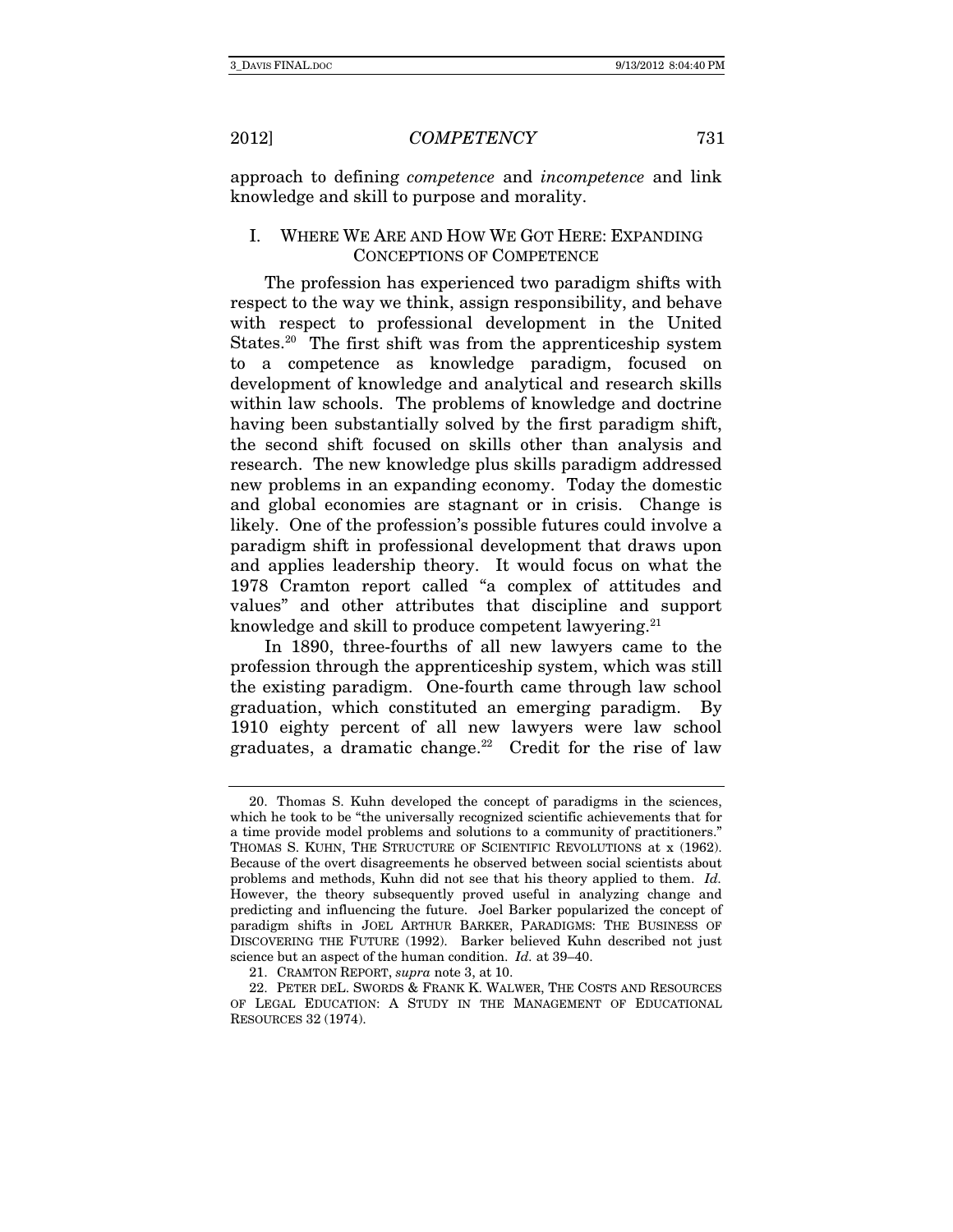schools and the fall of apprenticeships is sometimes given to Christopher Columbus Langdell. He introduced his "scientific" case method at Harvard, utilized to isolate what he believed to be the relatively few principles of the common law.<sup>23</sup> However, Langdell had a much greater impact on what (doctrine, analysis and legal research, but not other skills), how (Socratic method), and by whom (university professors and not practitioners) students were taught in law school than on the number of students attending law school.<sup>24</sup>

Upon gaining monopoly status, law schools agreed at least in principle that one of their primary objectives is to train students for the practice of law.25 They did so by conveying doctrinal knowledge and teaching the knowledgebased technical skills of legal analysis and research, as Langdell had advocated. Lawyers were still expected to pick up other skills in practice, making modest wages accompanied by modest expectations of productivity in their early years, if they could find jobs. Formation of professional identity was assumed, or an afterthought. Law firms could afford to have new lawyers spend time in each of their practice areas, earning little money for themselves or their firms but often becoming well-rounded lawyers. There being few graduate schools of business, many aspiring businessmen

 <sup>23.</sup> Langdell desired to show the superiority of university-based legal education to apprenticeships, and that university professors would be better teachers than practitioners. His vision of law was that of a self-contained science consisting of a limited number of principles or doctrines, best discovered within the common law through the study of appellate decisions. His "scientific" approach denied the complexity inherent in the common law tradition, the status as law of decisions inconsistent with his relatively few principles and, consequently, the limitations of human intelligence for which the doctrine of stare decisis corrects through lessons of experience. Experience being irrelevant, there was no possibility that practitioners could teach anything about the law better than university professors. ANTHONY T. KRONMAN, THE LOST LAWYER: FAILING IDEALS OF THE LEGAL PROFESSION 181– 84 (1993).

 <sup>24.</sup> Also important in the triumph of law schools over apprenticeships were a rapidly growing U.S. population, the invention of the typewriter, and efforts of the organized bar to establish law as a learned profession. SWORDS & WALWER, supra note 22, at 32–33.

 <sup>25.</sup> HERMAN OLIPHANT, SUMMARY OF STUDIES IN LEGAL EDUCATION BY THE FACULTY OF LAW OF COLUMBIA UNIVERSITY 18 (1928) (noting that without exception the then members of the Association of American Law Schools "set up as one of their prime objects to give the best preparation for the practice of the profession of law in any place where the English and American systems of law prevail.").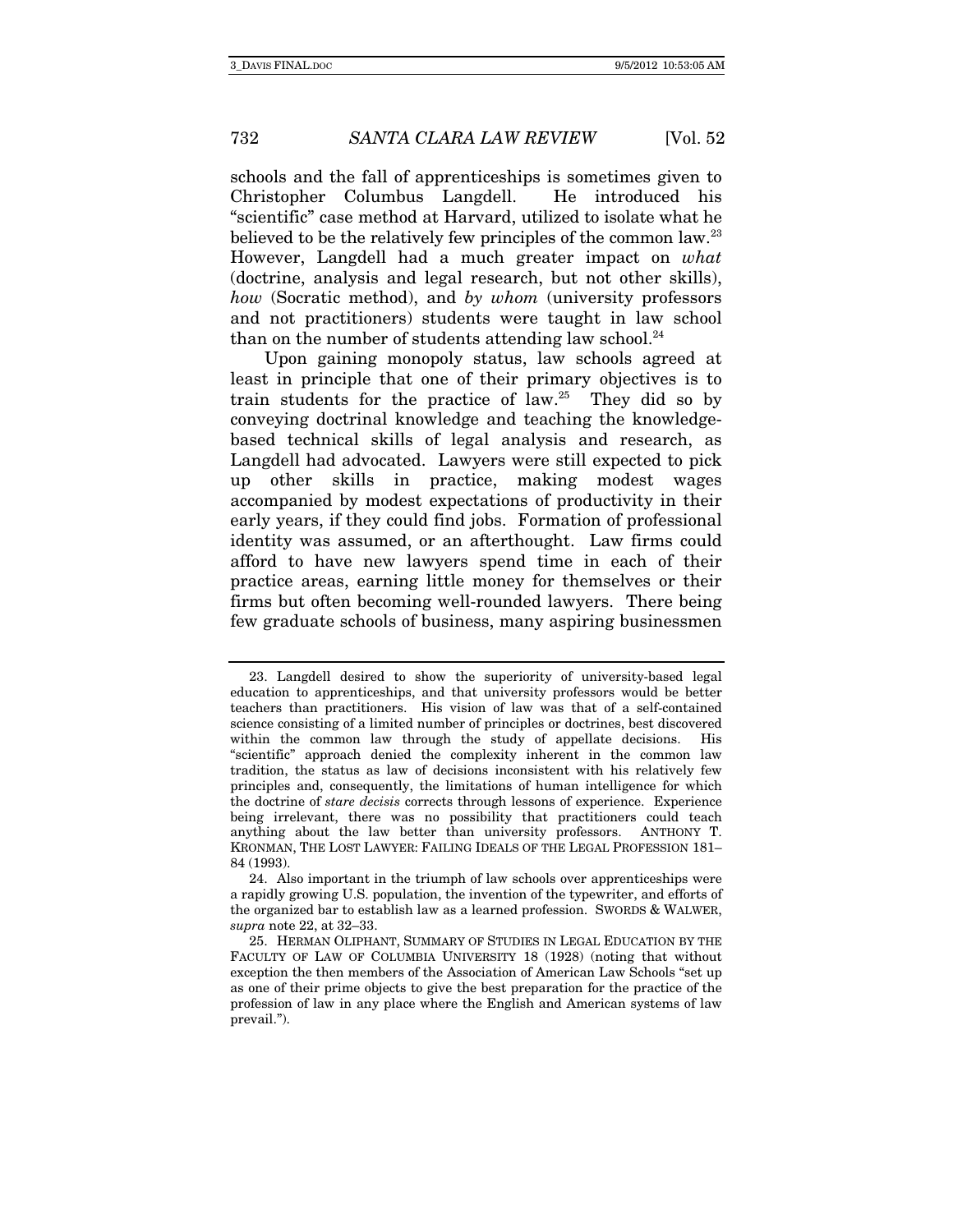also pursued legal educations. Other law graduates entered government or business until they could secure legal employment or become financially secure enough to open their own practices. $26$  Few complained about the narrowness of their educations in a buyer's market for legal services while contending with World War I, the Depression, World War II, the Korean Conflict, and a post-war rush of veterans to university campuses and law schools under the GI Bill.<sup>27</sup>

That complacency disappeared with the advent of a seller's market for legal services generated by a rapidly expanding economy in the 1960s. With an undersupply of lawyers and an oversupply of work, many lawyers were pushed into new practice situations for which they were ill prepared. The number of lawyers grew rapidly to meet demand,28 with the growth of large law firms being particularly noticeable.29 Law school enrollments grew at an even greater rate than the profession $30$  as law schools sought to accommodate the increased demand for legal services, a doubling of the twenty-two year-old population, and applications from legions of well-qualified women previously excluded from legal education. Law firms had to pay substantially higher salaries across the board during this new seller's market for legal services. They and their clients needed new associates to be skillful and productive immediately.

They were not. The limitation of law schools to the case method of instruction and the abolition of the apprenticeship system had combined with the undersupply of lawyers to

 <sup>26.</sup> Leary Davis, Back to the Future: The Buyer's Market and the Need for Law Firm Leadership, Creativity and Innovation, 16 CAMPBELL L. REV. 147, 149–51 (1994).

<sup>27.</sup> Id. The few complaints, primarily from legal realists, were cogent, though not always about the skills gap. The leading article addressing that subject was Jerome Frank, Why Not a Clinical Lawyer-School?, 81 U. PA. L. REV. 907 (1933).

 <sup>28.</sup> Davis, supra note 26, at 153–55.

<sup>29.</sup> Id. at 160–61, 167–68.

 <sup>30.</sup> Law school populations grew from 35,769 law students (obtaining a J.D.) in 1959 to 129,580 in 1991, declined slightly to 125,173 by 2000, then rose to 145,239 in 2009. The percentage of female law students rose from 3.5% of the total in 1959 to 47.2% in 2009, having previously risen to 49% in 2001 and 2002. AM. BAR ASS'N, FIRST YEAR AND TOTAL J.D. ENROLLMENT BY GENDER, 1947– 2010, http://www.americanbar.org/content/dam/aba/administrative/legal\_ education\_and\_admissions\_to\_the\_bar/council\_reports\_and\_resolutions/1947\_20 10 enrollment by gender.authcheckdam.pdf.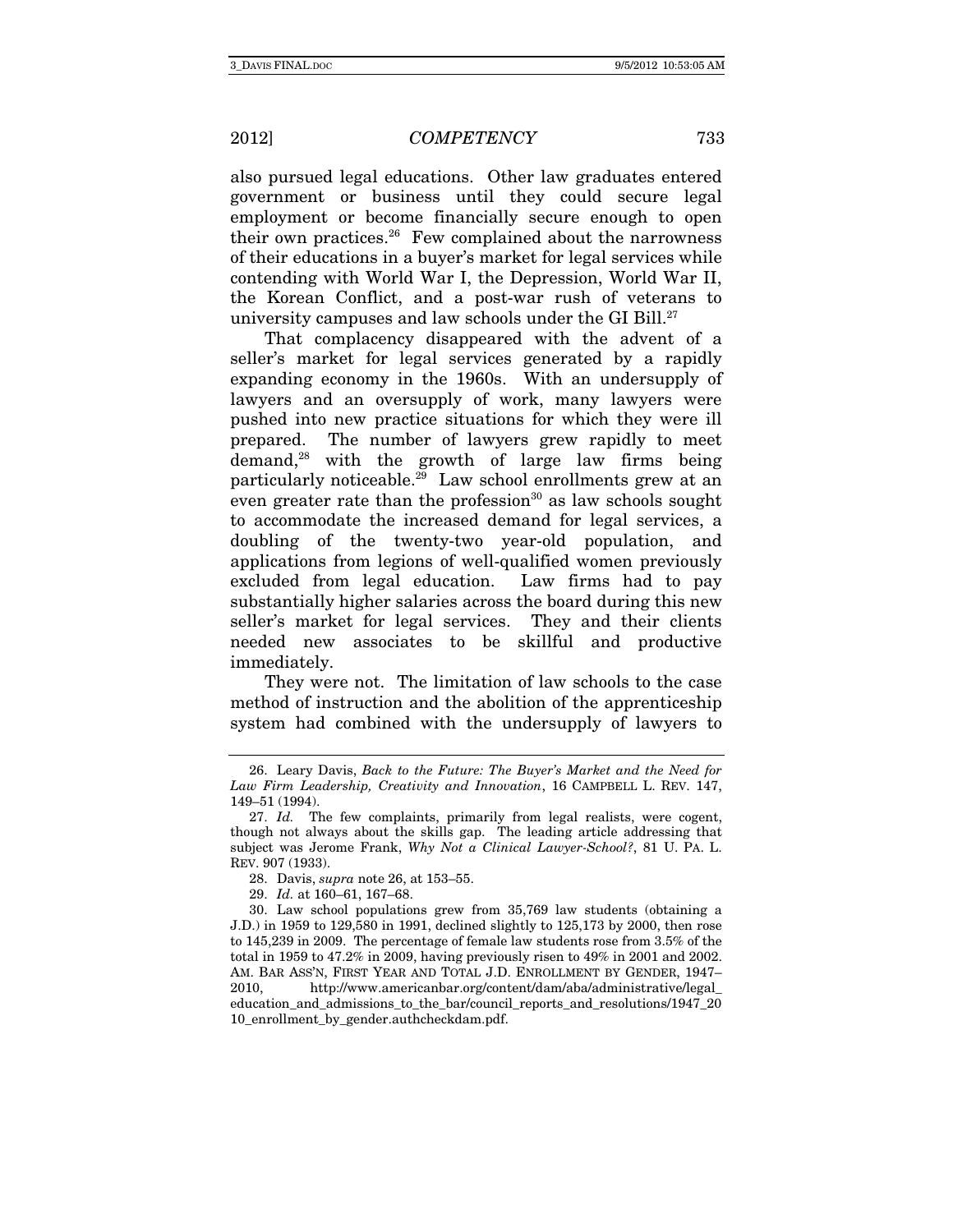produce a skills training gap between law school and law practice. New lawyers (and many experienced lawyers) were simply not equal to the tasks posed by the increasing demands of commerce and the needs of the law firms that employed them. This combination produced a crisis of competence in the profession, heightened by criticism from Chief Justice Burger, who estimated that from one-third to one-half of lawyers practicing in federal courts were "not really qualified to render fully adequate representation."31 A host of committees, commissions, and task forces explored and made suggestions to improve the state of professional competence in various reports.32

### A. Organized Bar Responses to the Crisis of Competence

ABA President David Brink summarized the efforts of the organized bar when he stated, "There is a single word to characterize the single dominant issue [for the legal profession] in the 1980s. That word is competence."33 The bar responded to its studies of competence with initiatives ranging from establishment and expansion of Continuing Legal Education (CLE) offerings to establishment of lawyer assistance programs that counseled broad ranges of lawyers, from those who were impaired to those seeking job counseling.34

 <sup>31.</sup> Warren E. Burger, The Special Skills of Advocacy: Are Specialized Training and Certification of Advocates Essential to Our System of Justice?, 42 FORDHAM L. REV. 227, 234 (1973).

<sup>32.</sup> See, e.g., AM. LAW INST.-AM. BAR ASS'N COMM. ON PROF'L EDUC., ARDEN HOUSE II: TOWARD EXCELLENCE IN CONTINUING LEGAL EDUCATION, THE REPORT OF THE SECOND NATIONAL CONFERENCE ON THE CONTINUING EDUCATION OF THE BAR (1964); Qualifications for Practice Before the United States Courts in the Second Circuit, 67 F.R.D. 159 (1975); Final Report of the Committee to Consider Standards for Admission to Practice in the Federal Courts, 83 F.R.D. 215 (1979); CRAMTON REPORT, supra note 3; AM. BAR ASS'N SPECIAL COMM. FOR A STUDY OF LEGAL EDUC., LAW SCHOOLS AND PROFESSIONAL EDUCATION: REPORT AND RECOMMENDATIONS (1980); AM. LAW INST.-AM. BAR ASS'N COMM. ON PROF'L EDUC., A MODEL PEER REVIEW SYSTEM (Discussion Draft 1980) [hereinafter MODEL PEER REVIEW SYSTEM]; ENHANCING THE COMPETENCE OF LAWYERS, *supra* note 3; AM. BAR ASS'N, FINAL REPORT AND RECOMMENDATIONS OF THE TASK FORCE ON PROFESSIONAL COMPETENCE (1983) [hereinafter FINAL REPORT ON PROFESSIONAL COMPETENCE].

<sup>33.</sup> Enhancing Lawyer Competence: ALI-ABA confab faces the issues, 67 A.B.A. J. 265 (1981) (internal quotation marks omitted).

 <sup>34.</sup> Other bar initiatives included mandatory CLE, specialty examination and certification, special rules and testing for admission to practice in some federal courts, mandating of competent representation in codes of professional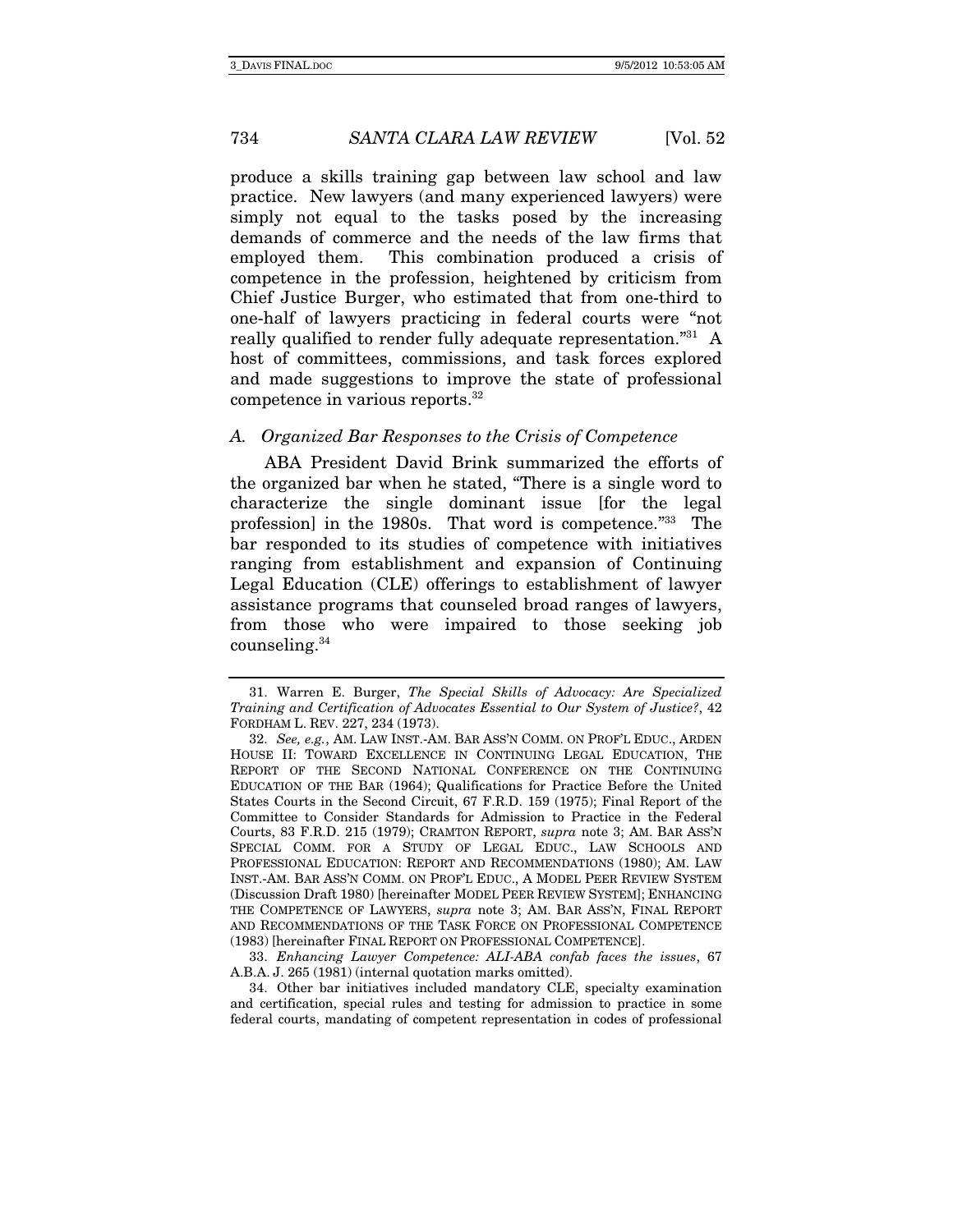While they encouraged these initiatives of practicing lawyers, the reports pointed to ABA-approved law schools as the one place that could best address the deficiency of skills in the profession. In 1983 the Final Report of the ABA Task Force on Professional Competence acknowledged the strength of law schools in teaching substantive law and developing analytical skills.35 But when it continued, "The problems and issues in American legal education involve chiefly the teaching of lawyering skills other than analytic reasoning . . . ," it signaled the emergence of a new paradigm in legal education, the shift from competence as knowledge to competence as knowledge plus skill.

#### B. Law School Responses

"Unquestionably, the most significant development in legal education in the post-World War II era has been the growth of the skill training curriculum."36 Thus the 1992 MacCrate report was introduced, as it explored the strengths and shortcomings of legal education in closing the gap between law school and law practice. That statement was true, but new skills courses in law school were not the foreordained solution to the problem.37 Two decades earlier a leading study had concluded that the bar was better suited to provide that training and suggested responsibility for the education of new lawyers should be shared accordingly. The Association of American Law Schools (AALS) Carrington Committee suggested reorganizing the graduate legal

responsibility, enhanced lawyer discipline, "bridge the gap" courses for new law graduates, establishment of the National Institute for Trial Advocacy, proposals for peer review, standards and checklists for self-evaluation by individual lawyers and law firms, and the multiplication of specialty bars and sections (including law practice management sections).

 <sup>35.</sup> FINAL REPORT ON PROFESSIONAL COMPETENCE, supra note 32, at 6.

<sup>36.</sup> AM. BAR ASS'N SEC. LEGAL EDUC. AND ADMISSIONS TO THE BAR, LEGAL EDUCATION AND PROFESSIONAL DEVELOPMENT—AN EDUCATIONAL AND PROFESSIONAL DEVELOPMENT—AN CONTINUUM, REPORT OF THE TASK FORCE ON LAW SCHOOLS AND THE PROFESSION: NARROWING THE GAP 6 (1992) [hereinafter MACCRATE REPORT].

 <sup>37.</sup> Law schools had begun analyzing their problems in providing skills training well before Chief Justice Burger complained about the competence of lawyers appearing in federal court. Gordon Gee and Donald Jackson wrote a monumental 296-page article providing a history of the tension between practical and academic education for lawyers through the mid-1970s, detailing the pre-1975 studies referred to in this Article. E. Gordon Gee & Donald W. Jackson, Bridging the Gap: Legal Education and Lawyer Competence, 1977 B.Y.U. L. REV. 695.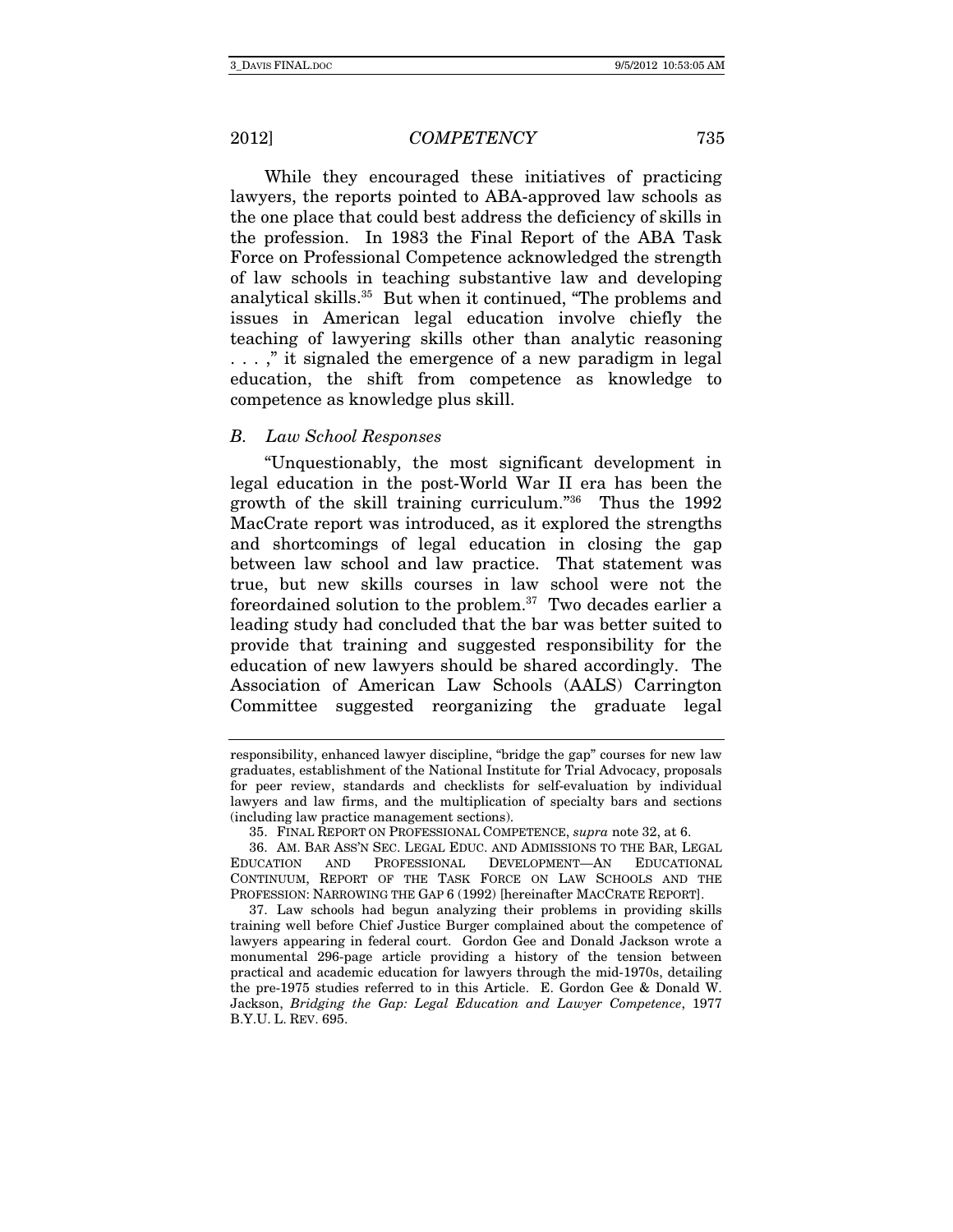education curriculum to produce a two-year Juris Doctor degree for professional generalists, with options for further practical or theoretical education.38 Various recommenddations, including that of Chief Justice Burger,<sup>39</sup> echoed Carrington in suggesting work for the Juris Doctor degree should be shortened to two years, followed by practical training or a year in a lawyering school run by practicing lawyers.40 While the arguments were compelling intellectually, the change they suggested was not convincing politically or emotionally to universities and law professors.

Law schools maintained the three-year course of study and began adding skills courses and clinics. The Ford Foundation had already provided a major impetus to the teaching of skills in clinical settings. Between 1958 and 1968 the Foundation funded several successful pilot and demonstration projects for clinics and the teaching of professional responsibility.41 In 1968 it established CLEPR, the Council on Legal Education Professional Responsibility,

39. Burger, supra note 31, at 232.

Id.

 40. Gee & Jackson, supra note 37, 845–56. The third-year lawyering school was the recommendation of former Stanford Dean Bayless Manning. Bayless Manning, Law School and Lawyer Schools—Two-Tier Legal Education, 26 J. LEGAL EDUC. 379, 382–84 (1974).

 41. These projects were funded by providing grants totaling about 500,000 dollars to nineteen law schools between 1959 and 1965 through the National Legal Aid and Defender Association (NLADA) and the National Council on Legal Clinics (NCLC), plus another 150,000 dollars for teaching materials, then another 290,000 dollars to twenty-one law schools through AALS between 1965 and 1968. J. P. "Sandy" Olgivy, The Early Development of Clinical Legal Education and Legal Ethics Instruction in U.S. Law Schools, 16 CLINICAL L. REV. 1, 11–13 (2009).

 <sup>38.</sup> CURRICULUM STUDY COMMITTEE, ASSOCIATION OF AMERICAN LAW SCHOOLS, TRAINING FOR THE PUBLIC PROFESSIONS OF THE LAW: 1971. PART ONE. SECTION II, PROCEEDINGS, ASSOCIATION OF AMERICAN LAW SCHOOLS, 1971 ANNUAL MEETING, reprinted in HERBERT L. PACKER AND THOMAS EHRLICH, NEW DIRECTIONS IN LEGAL EDUCATION 93–329 (1972).

A second cause of inadequate advocacy derives from certain aspects of law school education. Law schools fail to inculcate sufficiently the necessity of high standards of professional ethics, manners and etiquette as things basic to the lawyer's function. With few exceptions, law schools also fail to provide adequate and systematic programs by which students may focus on the elementary skills of advocacy. I have now joined those who propose that the basic legal education could well be accomplished in two years, after which more concrete and specialized legal education should begin. If the specialty is litigation, the training should be prescribed and supervised . . . .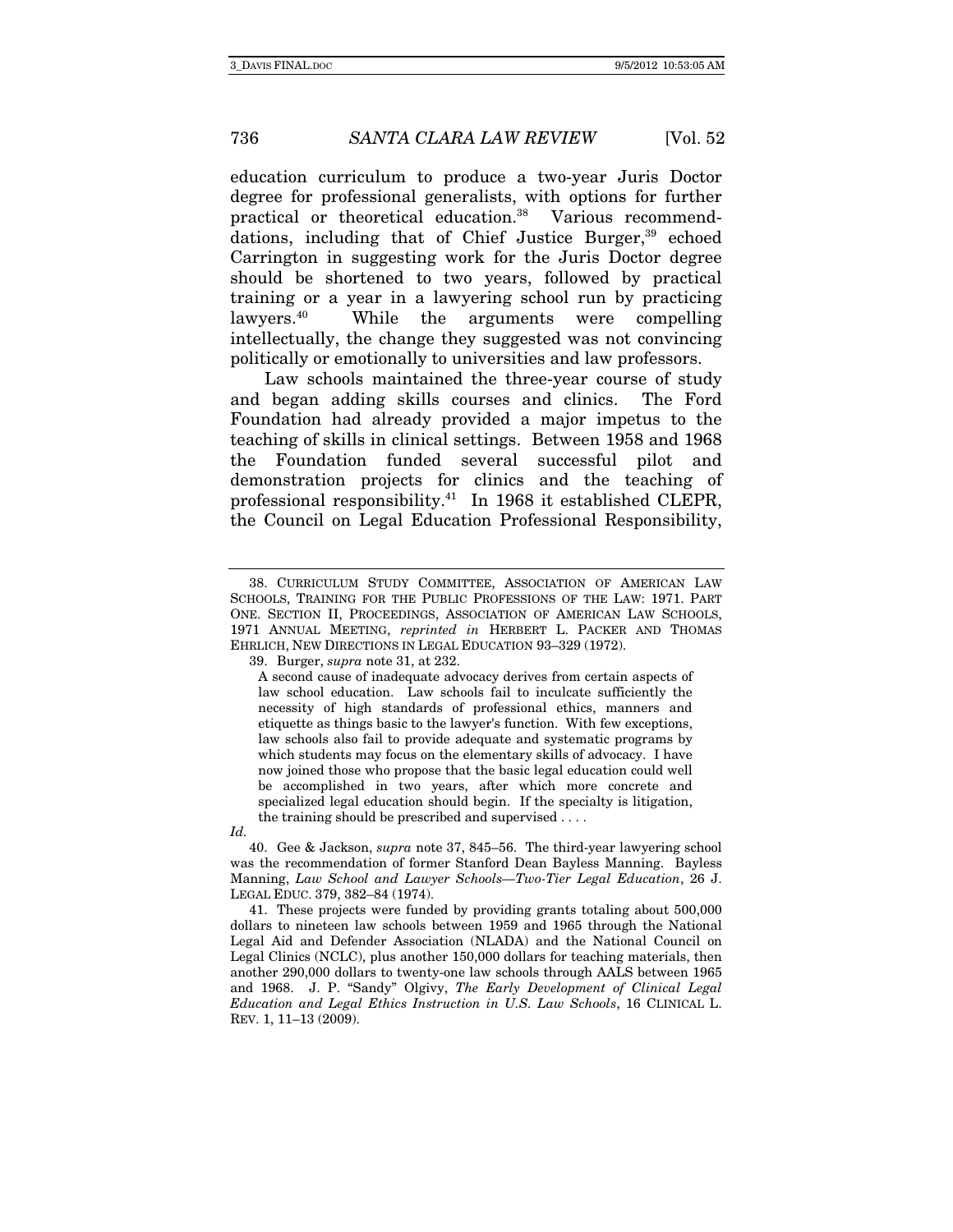with an immediate grant of 6,000,000 dollars toward the first five years and a commitment for an additional five years. By the end of 1972 CLEPR had granted 4,000,000 dollars to more than ninety law schools, and by 1980, almost all law schools in the country had at least one clinical course, though not all possessed the in-house structure CLEPR favored.42

Concurrently, law schools expanded opportunities for significant legal writing experiences. Eventually, most created faculty directorships for legal research and writing programs staffed with legal writing instructors to provide the feedback and opportunities for rewriting that were byproducts of work in the best law firms. Trial advocacy courses flourished, using NITA and related approaches and materials. The success of these programs encouraged development of other simulation experiences for students to apply doctrine in various lawyering roles, including interviewing, counseling, negotiation, arbitration, mediation, planning and the drafting of documents needed to effectuate plans. Unfortunately, with rare exception these courses were offered at the margins of the traditional core curriculum.

### C. Intermediate Evolution of Conceptions of Lawyering Competence

Before exploring emerging conceptions of competence in the twenty-first century that justify moving skills and leadership training to the core of the curriculum, it is worthwhile to examine intervening initiatives that presaged that movement. Three provide examples of divergent thinking that were important in broadening concepts of competence. The fourth, the MacCrate report previously cited, represents an admirable attempt to explore the nature and development of lawyering skills throughout the life of a lawyer. Unfortunately, in the process it also arrested development of expanding conceptions of competence, prematurely shifting to convergent thinking in the creative problem-solving process.43

<sup>42.</sup> Id. at 14–17.

 <sup>43.</sup> Cognitive scientists generally divide the creative problem-solving process into four stages:

<sup>1.</sup> Preparation or saturation [Gathering information]

<sup>2.</sup> Incubation [Thinking about it]

<sup>3.</sup> Illumination or insight [Reaching a creative solution], and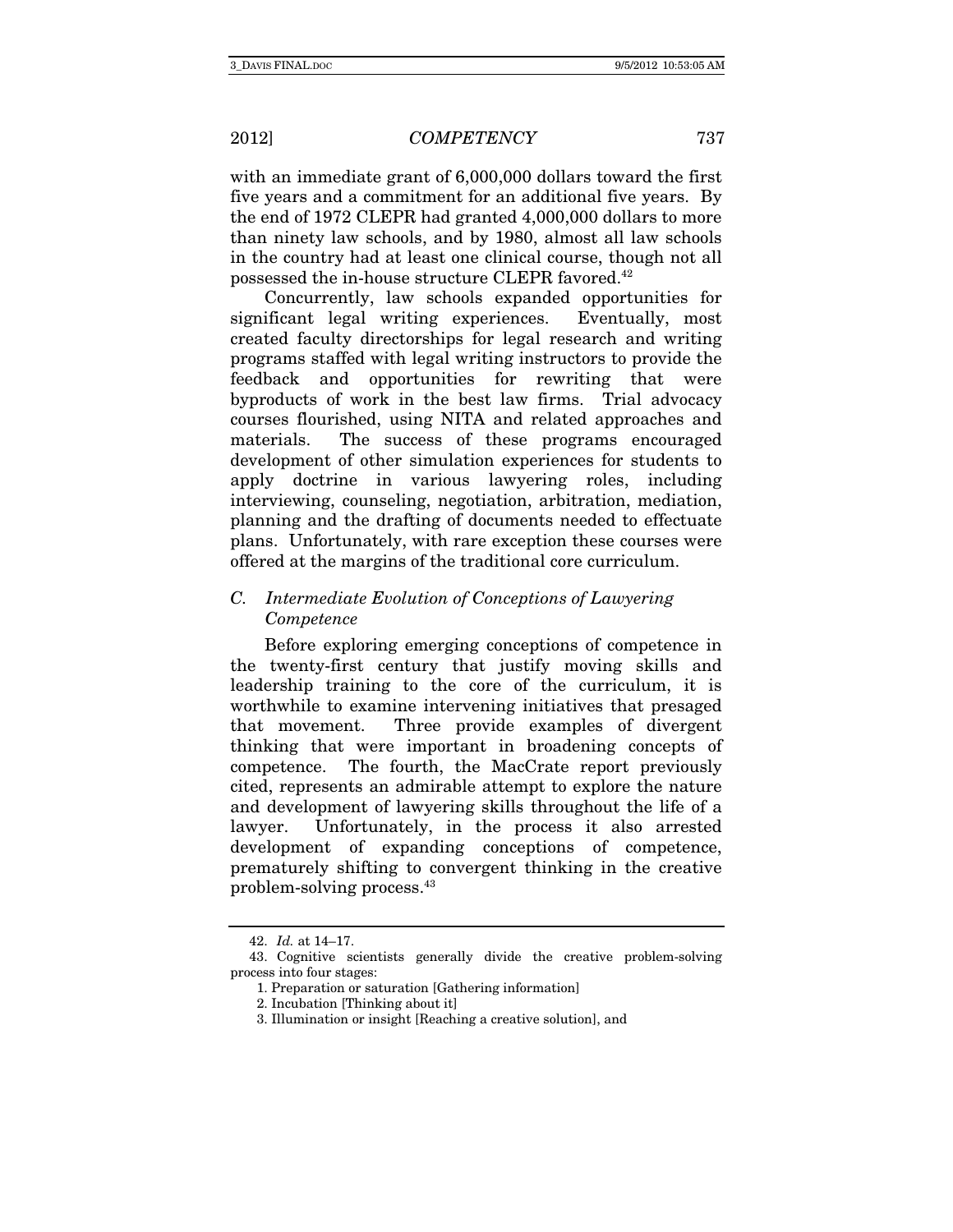#### 1. The ALI-ABA Definition

In 1980 the American Law Institute-American Bar Association Committee on Professional Education (ALI-ABA) introduced a working definition of competence that expanded its scope beyond a mere trait. Its definition was iterative, detailing elements by which competence is measured:

Legal competence is measured by the extent to which an attorney,

(1) [I]s specifically knowledgeable about the fields of law in which he or she practices,

(2) [P]erforms the techniques of such practice with skill,

(3) [M]anages such practice efficiently,

(4) [I]dentifies issues beyond his or her competence relevant to the matter undertaken, bringing these to the client's attention,

(5) [P]roperly prepares and carries through the matter undertaken, and

(6) [I]s intellectually, emotionally and physically capable.

Legal incompetence is measured by the extent to which an attorney fails to maintain these qualities.44

The definition is important because it makes performance the measure of competence, expanding the concept beyond that of a mere trait consisting of the possession of technical knowledge and skill. The majority of its elements emphasize conduct (performs, manages, identifies, bringing, prepares, and carries through).<sup>45</sup> The

<sup>4.</sup> Verification [Testing the solution]

HARRY NYSTRÖM, CREATIVITY AND INNOVATION 39 (1979).

The preparation or saturation phase's information provides the material for problem-solving. Divergent thinking, which provides many perspectives for problem-solving, is essential for collection of all of that information. Diversity, openness to new experience, a tolerance for ambiguity, willingness to redefine concepts, and intuitive ability join divergent thinking to create a broad range of possibilities for incubation and insight. Illumination or insight comes from convergent thinking, which should come only after adequate preparation and incubation. Id. at 39–41.

 <sup>44.</sup> MODEL PEER REVIEW SYSTEM, supra note 32, at 11.

 <sup>45.</sup> The fact that the definition of incompetence referred to the words performs, manages, identifies, prepares, and carries through as qualities rather than as actions reflects the power of the conception of competence as a trait.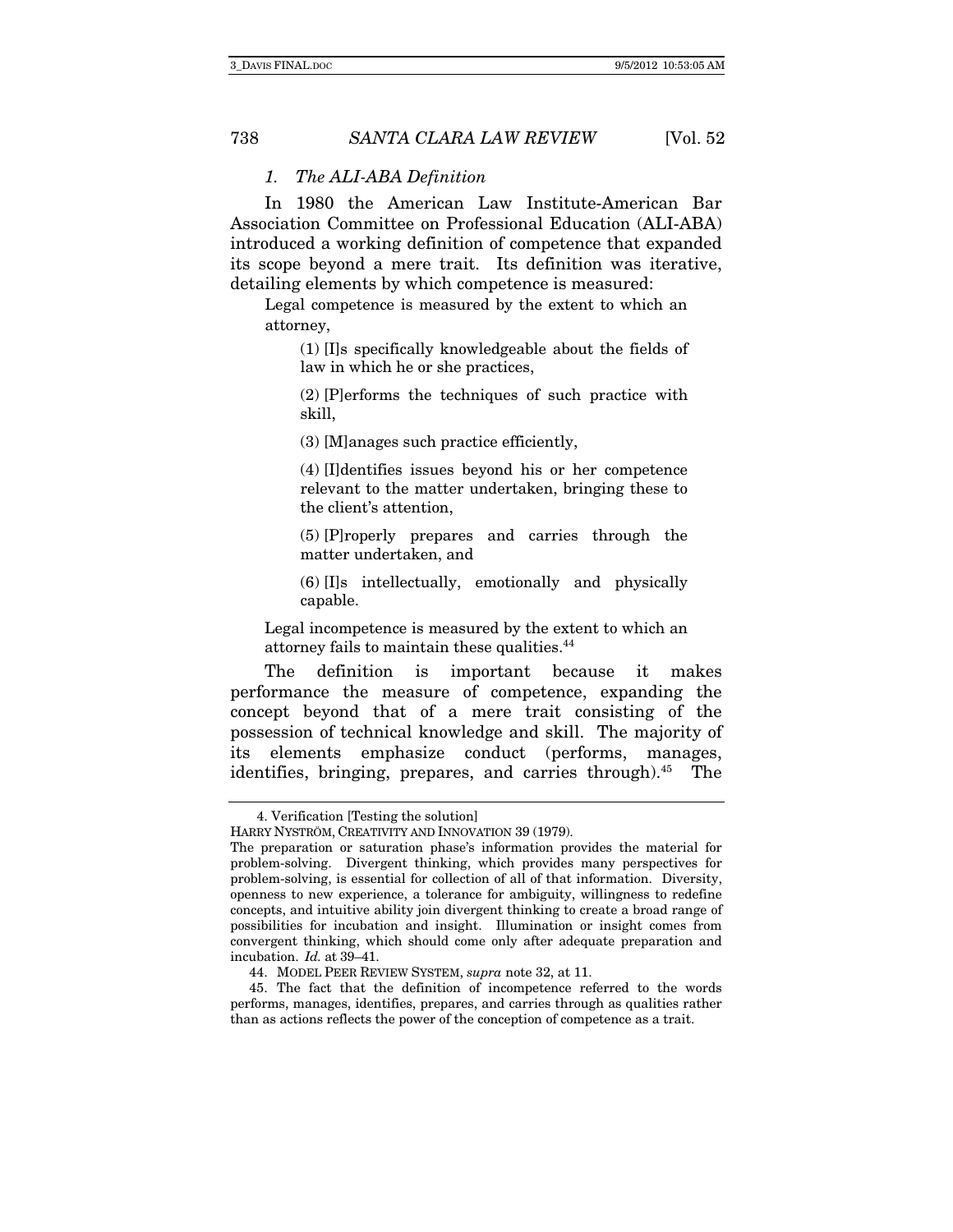definition was ultimately adopted in the 1983 final report of the ABA Task Force on Lawyer Competence.<sup>46</sup>

### 2. Zemans and Rosenblom

In 1982, Francis Zemans and Victor Rosenblom expanded conceptions of competence beyond technical legal knowledge and skill when they asked Chicago lawyers to rate the importance of twenty-one skills and areas of knowledge. Ten of the twenty-one were viewed as important by three-fourths or more of the lawyers. Seven of the top twelve items were generic, not peculiar to the legal profession (fact gathering, marshalling facts so concepts can be applied, instilling others' confidence in you, and oral expression [ranked one to four], negotiating [eight], understanding the viewpoint of others [ten] and getting along with other lawyers [twelve]). $47$ 

#### 3. The Cramton Report

In 1979 a task force of the ABA Section of Legal Education and Admissions to the Bar provided the most insightful examination of lawyer competence to that time. Known as the Cramton report, it pointed out that knowledge and skill, while necessary, are not sufficient to assure competent representation. It added to knowledge and skill a third element of lawyer competence, the "ability and motivation to apply both knowledge and skills to the task undertaken with reasonable proficiency." It further explained:48

The notion of competence must be expanded to include elements of character and professional responsibility in order to comprehend most of the factors necessary to assure an adequate level of professional service. Technical virtuosity does not translate into the routine rendition of high quality professional service unless it is disciplined and

 <sup>46.</sup> FINAL REPORT ON PROFESSIONAL COMPETENCE, supra note 32, at 4.

 <sup>47.</sup> FRANCES KAHN ZEMANS & VICTOR G. ROSENBLUM, THE MAKING OF A PUBLIC PROFESSION, 123–64 (1981). Top twelve items peculiar to the legal profession were ability to understand and interpret legal authority [5], knowledge of the substantive law [6], legal research [7], drafting legal documents [9], and ability to synthesize law [11].

<sup>48.</sup> CRAMTON REPORT, supra note 3, at 9.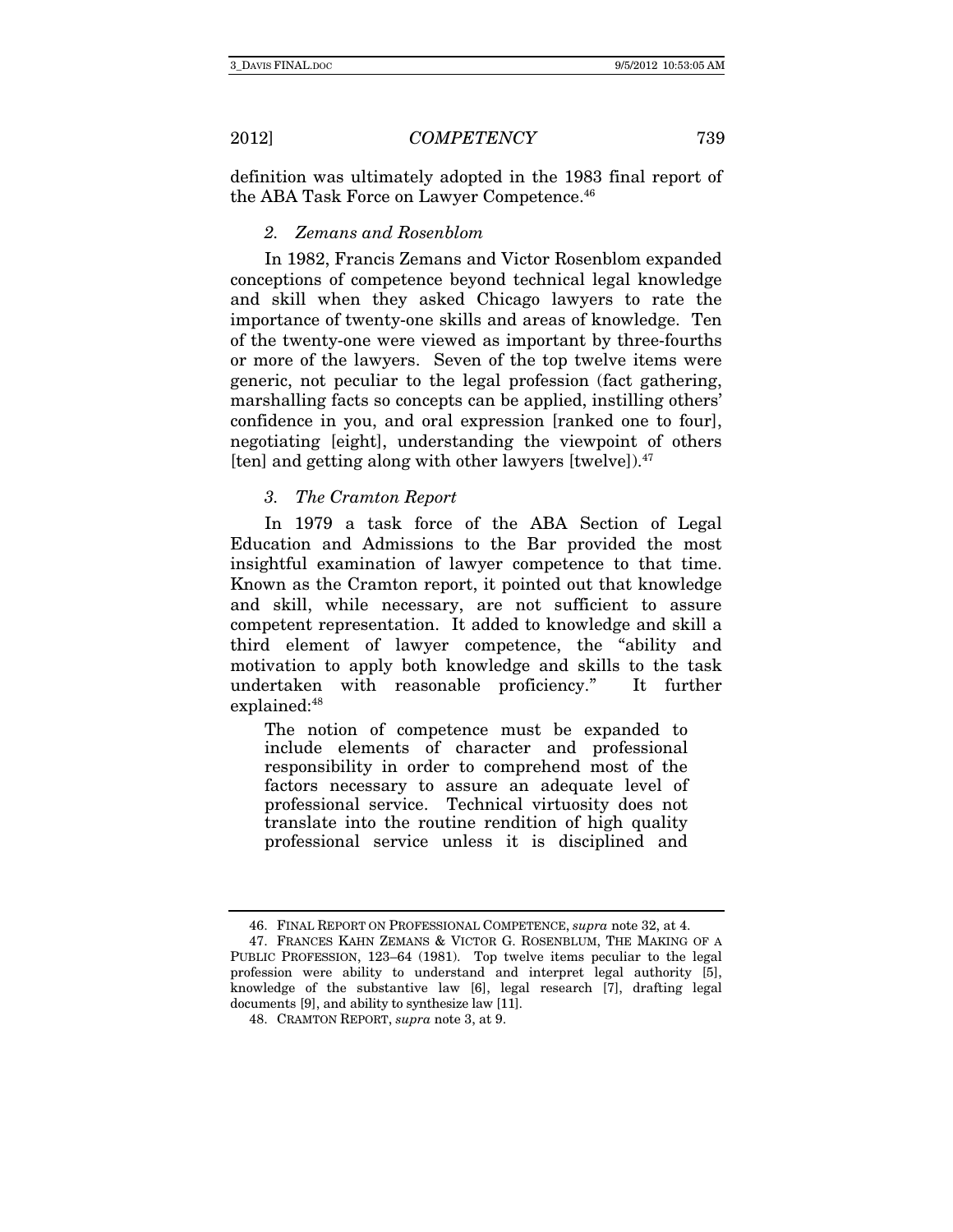controlled by proper attitudes, work habits, and values. 49

The task force's recommendations called for law schools to develop more structured, coherent curricula; provide individualized instruction in fundamental lawyering skills to all students; provide instruction in other practice fields, such as trial practice, to all students desiring such instruction; enhance assessment and provide more comprehensive and detailed critiques; provide opportunities to do and redo tasks until professional quality is attained; and provide increasingly challenging assignments of broader scope in which students apply learned skills and knowledge. $50$ Although it had stated that the notion of competence must be expanded to comprehend its essential factors, it did not recommend research devoted to that end.<sup>51</sup>

#### 4. The MacCrate Report

Nine years after the Cramton report recommended expanding the profession's conception of competence, Minnesota Justice Rosalie Wahl, as chair of the ABA Section of Legal Education and Admissions to the Bar, appointed a task force to address that problem, among others. Its chair, former ABA President Robert MacCrate, reported that Justice Wahl charged the task force with answering the rhetorical questions, "Have we really tried to determine . . . what skills, what attitudes, what character traits, what qualities of mind are required of lawyers?"52 In 1992 the Report of the Task Force on Law Schools and the Profession (the MacCrate report) produced lists of fundamental skills and values that lawyers should acquire. However, beyond its brief articulation of four values,<sup>53</sup> it neglected to address the

<sup>49.</sup> Id.

<sup>50.</sup> Id. at 3–4, 16–18.

 <sup>51.</sup> It did recommend research to address how relevant skills are learned. Id. at 5. This recommendation was included in the research agenda of the MacCrate report's recommended American Institute for the Practice of Law. MACCRATE REPORT, supra note 36, at 413.

 <sup>52.</sup> Robert MacCrate, Keynote Address—The 21st Century Lawyer: Is There a Gap to be Narrowed? 69 WASH. L. REV. 517, 521 (1994).

 <sup>53.</sup> Its treatment of values has been criticized for assigning values a lower priority than skills, not explaining them coherently, and not addressing their conflict with other values of the Bar and Academy. Russell G. Pearce, MacCrate's Missed Opportunity: The MacCrate Report's Failure to Advance Professional Values, 23 PACE L. REV. 575, 576 (2003). The report never defined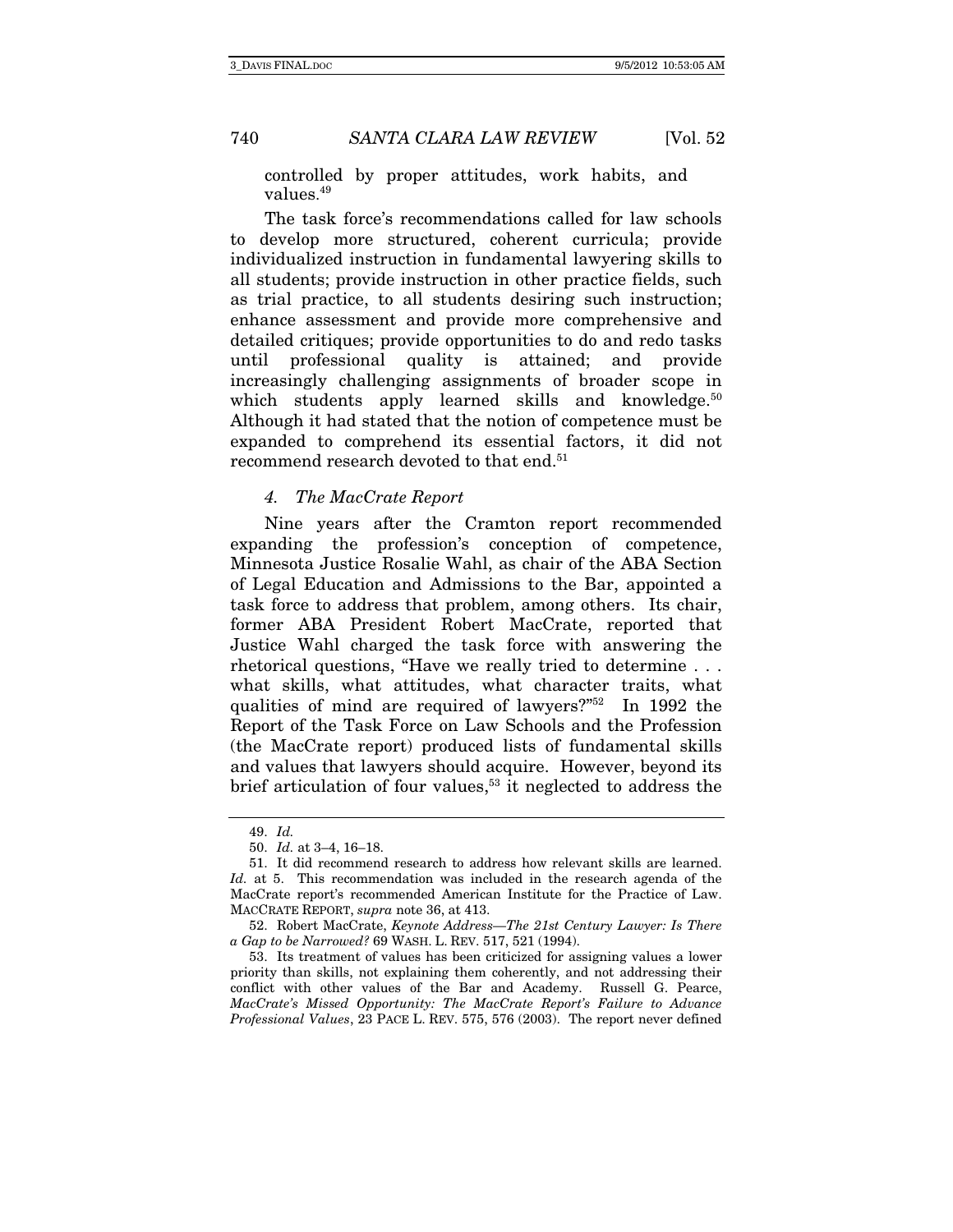issue of attitudes, character traits and qualities of mind as charged by Justice Wahl. In failing to undertake that exploration it stymied, for a while, the expansion of conceptions of lawyer competence.

The MacCrate report did make two substantial contributions to a better understanding of competence. First, it emphasized that professional development is a continuum, beginning with pre-law education and experience and proceeding throughout a lawyer's career. Second, when it catalogued its ten fundamental skills, it elaborated upon the components of each skill to a considerable extent.<sup>54</sup> One can understand the report's emphasis on skills. For two decades skills had provided the primary prism through which competence had been viewed. However, its emphasis on skills was unduly narrow. The task force chose to concentrate on "the teaching of lawyering skills other than analytic reasoning . . . ,"55 and to ignore the Cramton report's plea that conceptions of competence be expanded. Its work was consequently truncated in several ways, minimizing the roles of both knowledge and personal attributes. While acknowledging that knowledge was an essential complement to skills and values in producing competent representation, it concluded that the issue of knowledge "is sufficiently distinct from an analysis of skills and values" that it should not attempt to address knowledge.<sup>56</sup>

Its cursory nod to what it called values, $57$  without an examination of the nature of values or their place in a taxonomy of motivators, fell far short of an examination of the complex of habits, attitudes, values, character traits, and qualities of mind that interested Cramton and Wahl. The

values. A generally accepted definition of a value is "an enduring belief that a specific mode of conduct or end-state of existence is personally or socially preferable to an opposite or converse mode of conduct or end-state of existence." MILTON ROKEACH, THE NATURE OF HUMAN VALUES 5 (1973).

 <sup>54.</sup> Its ten fundamental skills are Problem Solving, Legal Analysis and Reasoning, Legal Research, Factual Investigation, Communication, Counseling, Negotiation, Litigation and Alternative Dispute Resolution Procedures, Organization and Management of Legal Work, and Recognizing and Resolving Ethical Dilemmas. MACCRATE REPORT, supra note 36, at 138–207.

 <sup>55.</sup> FINAL REPORT ON PROFESSIONAL COMPETENCE, supra note 32, at 6.

<sup>56.</sup> MACCRATE REPORT, supra note 36, at 125.

 <sup>57.</sup> The four fundamental values were Provision of Competent Representation; Striving to Promote Justice, Fairness, and Morality; Striving to Improve the Profession; and Professional Self-Development. Id. at 207–21.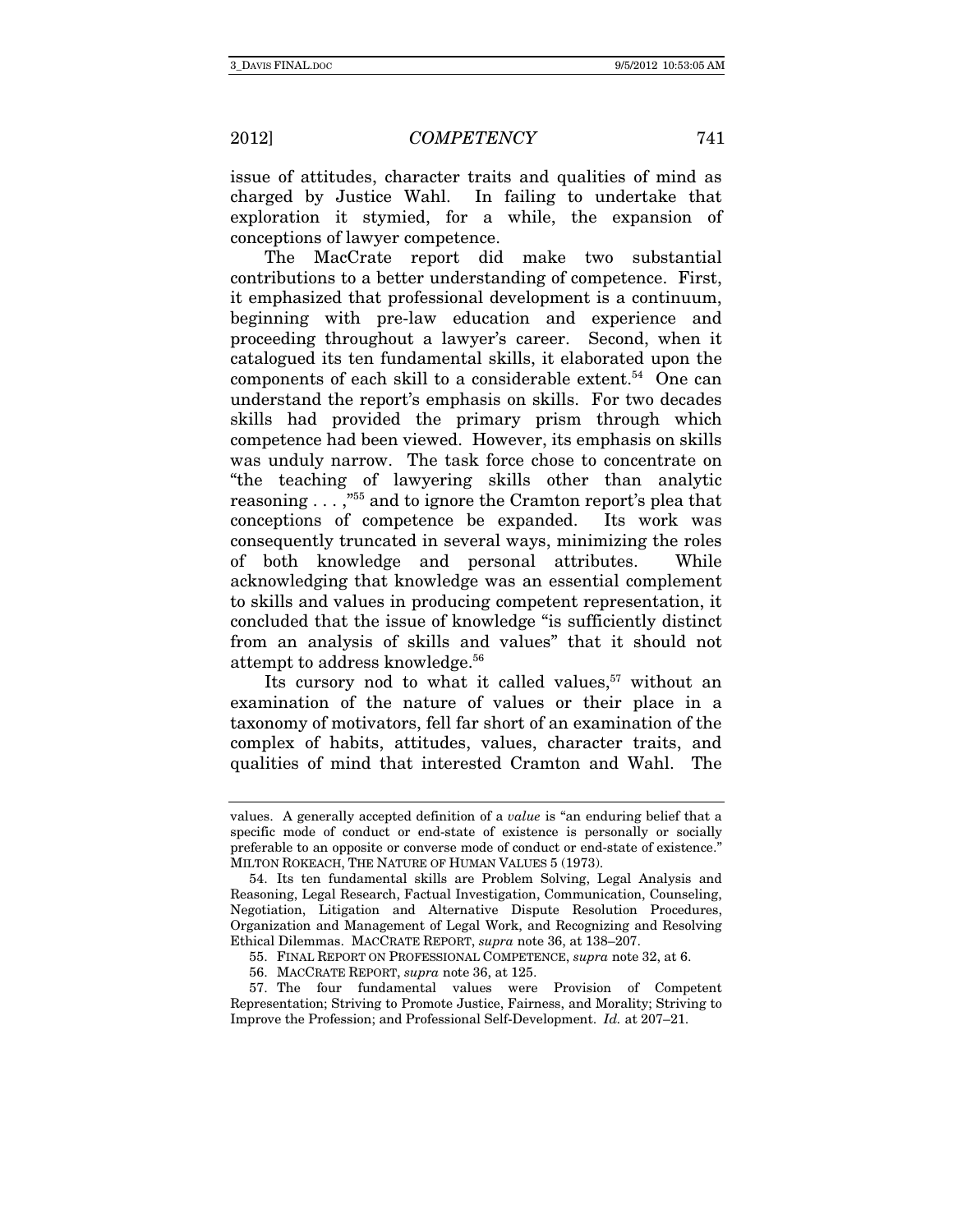decisions to eliminate knowledge and to limit personal attributes to four isolated values deprived the task force of the ingredients to construct a comprehensive theoretical framework for lawyering. In effect, despite its other virtues, the Task Force elected to replow only a portion of the ground Cramton and Zemans and Rosenblum had broken, leaving fallow fertile fields of interdisciplinary study that pioneers of leadership education were finding fruitful.<sup>58</sup>

Seven of the ten MacCrate skills, (problem solving, communication, factual investigation, counseling, negotiation, organization and management of legal work, and recognizing and resolving ethical dilemmas) can be viewed as leadership

 <sup>58.</sup> That election is puzzling and inconsistent with the task force's prescriptions for its first skill of problem solving. Its analysis of problem solving included elements of classic planning processes: assessment, goal setting, resource analysis, action planning with timetables, alternative strategies, resolution of goal and plan conflicts, openness to new information, plan revision and implementation. Id. at 141–48. The commentary emphasized the need for creativity and judgment, recognizing that the capacity for sound judgment had to be accompanied by willingness to exercise judgment independently, a conception of sound judgment (more than a state of being) consistent with the conception of competence as situationally appropriate conduct. Id. 150–51. The centrality of planning to the work of lawyers is evidenced by the fact that many of these elements also appear in task force analyses of factual investigation: communication, counseling and negotiation. Id. at 164–67, 173, 178–80, 182– 84, 185–88. For examples of interdisciplinary work being mined by leadership scholars at the time, see HOWARD GARDNER, FRAMES OF MIND (1983); EDGAR SCHEIN, CAREER DYNAMICS 124–72 (1978); A. H. MASLOW, MOTIVATION AND PERSONALITY (1954); C. P. Alderfer, An Empirical Test of a New Theory of Human Needs, 1969 ORG. BEHAV. & HUM. PERFORMANCE 4, 142–75; MILTON ROKEACH, THE NATURE OF HUMAN VALUES (1973); DAVID KOLB, EXPERIENTIAL LEARNING: EXPERIENCE AS THE SOURCE OF LEARNING AND DEVELOPMENT (1984); ISABEL BRIGGS MYERS, GIFTS DIFFERING (1980). David Kolb, Milton Rokeach, Isabel Myers, Will Schultz, David Campbell, Robert and Joyce Hogan and a host of others were devising valid, reliable and non-judgmental psychological instruments to assess aspects of normal personality, the understanding of which provide bridges to enhanced competence. See KOLB, supra; ROKEACH, supra; MYERS, supra; W. C. SCHUTZ, FIRO: A THREE DIMENSIONAL THEORY OF INTERPERSONAL BEHAVIOR (1958); DAVID P. CAMPBELL ET AL., MANUAL FOR THE CAMPBELL INTEREST AND SKILL SURVEY (1992). DAVID CAMPBELL, MANUAL FOR THE CAMPBELL LEADERSHIP INDEX (1992); DAVID P. CAMPBELL & SUSAN P. HYNE, CAMPBELL ORGANIZATIONAL SURVEY MANUAL (2d ed. 1992); ROBERT HOGAN ET AL, THE HOGAN GUIDE: INTERPRETATION AND USE OF HOGAN INVENTORIES (2007) (The Hogan Guide provides fundamental information about three Hogan Inventories: the Hogan Personality Inventory, the Hogan Development Survey, and the Motives, Values, Preferences Inventory.). They and other theorists were utilizing research to develop theories of leadership and leadership development that offered potential frameworks for development of theories of lawyering.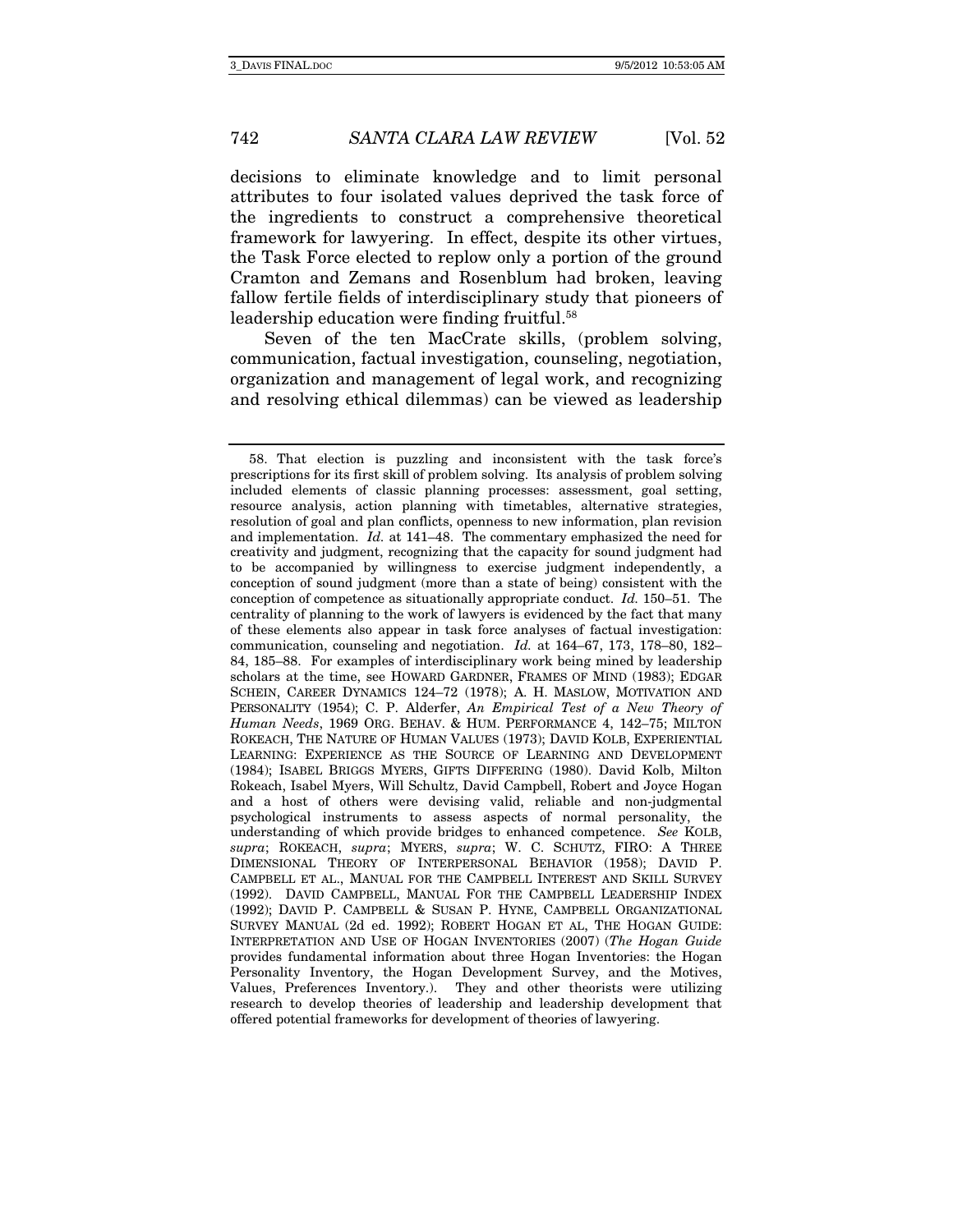skills used in legal contexts. A rich interdisciplinary literature on planning, problem solving (skill number one), and creativity was available to the task force,<sup>59</sup> including work that explored planning as a political and interpersonal process as well as a cognitive process. $60$  In its commentaries on problem solving and negotiation, the task force referred to several law review articles that suggested interdisciplinary avenues to development of a theory of lawyering and legal problem solving. $61$  As it had with respect to knowledge, the task force deliberately elected to leave those opportunities unexamined.<sup>62</sup>

 61. Anthony Amsterdam, Clinical Legal Education — A 21st Century Perspective, 34 J. LEGAL EDUC. 612 (1984) (criticizing Twentieth Century legal education in part for not realizing that critical analysis, planning and problem solving constituted the "conceptual foundations for practical skills and much else" and failing to teach students to learn law by practicing law); Carrie Menkel-Meadow, Toward Another View of Legal Negotiation: The Structure of Problem-Solving, 31 UCLA L. REV. 754 (1984) (citing work from economics, game theory, anthropology, and other social sciences); David R. Barnhizer, The Clinical Method of Legal Instruction: Its Theory and Implementation, 30 J. LEGAL EDUC. 67, 102–08 (1979) (recognizing that relaxation often falls between the incubation and insight steps in the creative process outlined at supra note 43 of this Article in developing conceptions, and relating the relevancy of the work of the psychologist Carl Rogers and the sociologist Erving Goffman).

 62. With respect to planning and problem-solving theory, the task force decided to emphasize only aspects of problem solving "essential to minimum competency," and "therefore some of the more sophisticated aspects described in the literature were excluded." MACCRATE REPORT, supra note 36, at 149. With respect to negotiation skills, "[T]he Statement consciously excludes a more extensive development of theoretical aspects of the negotiation process . . . [w]hile an understanding of these theoretical aspects of negotiation is certainly conducive to effective negotiation, it was felt that such an understanding is not critical for minimum competency in using the skill of legal negotiation." Id. at 190 (emphasis added). These decisions to discount theory seem inconsistent with the MacCrate values of competent representation and self-development, which encourage reading about and taking courses in other relevant disciplines. Id. at 207–12, 218–21. It also ignores the importance of the saturation or preparation stage of the creative process, see supra note 43, and of the thought or cognition stage in the acquisition of competence and expertise discussed in Part II of this Article.

 <sup>59.</sup> E.g., RUSSELL L. ACKOFF, THE ART OF PROBLEM SOLVING (1978); NYSTRÖM, supra note 43; GEORGE A. STEINER, STRATEGIC PLANNING (1979); ROBERT WILENSKY, PLANNING AND UNDERSTANDING (1983).

 <sup>60.</sup> C. E. Lindblom, The Science of Muddling Through, 19 PUB. ADMIN. REV. 78 (1959); John M. Bryson & Andre L. Delbecq, A Contingent Approach to Strategy and Tactics in Project Planning, J. AM. PLAN. ASS'N (1976); Richard C. Bolan, Community Decision Behavior: The Culture of Planning, 37 J. AM. INST. PLANNERS 301 (1969).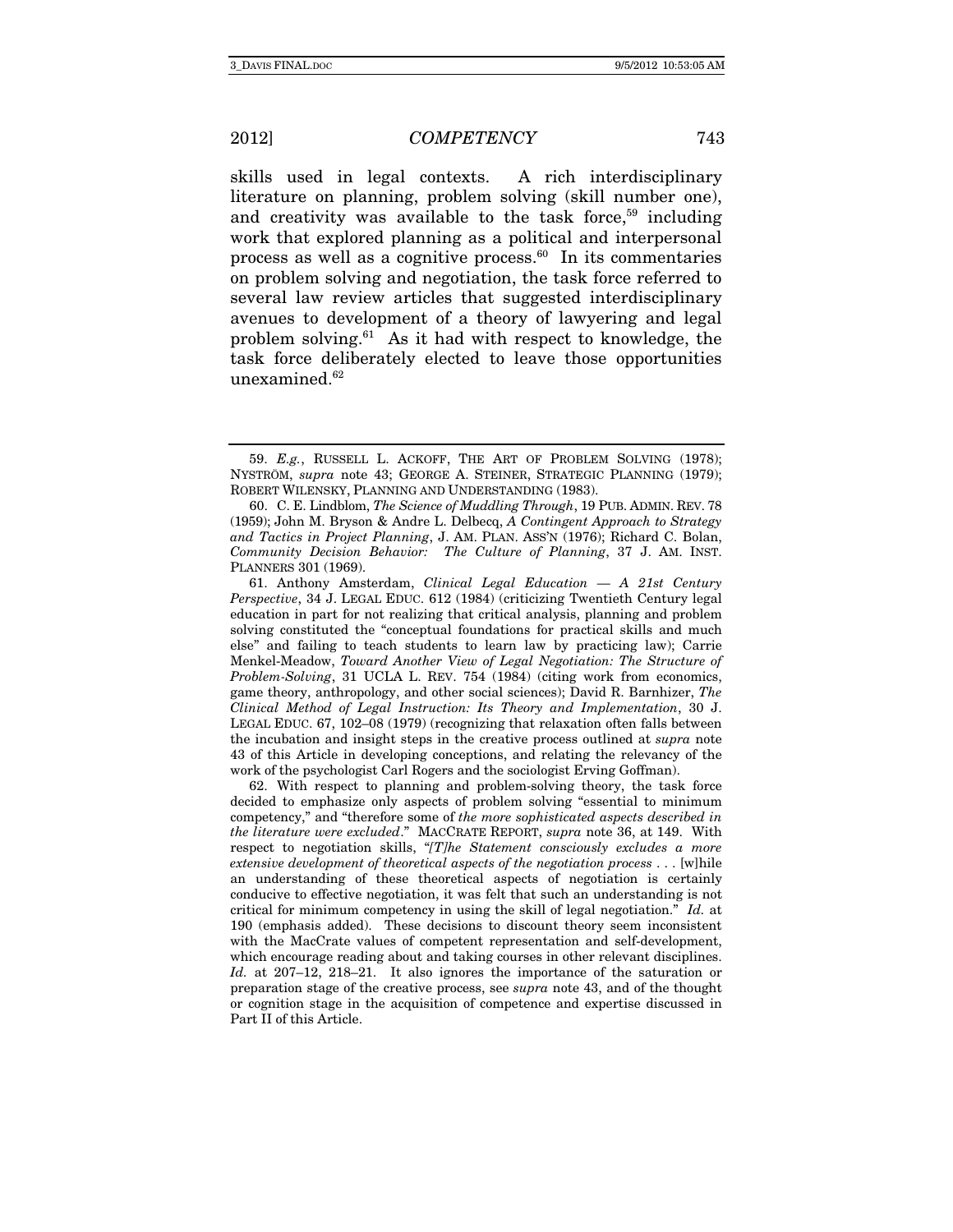As a consequence, the legal literature remained far less advanced with respect to competence than the leadership literature. In legal education, the applied behavioral sciences remained isolated with skills training at the margins of the core curriculum. The organized bar's consideration of personal attributes in addition to knowledge and skill was limited to an exploration of lawyer impairment as a personal characteristic that could limit competence, $63$  an approach also taken by the MacCrate report. $64$  Personal attributes were thus viewed only as a barrier and not as a bridge to competence, leaving the problem of competence only partially solved.

Herbert Simon has stated that problem solving can be called creative when the problem as initially posed is vague and ill-defined, so that part of the task is to formulate the problem itself.65 Had the problems posed by Justice Wahl and wrestled with by the Cramton report—those relating to the complex of personal attributes and behaviors that translate knowledge and skill into competent representation—been better defined, they might have been better solved and led to a general theory of lawyering.

### D. Reemergence of Divergent Thinking About Competence in the Twenty-First Century

Undefined or poorly-defined problems do not go away merely because they are not articulated. People ultimately respond to them, some through action, some through study and some through both. Five twenty-first century responses to the competence problem are noteworthy: a revised definition of lawyer competence in Canada's Rules of Professional Conduct, the latest Carnegie report, a compendium of legal education's best practices for development of competence, creation of a third-year "lawyering school" at Washington and Lee, and leadership education initiatives at several law schools. Each response provides an example of divergent, expansive thinking about lawyer competence and its development.

 <sup>63.</sup> AM. LAW INST.-AM. BAR ASS'N, A PRACTICAL GUIDE TO ACHIEVING EXCELLENCE IN THE PRACTICE OF LAW: STANDARDS, METHODS AND SELF-EVALUATION 49–52 (1992).

<sup>64.</sup> MACCRATE REPORT, supra note 36, at 208–09, 212.

 <sup>65.</sup> HERBERT A. SIMON ET AL., MODELS OF THOUGHT 144, 145 (1979).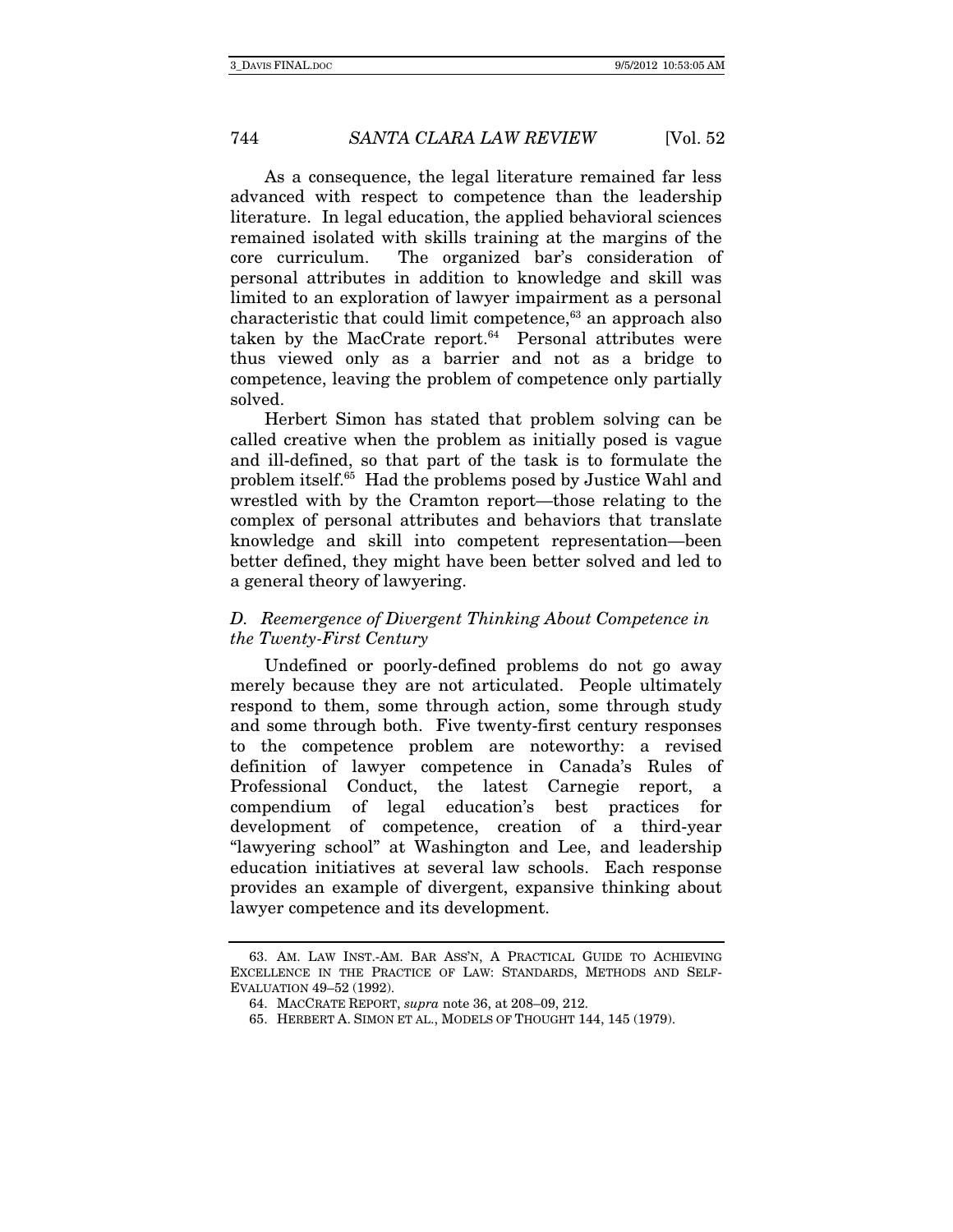#### 1. The Canadian Definition

In 2000 the Law Society of Upper Canada (Ontario) adopted a disciplinary rule that made explicit that personal attributes, like knowledge and skill, are necessary for competence.66 Like the ALI-ABA definition of competence, it is iterative, expanding ALI-ABA's list of lawyering functions from six to eighteen, but first stating, "'competent lawyer' means a lawyer who has and applies relevant skills, attributes, and values in a manner appropriate to each matter undertaken on behalf of a client . . . .  $^{67}$ 

The Canadian definition represents an important step toward the Cramton goal of expanding our conception of lawyer competence. In the process it solved two problems posed by the Cramton report. The task force charged with examining and defining competence:

- 1. Rejected the conception of competence as a trait or state of being and identified competence as conduct, stating, "It is not what lawyers can do that is important, but what they do do. It is the manner in which the skills, abilities and attributes lawyers are expected to have are interwoven to serve client needs that forms the key to the definition of competence."68
- 2. Emphasized that the definition was not intended to address the standards of competence. Rather, the appropriate standard to apply in a particular instance would be a part of the analysis, determined in the context of all the circumstances of a matter being considered,69 i.e., the standard to be determined for the conduct would be situational appropriateness.

Situational appropriateness of conduct is thus evaluated independently of the result it obtains. It is dependent not on

 <sup>66.</sup> The rule was intended to be holistic, inclusive, framed in active language, and to describe the appropriate interweave among lawyering skills, knowledge and attributes. THE LAW SOCIETY OF UPPER CANADA, COMPETENCE TASK FORCE—FINAL REPORT, REPORT TO CONVOCATION 3–4 (1997) (hereinafter REPORT TO CONVOCATION). I am grateful to Simon Chester, Jim Varro, Derry Millar and Gavin McKenzie of the Ontario Bar for their assistance in exploring the work of The Law Society of Upper Canada and the broader Canadian legal profession, and especially to Simon Chester for a broad range of insights.

 <sup>67.</sup> LAW SOCIETY OF UPPER CANADA RULES OF PROFESSIONAL

CONDUCT Rule 2.01 (Toronto: LSUC, Nov. 2000) (emphasis added).

 <sup>68.</sup> REPORT TO CONVOCATION, supra note 66, at 3.

<sup>69.</sup> Id. at 4.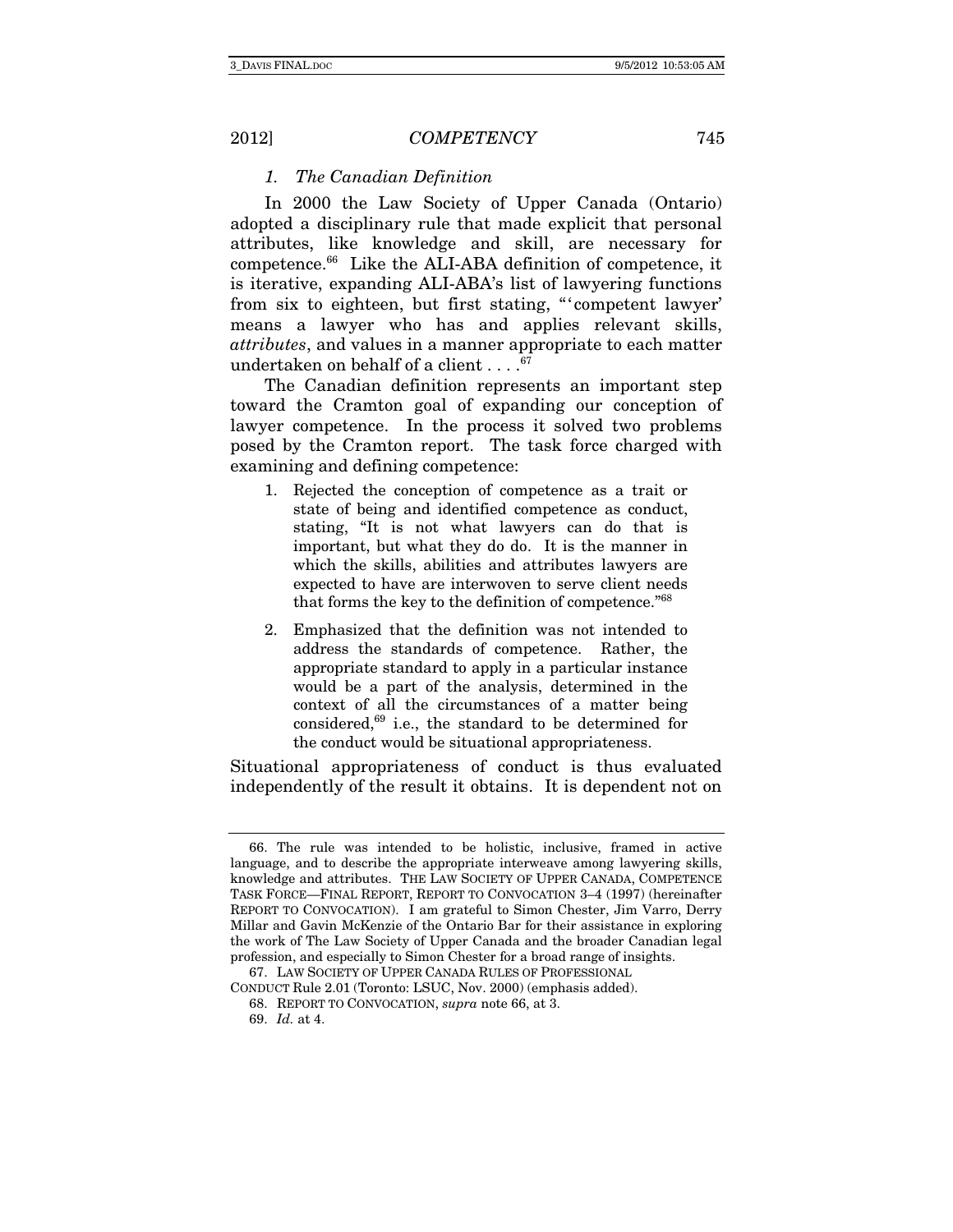the result, but on the extent to which theory supports the manner in which knowledge, skills, and attributes of lawyers are interwoven to achieve a desired result.

#### 2. The Carnegie Report

While not focusing explicitly on competence as an outcome, the latest Carnegie report. Educating Lawyers: Preparation for the Practice of  $Law$ ,<sup>70</sup> talks about how best to produce competent lawyers. In calling for comprehensive, integrative reform of legal education, it rectifies the MacCrate report's separation of knowledge from skills and values.<sup>71</sup> It notes that collective reforms over the years, such as clinical education and interdisciplinary study, have been incremental and additive rather than comprehensive in nature, creating pressures to do too much in too little time, and ignoring the potential for synergy offered by the coalescence of theory and practice.72 It recommends more experiential learning, integrating within the curriculum three different professional apprenticeships: the intellectual or cognitive, the practical or skills-based, and the ethical-social within which one's professional identity is formed.73 It also recommends transitioning from the dominant summative evaluation of legal education to the more formative evaluations favored in leadership development.74 The Carnegie report predicts that integration of the three apprenticeships would generate mutual positive transformations of each, $75$  akin to synergy that comes from the interweaving of personal attributes with knowledge and skill.76

#### 3. Best Practices

The Carnegie report favorably cites at several places the 2006 study, Best Practices for Legal Education. <sup>77</sup> Best

 <sup>70.</sup> SULLIVAN ET AL., supra note 2.

 <sup>71. &</sup>quot;Expert judgment requires not the separation but the blending of knowledge and skill." Id. at 172.

<sup>72.</sup> Id. at 189–93.

<sup>73.</sup> Id.

<sup>74.</sup> Id. at 172–77.

<sup>75.</sup> Id. at 200.

 <sup>76.</sup> Each apprenticeship corresponds to an element of competence: the cognitive with knowledge, the practical with skill, and the social-ethical with personal attributes.

 <sup>77.</sup> STUCKEY ET AL., BEST PRACTICES FOR LEGAL EDUCATION (2006).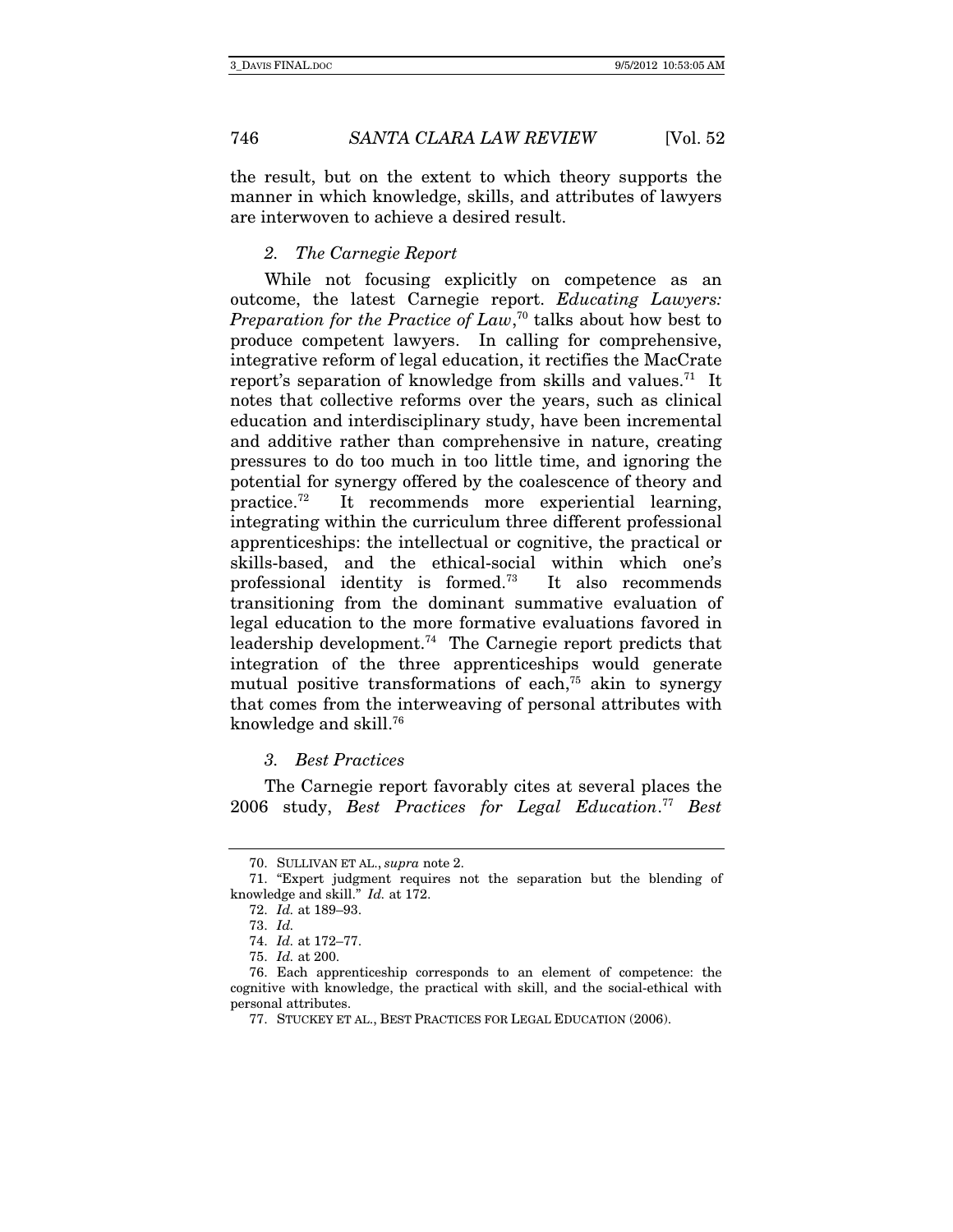Practices argues for context-based legal education, the problem method, clinical experiences, simulations tailored to allow students to learn doctrine and to practice professional skills in applying that doctrine, in short, to learn to learn by doing. It is rich with examples of opportunities for formative evaluation using the problem method in simulated practice contexts, including the feedback the student gets from the work itself, a staple of leadership education.

#### 4. Washington and Lee University School of Law

In 2010, Washington and Lee University School of Law began devoting its entire third year to experiential education—what could be called a lawyering school for development of competence.78 With the exception of a fullyear professionalism course, students spend their third year in two-week litigation and transactional skill immersions, a client contact clinic, service learning, and a series of courses built around complex simulations that blend the cognitive, practical, and ethical apprenticeships advocated by the Carnegie report. In a typical course a student might learn bankruptcy law while engaged in a complex simulation that requires her to apply the law she learns, as she would in practice if given an assignment in a field she had not studied in law school.79

While Washington and Lee's conscious goal was to build a context-based program of experiential learning for legal, and not leadership, competence, the relationship between law and leadership becomes apparent when one realizes that of the six development goals of the third year, only legal writing would be considered a pure technical skill. Strategic thinking, project management, interpersonal skills, and values are all leadership as well as lawyering subjects. The means for achieving the final development goal of maturity are described as challenge, mentors, feedback, introspection, development and improvement, all elements of leadership

 <sup>78.</sup> Washington and Lee's New Third Year Reform, WLU.EDU, http://law.wlu.edu/thirdyear/ (last visited Apr. 6, 2012). I am grateful to Jim Moliterno for the time he took to discuss Washington and Lee's program with me.

 <sup>79.</sup> Jack Mudd has suggested that applying the law in simulations will likely lead Washington and Lee students to improve their knowledge of substantive law. J. O. Mudd & J. W. LaTrielle, Professional Competence: A Study of New Lawyers, 49 MONT. L. REV. 11, 26–27 (1988).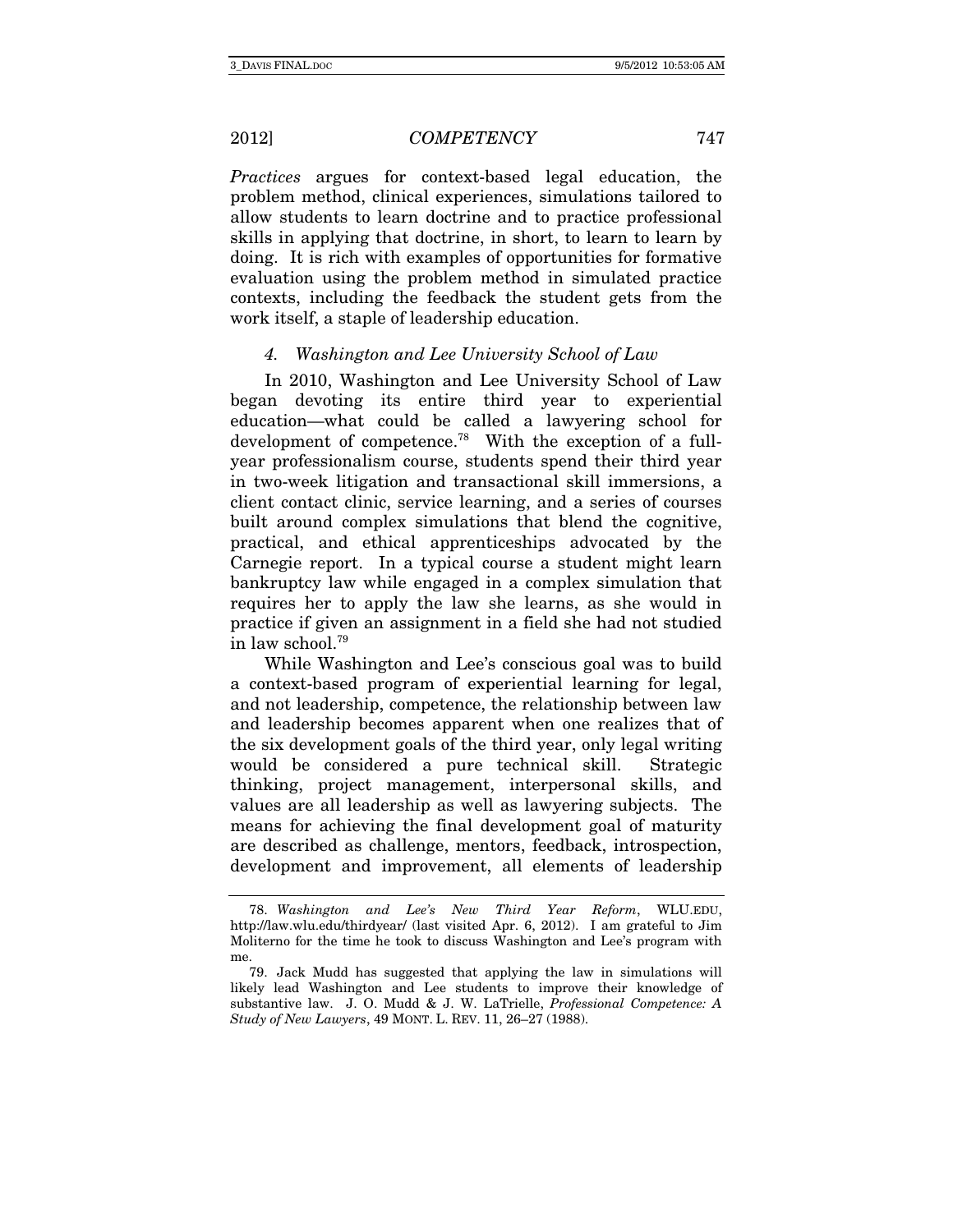development's spiral of experience.

Given that seventy percent of the MacCrate report's lawyering skills are also leadership skills, and that over eighty percent of Washington and Lee's third year development goals also relate to leadership development, it is likely all law schools are providing at least some leadership education, whether they realize it or not. Leadership education develops personal attributes crucial to competence, and it can lead to improvement of strategies and initiative in employing knowledge, skills and personal attributes.

#### 5. Law School Leadership Initiatives

Several law schools have developed leadership initiatives. Early pioneers include Santa Clara University School of Law, which has offered a leadership course since 2005.<sup>80</sup> Its dean, Don Polden, teaches a second course for leaders of student organizations. He also hosts an annual Leadership Roundtable at which law school faculty and staff conducting research and developing leadership courses and programs are invited to share their work and perspectives. They are joined by law firm professionals and general counsel who work in the area of leadership education and development for lawyers.

Several other law schools also have leadership initiatives in place. The University of Maryland School of Law, which has offered a course in leadership development for women since 2002, has created a Leadership, Ethics and Democracy program (LEAD) with the assistance of the Fetzer Institute. It has a research component and is developing additional leadership courses and materials.<sup>81</sup> Ohio State has a Program on Law and Leadership that features a Lawyers as Leaders course.<sup>82</sup> Since its founding in 2006, Elon University School of Law has required first- and second-year leadership development courses focusing on leading oneself and leading teams, respectively; students may elect a third-year capstone

 <sup>80.</sup> Leadership Education Roundtable IV: How We Teach: Developing Core Competencies on both Sides of the Gap, LAW.SCU.EDU, http://law.scu.edu/leadership/index.cfm (last visited Apr. 6, 2012).

 <sup>81.</sup> LEAD Initiative, LAW.UMARYLAND.EDU, http://www.law.umaryland.edu/ programs/initiatives/lead/ (last visited Apr. 6, 2012).

 <sup>82.</sup> Initiatives, MORITZLAW.OSU.EDU, http://moritzlaw.osu.edu/pll/initiatives/ index.php (last visited Apr. 6, 2012).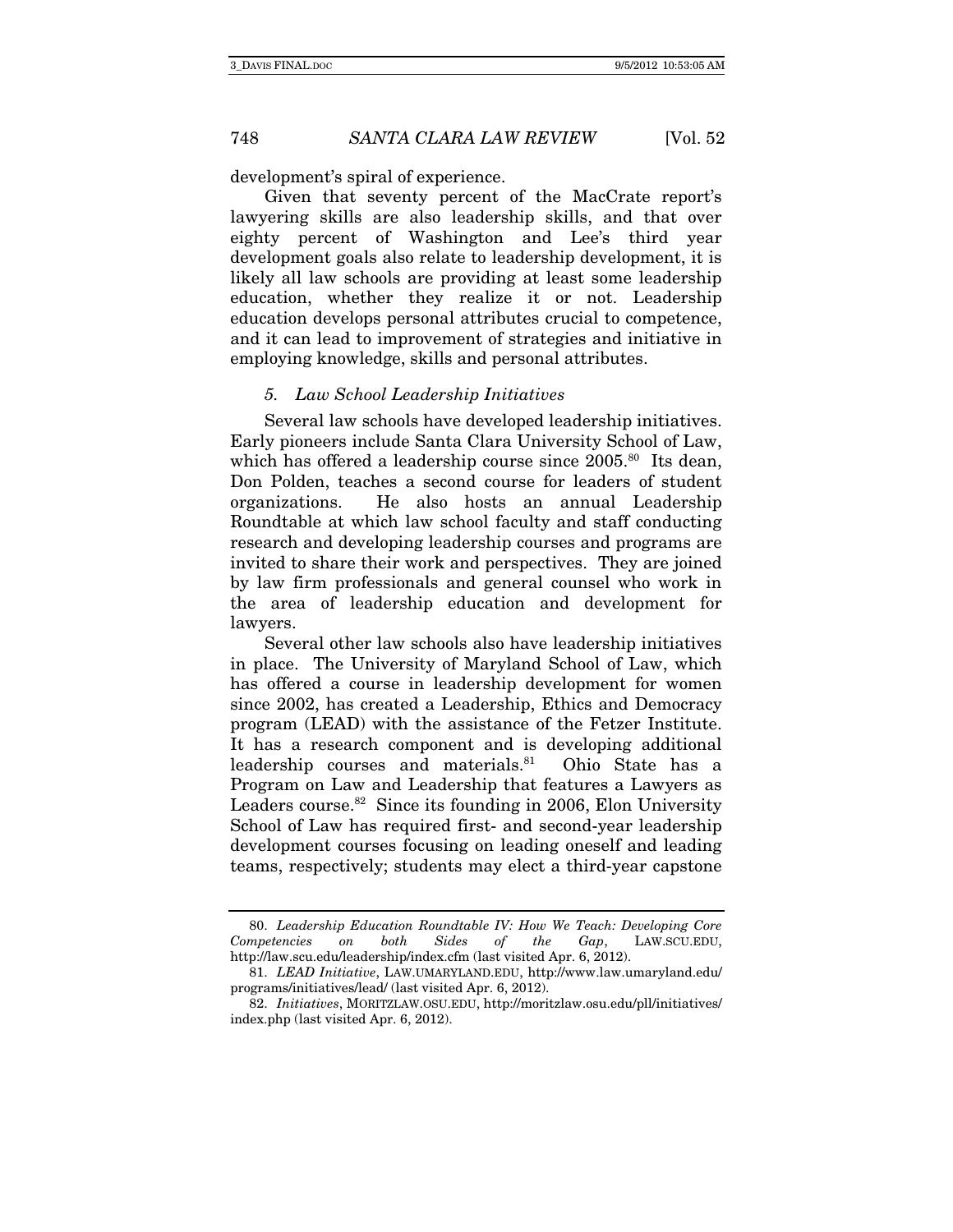leadership experience.<sup>83</sup> The University of St. Thomas in Minneapolis is home of the Holloran Center for Ethical Leadership in the Professions and offers three courses on ethical leadership in the School of Law.<sup>84</sup> Stanford Law School<sup>85</sup> and Harvard Law School<sup>86</sup> now offer leadership courses as well.

Leadership initiatives tend to extend the reach of the law schools into the rest of the university and its disciplines. They also lead to collaborations with other law schools. Santa Clara has drawn on the expertise of Barry Posner, twelve-year Dean and Professor of Leadership at its Leavey School of Business and an internationally renowned leadership scholar and best-selling leadership author. University of Maryland School of Law has benefitted from the participation of Georgia Sorenson, Founder and Distinguished Leadership Scholar at the James MacGregor Burns Academy of Leadership at the University of Maryland. Elon Law faculty members have worked with leadership educators from the Center for Creative Leadership and Elon's Love School of Business and College of Arts and Sciences.

The courses being taught at these schools can be viewed as additive, at the margins of their curricula, as the Carnegie report described skills courses generally. However, when one reads the schools' websites one sees that the courses are parts of initiatives, and that the movement of the initiatives is holistic, joining law school and law practice. One also sees that unlike many other skills courses, law and leadership courses introduce and apply rich theory developed over the years in the field of leadership education. The rest of this Article explores how that theory validates this essay's expanded conception of competence, how it might facilitate the integration of the Carnegie report's three apprenticeships, and its potential to contribute to a general theory of lawyering. A good place to begin that exploration is with cognitive science.

 <sup>83.</sup> The Leadership Program, ELON.EDU, http://www.elon.edu/eweb/law/leadership/default.xhtml (last visited Apr. 6, 2012).

 <sup>84.</sup> Hollaran Center for Ethical Leadership, STTHOMAS.EDU, http://www.stthomas.edu/hollorancenter/ (last visited Apr. 6, 2012).

 <sup>85.</sup> Leadership, LAW.STANFORD.EDU, http://www.law.stanford.edu/program/ courses/details/618/Leadership/ (last visited Apr. 6, 2012).

 <sup>86.</sup> Course Catalog, LAW.HARVARD.EDU, http://www.law.harvard.edu/ academics/curriculum/catalog/index.html (last visited Apr. 6, 2012).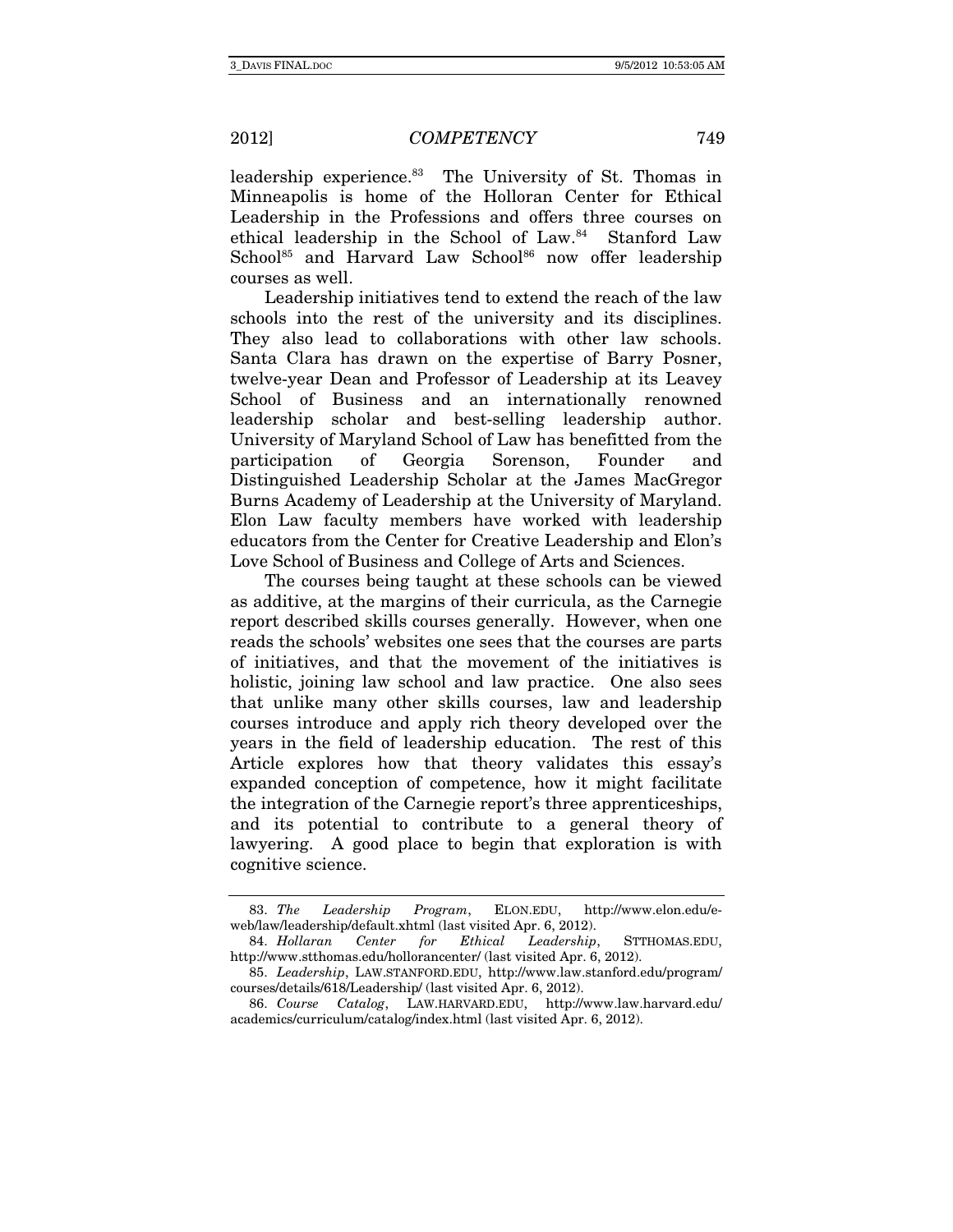#### II. STAGES IN THE ACQUISITION OF COMPETENCE AND EXPERTISE

Lawyers become competent, or more competent, by adapting when put in new situations.<sup>87</sup> That is why it is considered appropriate for lawyers to undertake representation of clients in situations they are not yet competent, but may become competent, to handle.<sup>88</sup> They respond to the challenge of the new situation to become more competent through study and preparation. However, they must first have "learned to learn" from experience, after which they are able to teach themselves.

Three different but compatible models of this process have been helpful in explaining how these adaptations proceed—how basic and advanced levels of competence are attained in stages. The models are important because they suggest situationally appropriate approaches to the acquisition and enhancement of competence at each stage of development. They are the three-phase model of Paul Johnson and associates, a four-level model attributed to Noel Burch of Gordon Training International, and the five-stage model of Dreyfus and Dreyfus.

The most illuminating of the models, because it links the acquisition of knowledge, skill, and interpersonal awareness in a legal context, is Johnson's research. A basic premise of the Johnson study is that one acquires competence and expertise over the course of three phases:

**Phase I. Thought (or Cognition).** In this phase novices think about what it is that is being done. They acquire knowledge about what actions are appropriate in various circumstances (and the relationships between action and circumstance) from instruction or from observation and evaluation of their own performance.

 <sup>87. &</sup>quot;[W]e can now suggest a framework for interpreting behavior in which people (attorneys included) are seen as adaptive, rule-following agents. What people are at any given point are products of the adaptations that they have made, which are in turn functions of the situations they have encountered, and their fundamental human attributes—their genetic heritage. An individual adapts to the situation he encounters, and in the process of doing so, changes himself."

Paul E. Johnson et al., Expertise in Trial Advocacy: Some Considerations for Inquiry into Its Nature and Development, 7 CAMPBELL L. REV. 119, 136 (1984). 88. MODEL RULES OF PROF'L CONDUCT § 1.1 cmts. 2, 4 (2002).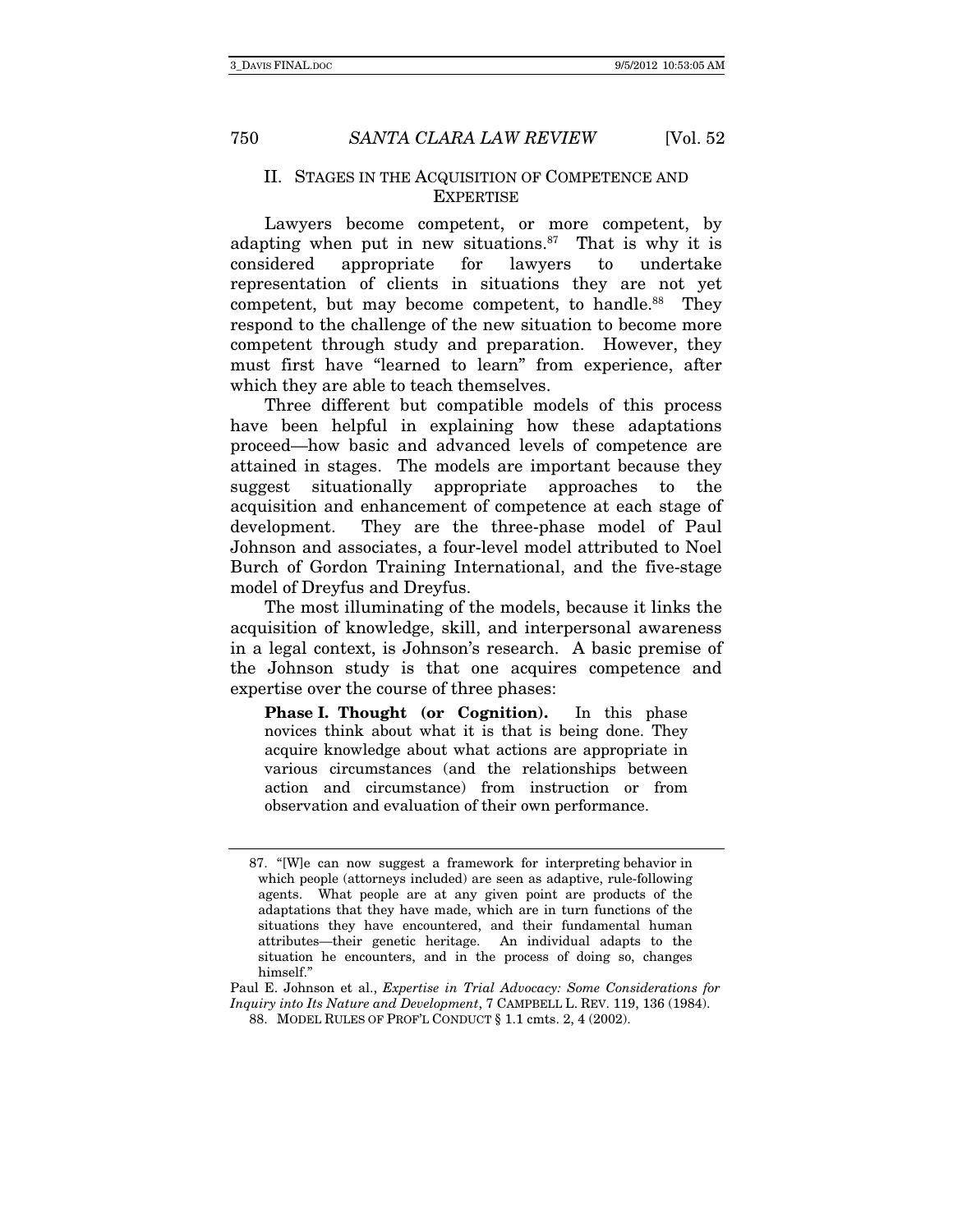**Phase II. Association.** In this phase novices practice the processes about which they obtained knowledge in Phase I, while thinking about the processes, until they become efficient and proficient in their utilization.

**Phase III. Automaticity.** In this phase proficient practitioners over-practice processes to the point that they can be done automatically, without thinking.<sup>89</sup>

The distinction between competence and expertise is primarily a matter of degree of the proficiency and efficiency with which tasks are performed ("to be expert implies more than to be competent" $)$ .<sup>90</sup> What the expert does automatically, the non-expert lawyer must think about, practice, evaluate, and otherwise adapt situationally in order to perform competently. Most of those adaptations will involve the acquisition of knowledge about law and about the situations in which it might be applied.

In comparing expert and non-expert trial attorneys, Johnson concluded that experts are better at analyzing legal situations<sup>91</sup> and anticipating possible future situations,  $92$  have more adequate implicit psychological theories,<sup>93</sup> and are more sensitive to the nuances of particular legal contexts. $94$  He states, "A key distinguishing characteristic for differentiating expert and non-expert lawyers may be the willingness and ability of the expert to modulate his actions according to the specific situation, and to take a large number of factors into account in deciding on a course of action."95 The core of

 <sup>89.</sup> Johnson et al., supra note 87, at 129. Johnson states that:

The result of Phase III learning is that the relationships which form the basis for actions are placed beyond reach of conscious awareness . . . . This state of affairs is not the result of any lack of interest in understanding what they know on the part of experts, but rather the end product of a process of cognitive adaptation. The result of our evolutionary history is a relatively large long-term (unconscious) memory for storing facts, principles, events and knowledge of various sorts, and a severely limited conscious awareness which forces us to automate or place into unconscious memory most of the things that are done with any regularity, and especially those things in which we become highly practiced.

Id. at 129–30.

<sup>90.</sup> Id. at 126.

<sup>91.</sup> Id. at 140.

<sup>92.</sup> Id. at 140–41.

<sup>93.</sup> Id. at 141.

<sup>94.</sup> Id. at 141–42.

<sup>95.</sup> Id.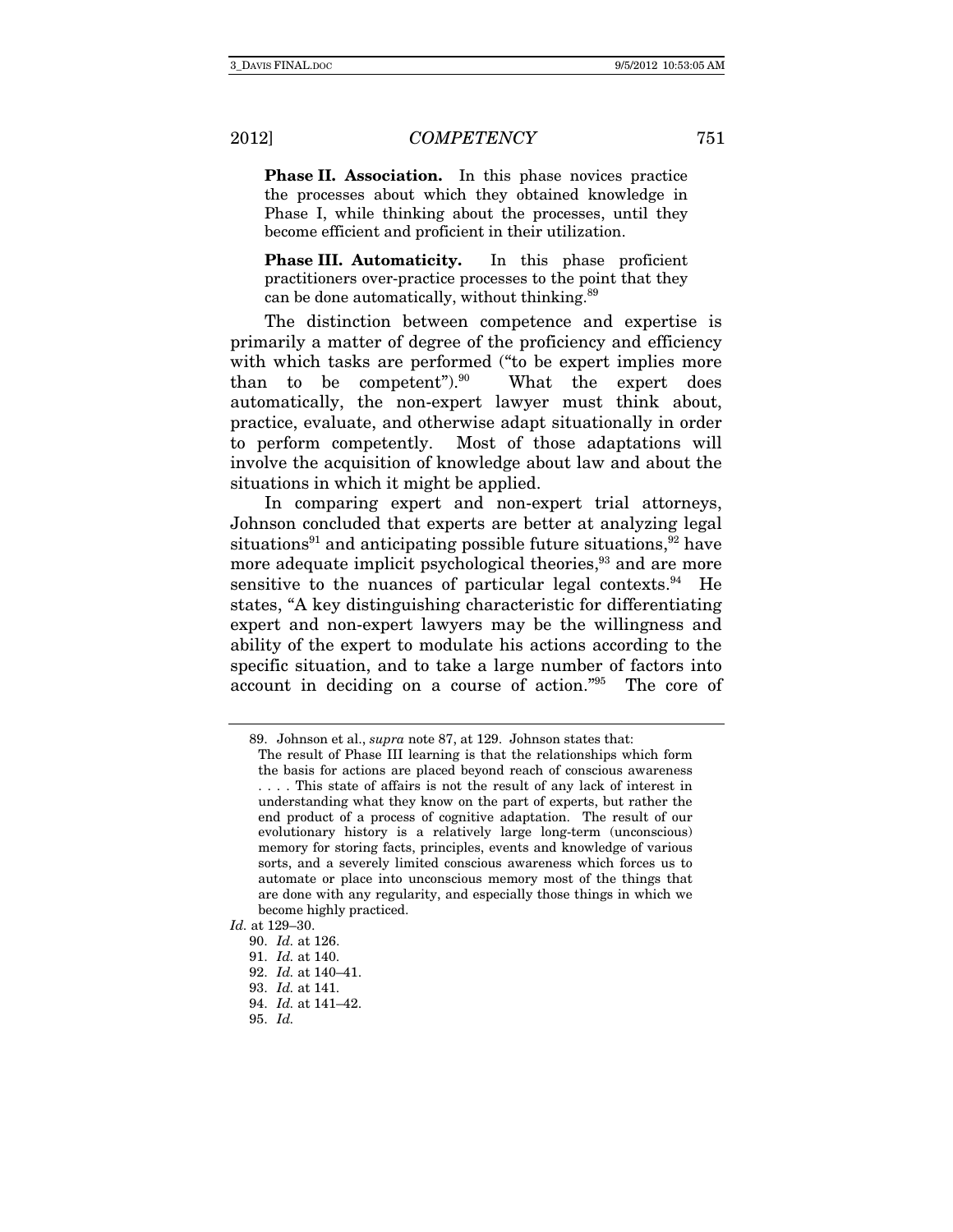expert ability is knowledge. But it is not knowledge in the sense of knowing how to perform one specific task very well, which Johnson calls expertness $96$  and distinguishes from expertise. It is rather knowledge of a scope sufficiently broad to provide solutions to a range of situations arising within an environment, combined with the ability to apply that knowledge. This operative knowledge,  $97$  which permits effective lawyering, consists of two components:

- 1. Knowledge of law, derived from the lawyer's adaptation to legal training; and,
- 2. Knowledge of people, derived from adaptation to social situations of all kinds, including those arising in legal environments.98

Effective lawyering is grounded in the coordination and simultaneous utilization of legal and social knowledge. Competence is acquired in the same manner as expertise. Cognition and association, the first two phases in the acquisition of expertise, are essential to proficient application of knowledge (competence) by lawyers, though the process need not proceed to the third phase of automaticity to insure competence. In analyzing the development of competence it is important to understand that it is not what tasks competent lawyers can perform, but rather what they know about law and people that enables them to perform those tasks.<sup>99</sup> Drawing upon some of the research previously referred to, Johnson concludes, "If it is true that deficiencies in knowledge of the law are not the real problem in training for expertise in trial advocacy, then the problem may in fact represent deficiencies in knowledge of people, or more likely, in utilizing this knowledge."100 The possession of both technical knowledge and skill and interpersonal knowledge and skill is key to competence, or situationally appropriate conduct, in domains of both law and leadership.

The Burch and Dreyfus models emphasize skill development. Though they largely ignore the broad

<sup>96.</sup> Id. at 127–28 (noting expertness is a characteristic of technicians and paraprofessionals in many fields and is achieved through training on specific and limited sequences of actions).

<sup>97.</sup> Id. at 127.

<sup>98.</sup> Id. at 138.

<sup>99.</sup> Id. at 126, 138.

<sup>100.</sup> Id. at 138.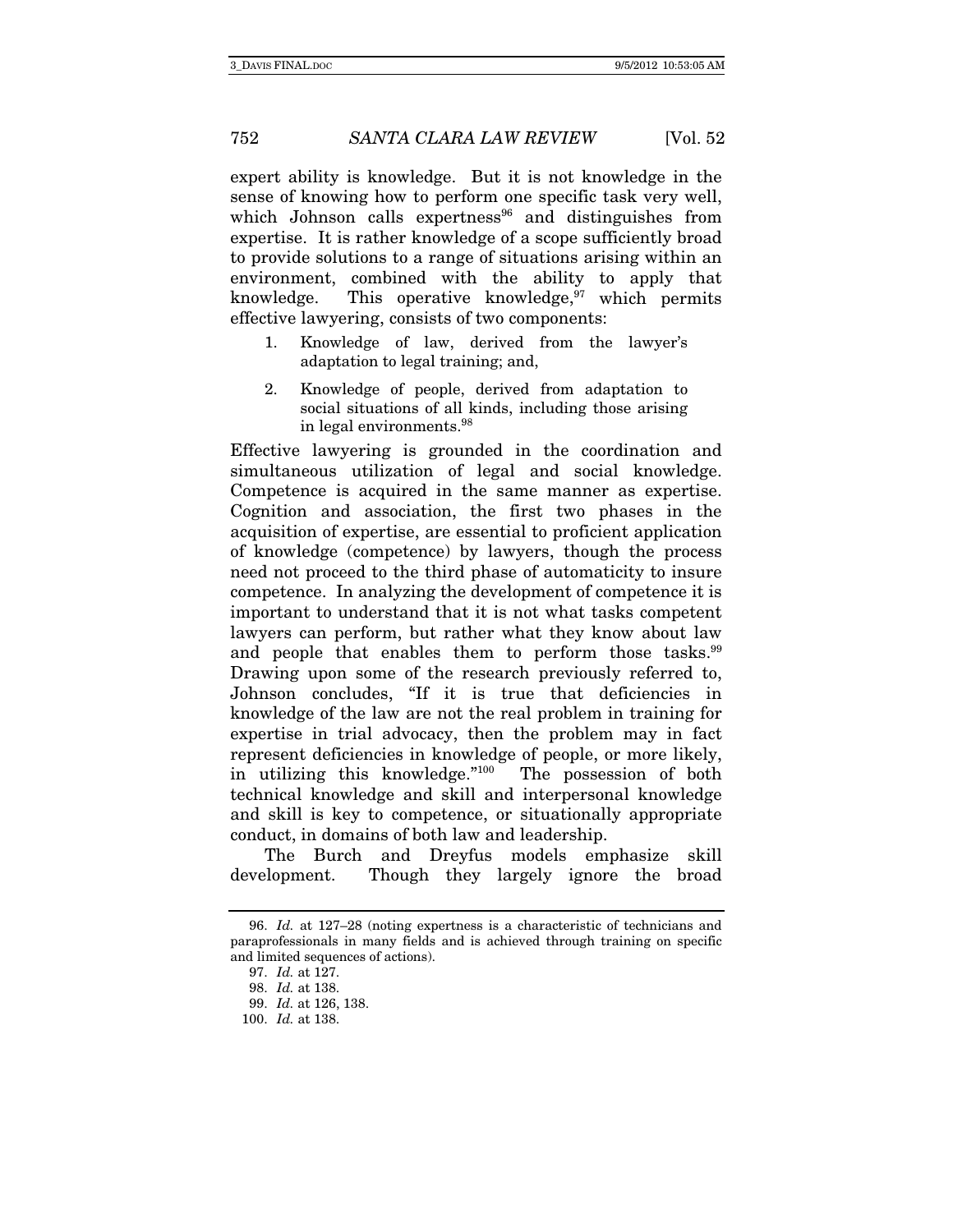knowledge and interpersonal components of a more comprehensive competence, they are helpful in making explicit concepts implied in the Johnson model. Burch's theory of four levels of competence is important because it adds a preliminary level to Johnson's novice phase, that of unconscious incompetence, in which one does not realize one is incompetent. Unless overcome, this state will prevent one from ever embarking on the path to competence. We will later see that ego defense mechanisms may impede one from proceeding from unconscious to conscious incompetence. Burch's four levels, almost ubiquitous on websites promoting training for skill development, $101$  are Unconscious Incompetence, Conscious Incompetence, Conscious Competence, and Unconscious Competence.

The five-stage Dreyfus model<sup>102</sup> provides intermediate steps to Johnson's Association phase as one progresses from novice to expert, and within which one becomes competent. The five stages are Novice, Advanced Beginner, Competence, Proficiency, and Expertise.<sup>103</sup> Its purpose was to provide an analytical tool for addressing appropriate issues at each stage of talent development.104 The Dreyfus Advanced Beginner, Competence, and Proficiency stages describe that progression from Instruction to Automaticity that occurs during Johnson's Association phase. They also make explicit that one can

 <sup>101.</sup> See, e.g., Linda Adams, Learning a New Skill is Easier Said Than Done, GORDON TRAINING INTERNATIONAL, http://www.gordontraining.com/freeworkplace-articles/learning-a-new-skill-is-easier-said-than-done/ (last visited Apr. 6, 2012) (noting Learning Stages Model in the article was created by Noel Birch); Conscious Competence Learning Model, BUSINESSBALLS.COM, http://www.businessballs.com/consciouscompetencelearningmodel.htm (last visited Apr. 6, 2012); Moving from conscious incompetence to unconscious competence in the UK public sector, THE CQI BLOG, http://blog.thecqi.org/index.php/2010/04/14/moving-from-consciousincompetenceto-unconscious-competence-in-the-uk-public-sector/ (last visited May 13, 2012); Conscious Competence Model, EDUCATIONAL ORIGAMI, http://edorigami.wiki spaces.com/Conscious+Competence+Modela (last visited Apr. 6, 2012).

 <sup>102.</sup> Stuart E. Dreyfus, The Five-Stage Model of Adult Skill Acquisition, 24 BULL. SCI. TECH. & SOC'Y 177–81 (2004).

<sup>103.</sup> Id.

 <sup>104.</sup> STUART E. DREYFUS & HUBERT L. DREYFUS, OPERATIONS RESEARCH CENTER, UNIV. OF CAL., BERKELEY, A FIVE-STAGE MODEL OF THE MENTAL ACTIVITIES INVOLVED IN DIRECTED SKILL ACQUISITION (1980), available at http://www.dtic.mil/cgi-bin/GetTRDoc?AD=ADA084551. In this earlier paper, the Dreyfus brothers called the stages Novice, Competence, Proficiency, Expertise and Mastery. Id. at 15.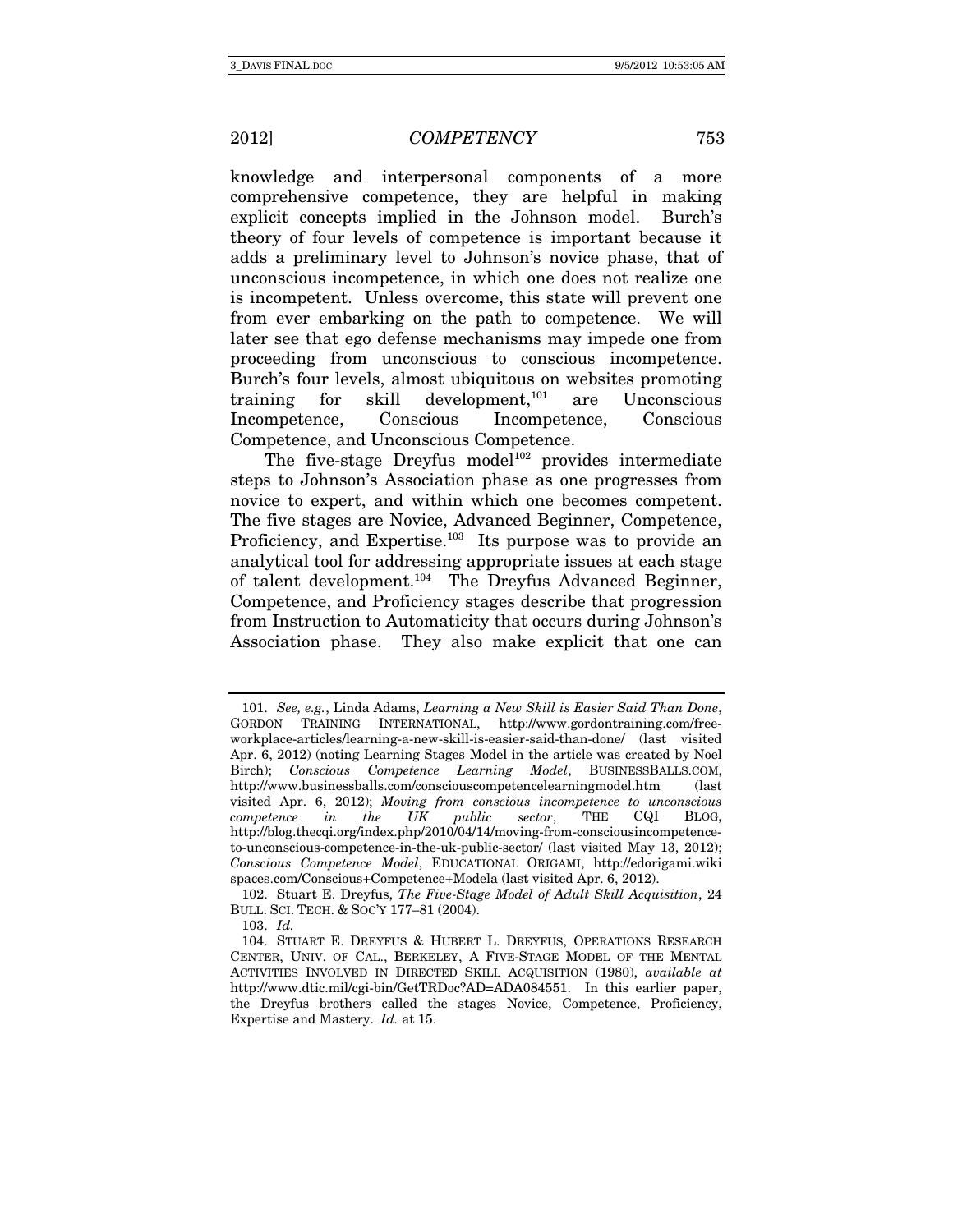become competent without ever becoming an expert.<sup>105</sup>

Theory underlying the models suggests that by diligently reading, analyzing, and synthesizing cases, statutes, and regulations law students can move well along the pathway to expertise as legal analysts during their law school careers. Students should also be given opportunities to practice other fundamental skills at Johnson's Association phase in contextbased assignments. The greatest benefit of these opportunities will not necessarily be development of skill, but development and refinement of theories that can equip the emerging lawyer to continue to learn.

David Kolb defines learning as "the process whereby knowledge is created through the formation of experience."106 His model of a four-stage cycle of experiential learning includes four adaptive learning modes:

- 1. Engaged concrete experience
- 2. Observation and reflection about the concrete experience
- 3. Detached abstract generalization based on observation and reflection (thereby creating theory about the concrete experience)
- 4. Active experimentation informed by theory that results in new concrete experience.107

In the leadership literature this process is often referred to as the "spiral of experience."108 Experience, without observation and reflection, produces little learning. When a law student critically observes her own performance (perhaps a class recitation for first year law students) and its impact

| 105. Counterparts among the three theories can be visualized thus ly: |                        |                      |  |  |
|-----------------------------------------------------------------------|------------------------|----------------------|--|--|
| Burch's Levels                                                        | Johnson's Phases       | Dreyfuses' Stages    |  |  |
| 1. Unconscious Incompetence                                           |                        |                      |  |  |
| 2. Conscious Incompetence                                             | I. Thought (Cognition) | 1. Novice            |  |  |
|                                                                       |                        | 2. Advanced Beginner |  |  |
| 3. Conscious Competence                                               | II. Association        | 3. Competence        |  |  |
|                                                                       |                        | 4. Proficiency       |  |  |
| 4. Unconscious Competence                                             | III. Automaticity      | 5. Expertise         |  |  |

See Adams, supra note 101; Johnson et al., supra note 87, at 129; Dreyfus, supra note 102.

106. KOLB, supra note 58, at 41.

 107. David A. Kolb & Ronald Fry, Towards an Applied Theory of Experiential Learning, in THEORIES OF GROUP PROCESSES 33, 34 (Cary L. Cooper ed., 1975).

 108. RICHARD L. HUGHES ET AL., LEADERSHIP: ENHANCING THE LESSONS OF EXPERIENCE 52–73 (6th ed. 2009).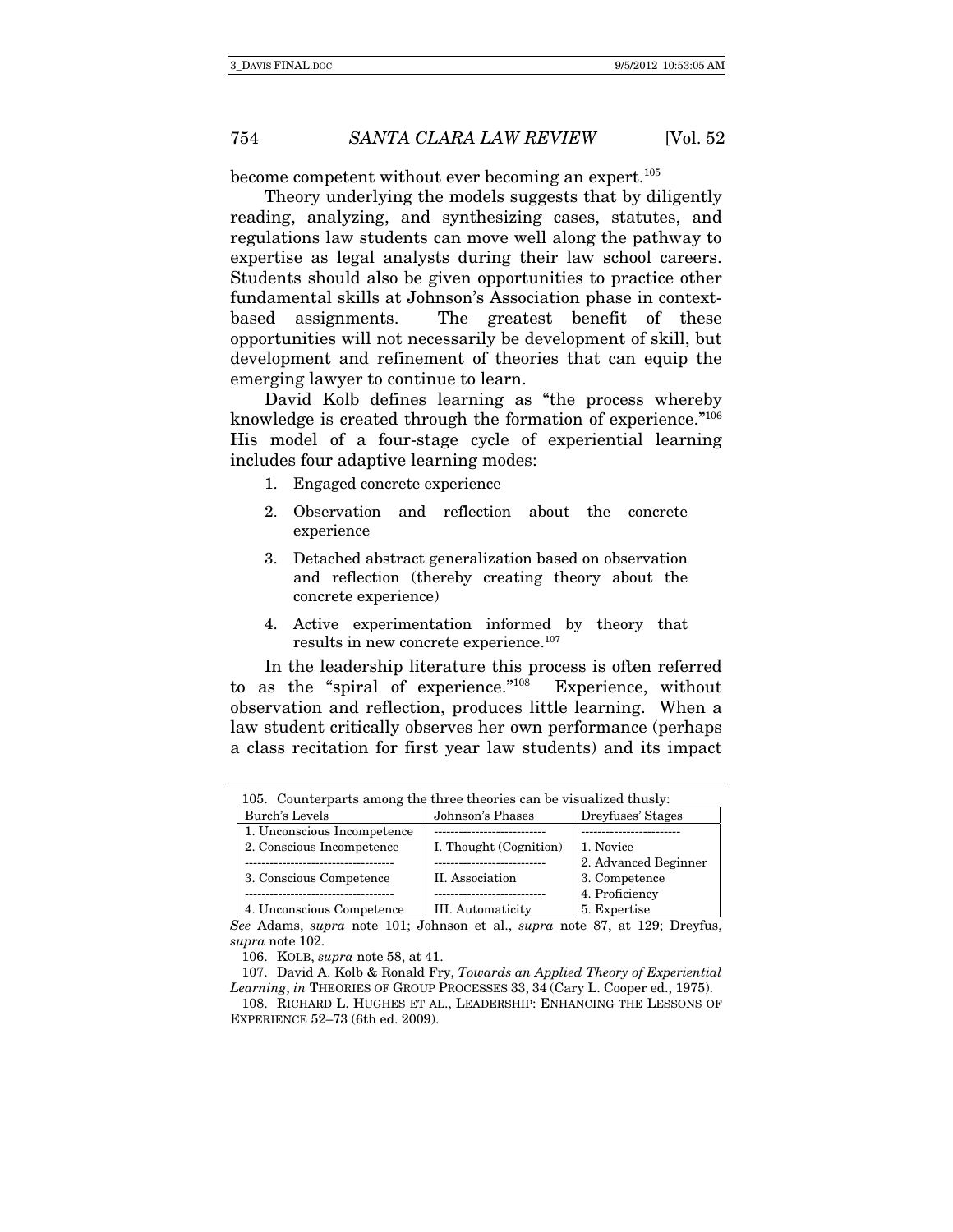on oneself and others; reflects upon why that experience unfolded as it did (perhaps because of inadequate preparation, misconception of doctrine, or anticipatory stressors); assimilates those observations into a theory of sound performance; uses the theory to formulate strategy to improve performance (perhaps more thorough preparation, mastery of definitions, or access to coaching); and returns to the arena to test the strategy and theory in another concrete experience, one learns. As the process repeats itself, the student's strategies become more effective, and her abstract theories encompass increasingly broader and deeper concrete experiences. Higher levels of abstraction are transformed into more complex concrete experiences. The successful coalescence of the practical (concrete experience) and theoretical (abstract generalization) is not a finished product, but an ongoing dialectic in which both practice and theory continue to improve.

Kolb emphasizes that "learning is best facilitated in an environment where there is a dialectic tension and conflict between immediate, concrete experience and analytic detachment."109 His model is very important for legal education, for it holds the key to the elusive goal of coalescence of the practical and theoretical. Indeed, it shows that one without the other is insufficient for competence. Higher levels of abstraction<sup>110</sup> precede and support more complex concrete experiences that become the basis for observation and reflection that lead to new theory that adds to, refines, or substitutes for the initial theory. The more complex theory becomes the source of hypotheses that guide

 <sup>109.</sup> Kolb & Fry, supra note 107, at 35.

<sup>110.</sup> Id. at 36. Crediting Goldstein and Scheerer with a list of eight abilities that great abstractness advances:

<sup>(1)</sup> To detach our ego from the outer world and from inner experience.

<sup>(2)</sup> To assume a mental set.

<sup>(3)</sup> To account for acts to oneself, to verbalize the account.

<sup>(4)</sup> To shift reflectively from one aspect of the situation to another.

<sup>(5)</sup> To hold in mind simultaneously various aspects.

<sup>(6)</sup> To grasp the essential of a given whole: to break up a given whole into parts to isolate and to synthesize them.

<sup>(7)</sup> To abstract common properties reflectively; to form hierarchic concepts.

<sup>(8)</sup> To plan ahead ideationally, to assume an attitude toward the more possible and to think or perform symbolically.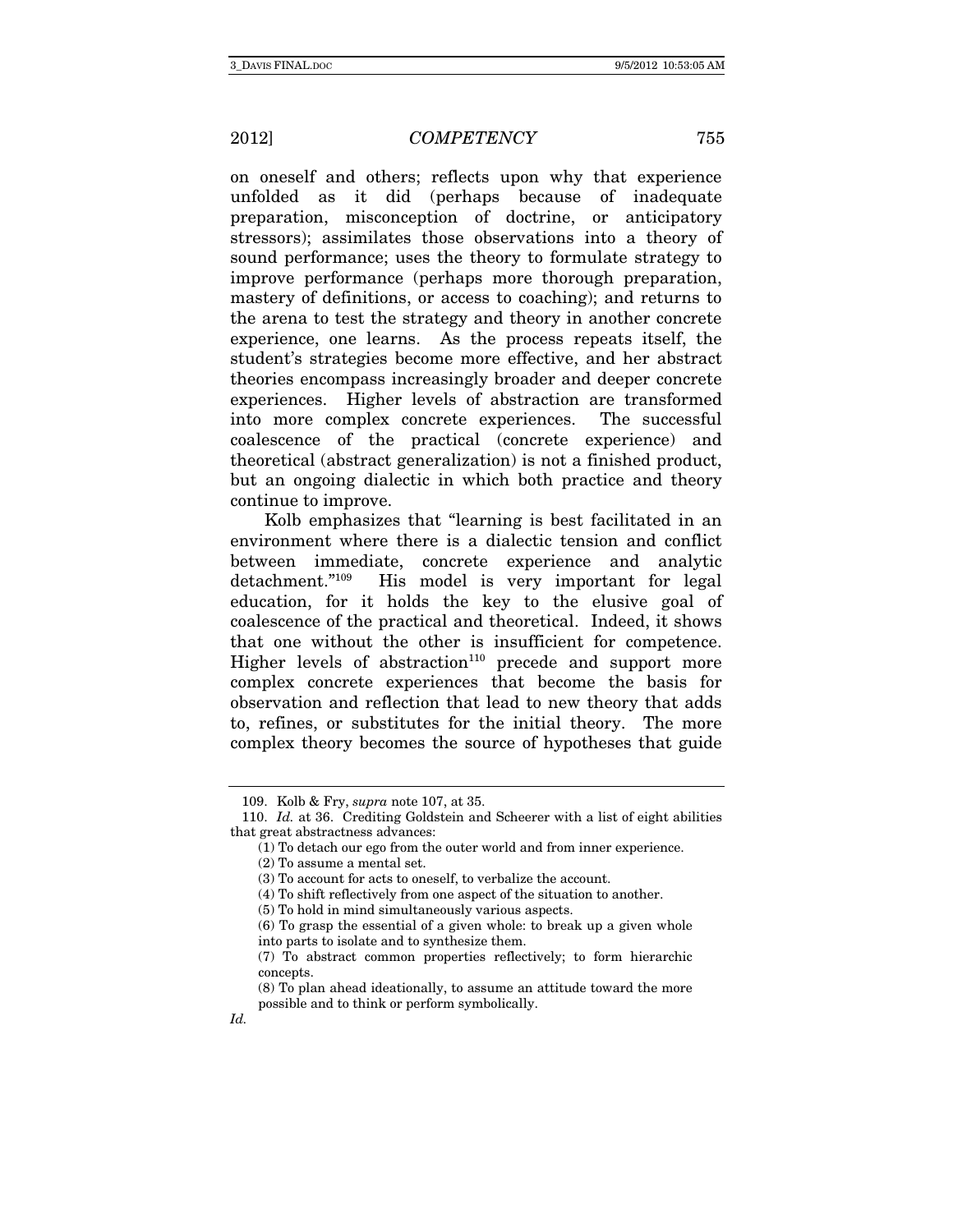experimental strategy for improving performance, which becomes a new concrete experience.

Part III will continue this theme, exploring two competence models that aid further development of theory, as well as bridges and barriers to competence.

#### III. MODELS OF SITUATIONALLY APPROPRIATE CONDUCT

Two models help explain the nature of lawyer competence. The first, a four-stage model of the legal professionalization process, shown as Appendix A, outlines the elements of lawyer competence. The second is a leadership model that explains how those elements are utilized. The first model's systematic categorization of lawyer roles, knowledge, skill, and personal attributes is designed to assist lawyers, law students, and law schools in improving the legal professionalization process.

#### A. Roles

In the first model, the acquisition and utilization of different components of knowledge, skill, and personal attributes are assigned to four lawyering roles. The first three roles, analyst (Stage I), advocate (Stage II), and counselor-planner-implementer (Stage III), progress toward an ideal future state, that of the Stage IV lawyer. This is the lawyer who attains, coordinates, and simultaneously utilizes, smoothly and efficiently, and at appropriate times, all of the knowledge essential for competent representation. The Stage IV lawyer is the integrated professional, one who has synthesized the skills and knowledge of the preceding three stages with life experiences to arrive at a stage of continuing growth and self-realization. The Stage IV lawyer is one from whom we may expect situationally appropriate conduct.

#### B. Knowledge

The knowledge used by lawyers is categorized as either interdisciplinary (general) or legal. Both legal doctrine and general knowledge move from that needed to understand foundation fields (Stage I), to that needed in particular cases (Stage II), to that needed in broad ranges of interrelated cases and situations (Stage III). As the process progresses theory generally moves away from the special foundational provinces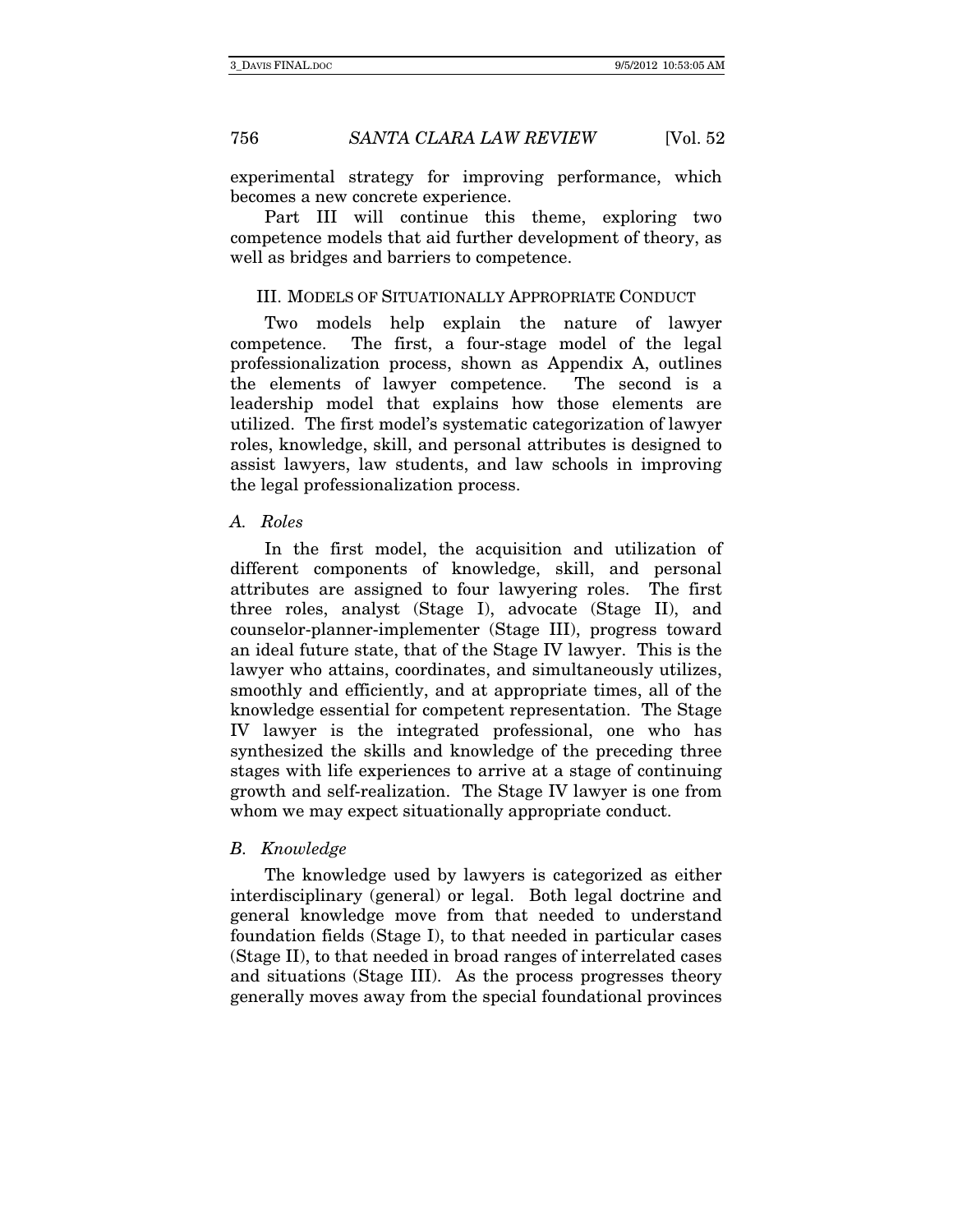of the law school and toward theory about people and the broader world.

#### C. Skills

Skills that are peculiar to lawyers or that are cognitive and utilized primarily in legal contexts are categorized as technical skills. Those that involve primarily application of knowledge of human beings are categorized as interpersonal skills. Stage I skills involve things that can be done by oneself. Stage II skills involve things that are done to, for, or with a series of individuals, commonly in an adversarial context, and Stage III skills are often exercised with groups of people, frequently in non-adversarial contexts.

#### D. Personal Attributes

The model acknowledges that it is only through the development and utilization of personal attributes—the complex of attitudes, values, and other characteristics to which the Cramton report referred—that lawyers translate knowledge and skill into situationally appropriate conduct. The personal attributes that people bring to legal education, or are willing to develop, may well constitute the most important factor in the professionalization process. These attributes determine to what extent skills and knowledge will be attained, the degree to which the lawyer will be committed to utilize them, for what ends they will be utilized, and their ultimate impact.

A brief sample of personal attributes that are believed to facilitate situationally appropriate conduct in professional situations is included in the model. Like interpersonal skills, personal attributes are generic and not peculiar to the profession. It is probable that all of these attributes are being utilized during each stage of the professionalization process. But it is also probable that such attributes as a tolerance for ambiguity and complexity assume greater importance in the analyst stage; persuasiveness in the advocacy stage; and intellectual humility in the counselor-planner-implementer stage.

#### Stage I: Analyst

Stage I is comprised of "learning to think like a lawyer" in the narrow sense of the phrase, the process law schools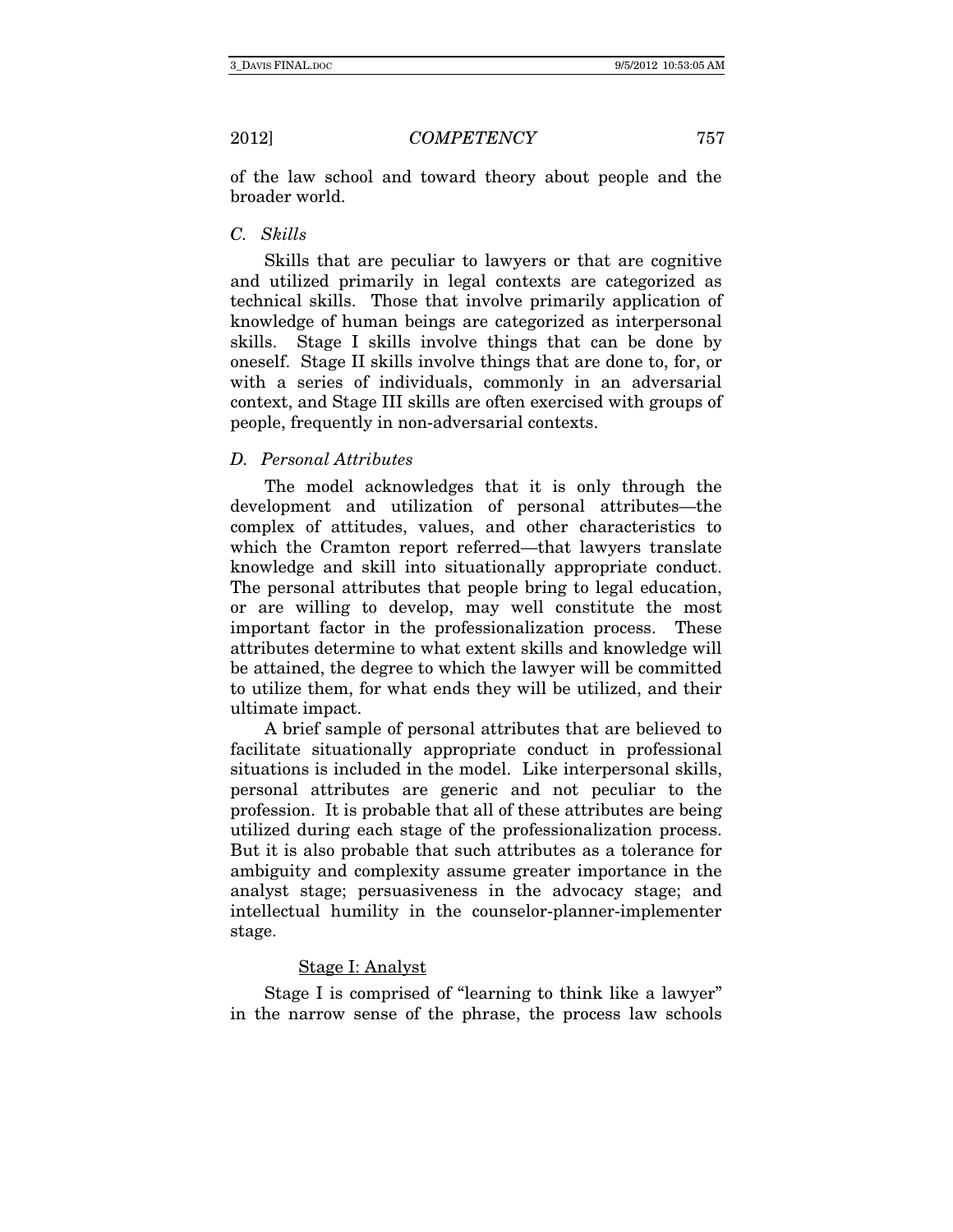have traditionally considered their primary reason for being, and what Langdell considered to be clinical education in the 1870s. It includes learning new language systems; developing an understanding of the operation of the legal order; being able to extract rules and the reasons therefor from cases and legislation and to construct, inductively, theoretical systems which provide major premises from which the lawyer can then reason deductively; appreciating the importance of facts and their proof to the decisions of public officials; determining which way officials will in fact make decisions; and learning and utilizing modes of legal argument that can be utilized, within the open texture of the law, to influence those decisions. Stage I cognitive skills are disciplined, analytical, and convergent.

There is a difference between having knowledge about how to do something and being able to do it smoothly and efficiently, i.e., between having intellectual knowledge and having what Johnson called operative knowledge. We do not believe students have "learned" to think like a lawyer until they are proficient at legal analysis, synthesis, and expression, regardless of how well they can explain these processes. In first-year legal method courses and orientation programs students are instructed in how to "think like a lawyer"; throughout law school they practice until they are able to do it not only efficiently and proficiently, but also automatically. Thus Stage I legal analysis is the one place in which true expertise can be acquired in law school. That expertise provides the lawyer with the capacity for continued self-education and serves as a foundation for development of wider competence and continued professional progression. The reading of thousands of cases leads not only to automaticity, but also to the development of judgment.

#### Stage II: Advocate

The skills movement has brought to law schools the tools to help facilitate the transition of the individual to Stage II. The Stage II lawyer applies Stage I skills and knowledge in the context of the adversary system, helping individual clients in individual cases. In learning or constructing legal doctrine involved in the case, the lawyer may use both Stage I convergent thinking and more divergent, plausible, hypothesis-oriented thinking. The lawyer must use non-legal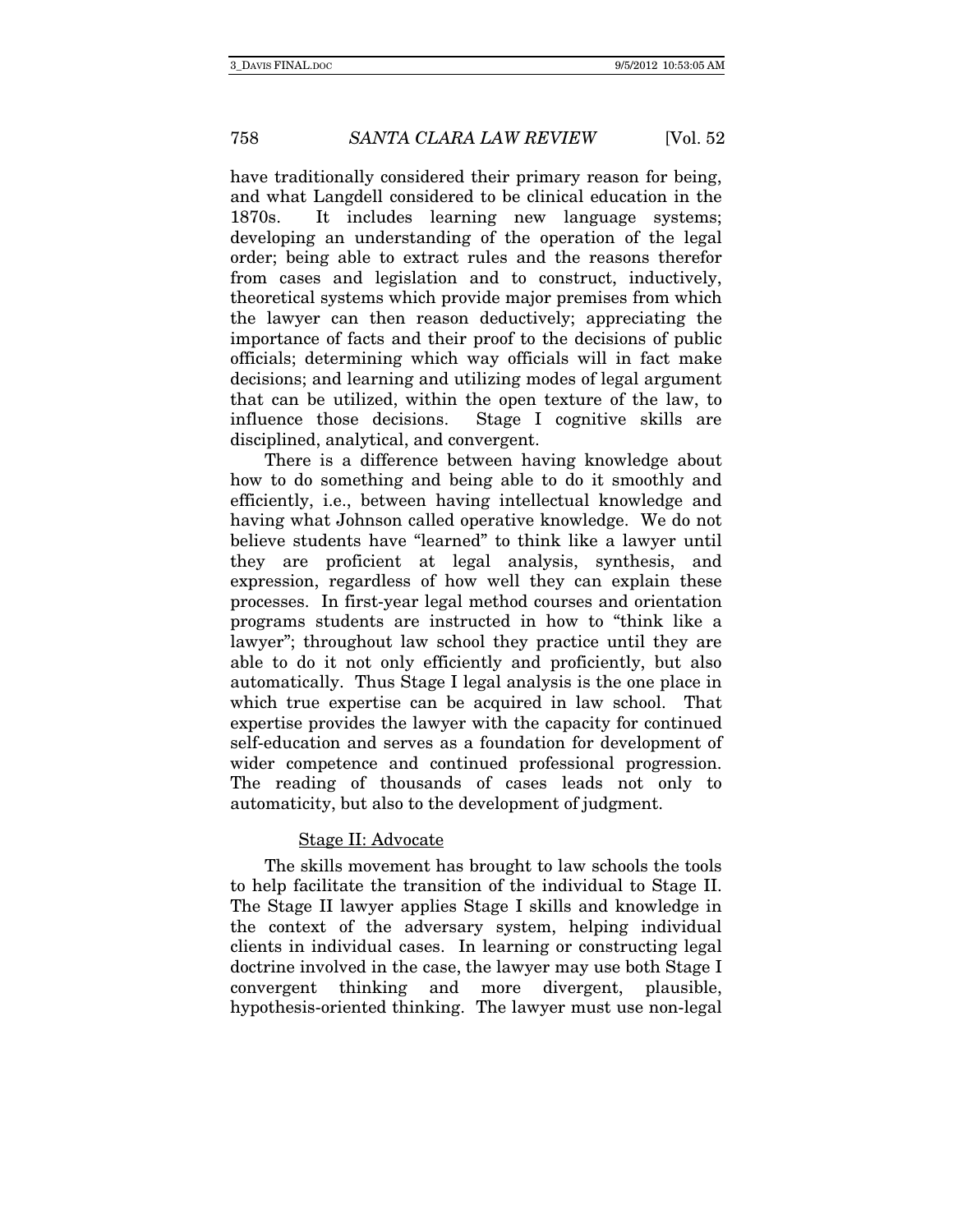knowledge of the client's business and other environments to determine which facts should operate to bring about specific legal consequences. Gathering and marshalling facts involves the interplay of technical and interpersonal skills. The lawyer must interview, counsel, and negotiate. If negotiations are unsuccessful, the lawyer must be capable of handling all aspects of the administrative hearing or trial that follows, plus any appeal.

It can be argued that many lawyers proceed from Stage I to Stage III without acquiring the Stage II skills of trial and appellate advocacy and that an alternative model might better represent that reality. It is helpful to remember that just as there is a difference between knowing how to do something and being able to do it smoothly and efficiently, there is also a difference between knowing how, without being able, to perform a task (conscious incompetence) and being totally ignorant of how the task is performed (unconscious incompetence). While the Stage III lawyer may not need to practice all Stage II tasks until competence is attained, he or she must be aware of information that is relevant to the performance of those Stage II tasks. Likewise, advocates need Stage III knowledge and skill to develop strategy for adversarial proceedings.

### Stage III: Counselor-Planner-Implementer

Stage III activity is the MacCrate report's problem solving. It involves the bulk of lawyering activity, most of which is conducted in a law office and not in a courtroom. Stage III includes much of the "policy-making" orientation that Harold Laswell and Myres McDougal contended law schools should inculcate in their students, if policy is considered to be, as they defined it, "the making of important decisions which affect the distribution of values."111 They even explained, parenthetically, that policy-making is planning and implementation.<sup>112</sup> Just as there is a Stage I "legal method", there is a Stage III "planning method".

That planning method is essentially a generic planning

 <sup>111.</sup> Harold D. Laswell & Myres S. McDougal, Legal Education and Public Policy: Professional Training in the Public Interest, 52 YALE L.J. 203, 207 (1943).

 <sup>112.</sup> Id. at 272. Planning and implementation can be considered synonymous with strategy and initiative.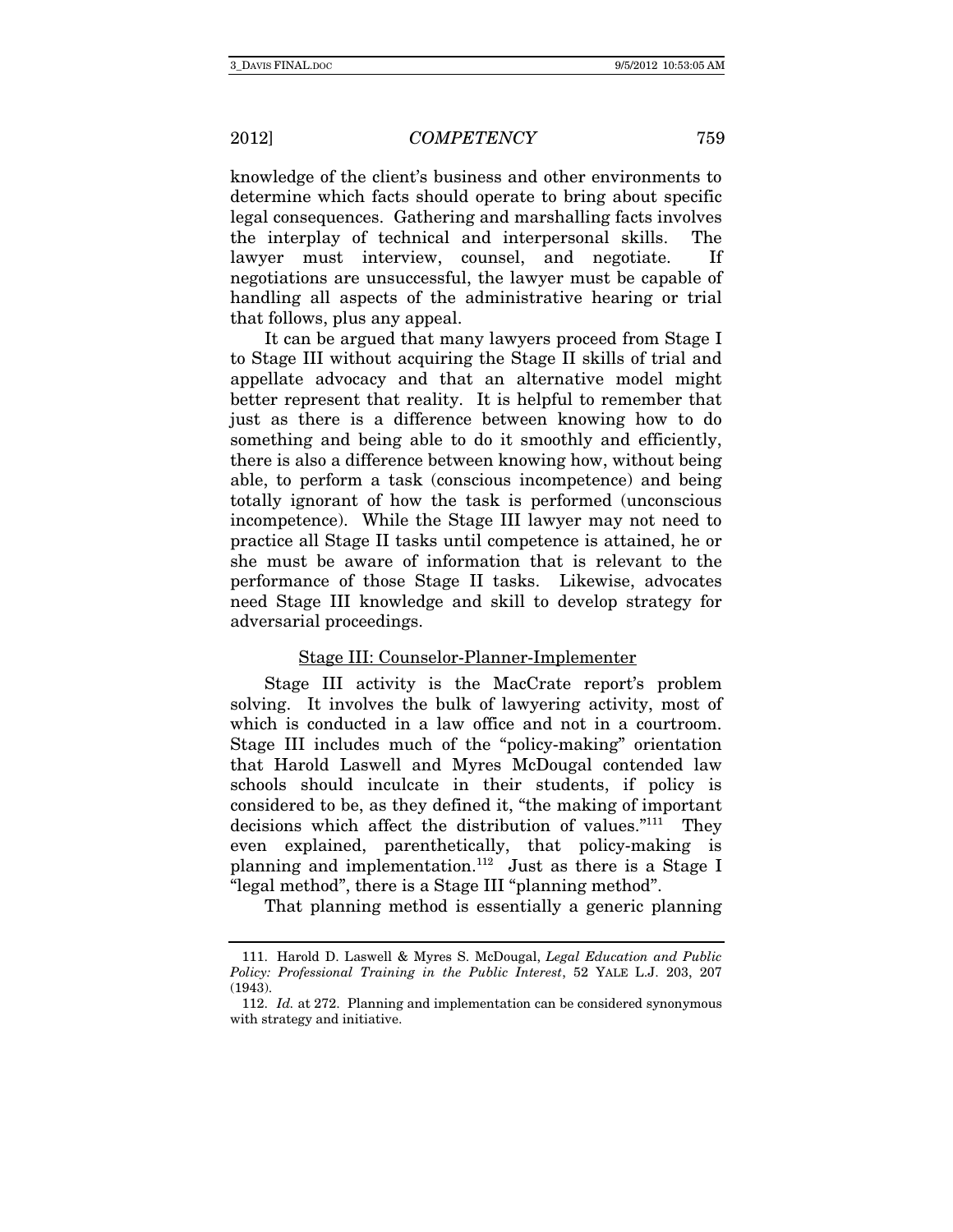process. Lawyers plan in the same way non-lawyers plan, but they bring to their task special Stage I and II skills and knowledge. Because the entire process depends upon initial valid assessments of all relevant environments, the amount of doctrinal, general, and interdisciplinary knowledge needed by the Stage III lawyer is enormous.

Stage III development is complex, not only because of the broad theoretical, skill, and doctrinal foundations on which it is constructed, but also because it involves the synthesis of potentially antagonistic planning and management roles. To be effective a lawyer must be able to balance the analytical and intuitive in planning and management, particularly at the policy-making level. Stage III planning method requires the same intellectual rigor and discipline as Stage I legal method; at the same time it requires greater flexibility of thought. Team approaches, both in working with clients and with other lawyers and support staff, assume greater importance. Leadership becomes an important skill.

Stage III lawyering provides tremendous opportunities for exercise of imagination and creativity, traits which some contend are stifled in the second and third years of law school. It is for the Stage III lawyer that law school must be graduate education, and it is the breadth and depth of the Stage III lawyer's work that make possible development of the Stage IV lawyer.

#### Stage IV: Integrated Professional

That a Stage IV lawyer has developed a philosophy of law does not mean that all Stage IV lawyers will share that philosophy. Indeed, that philosophy may change considerably over a lifetime. The acquisition of Stage IV status represents not the end of the professionalization process, but rather the construction of a new foundation for a continuing stage of growth and self-realization that is required in a world in which society and law are in continuous flux. Feedback loops in the model show the expansion of knowledge and skill throughout one's career, and the strengthening of personal attributes through experience, observation, reflection, and participation in a professional community.

The beauty of thinking of competence as situationally appropriate conduct is that one can behave like a Stage IV lawyer before becoming one. The experience of modifying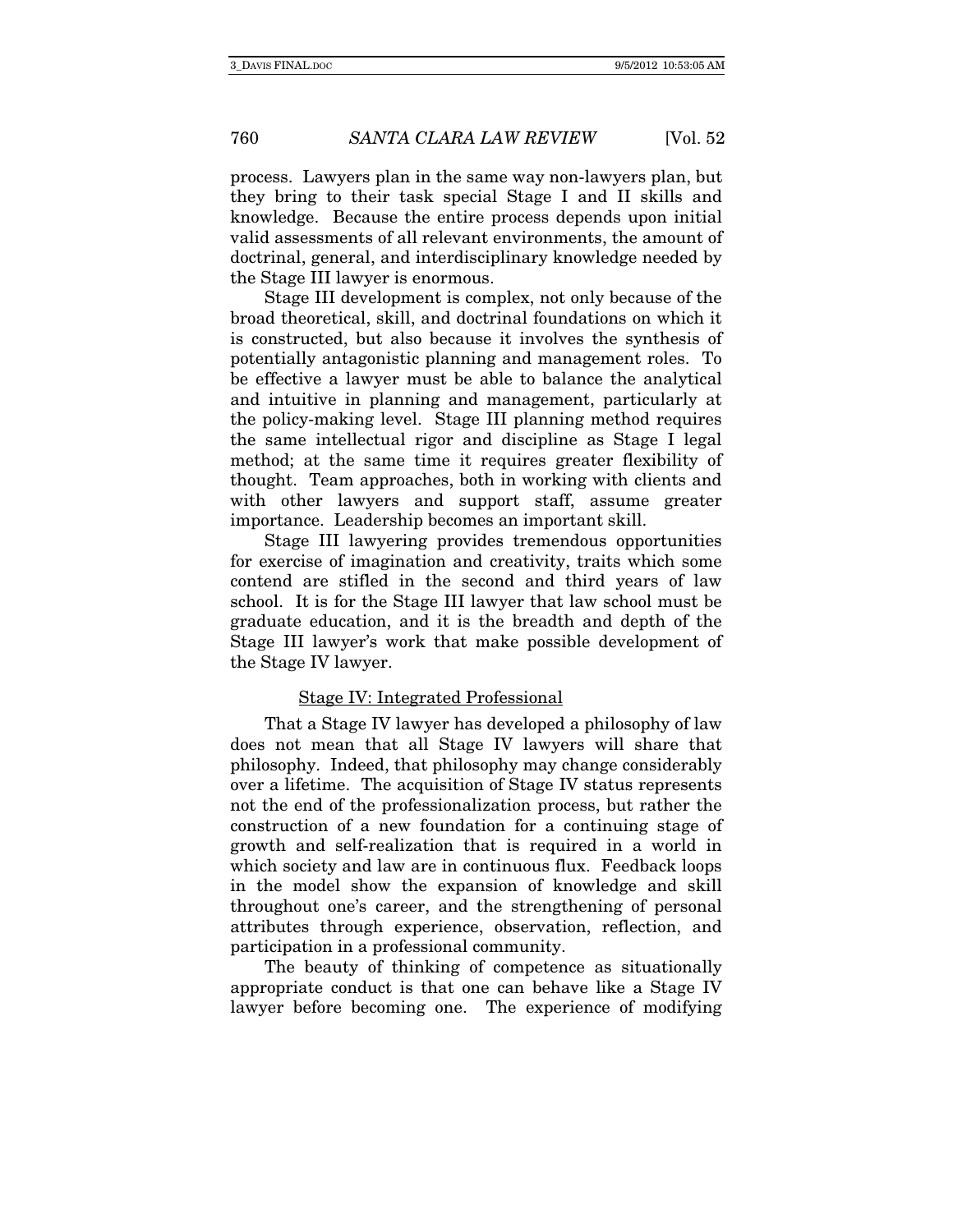perspective and behavior in adapting to new situations is a normal part of law practice. It is likely that most lawyers conduct most of their practice at the Association and Proficiency phases explained by Johnson and Dreyfus, respectively. One need not be an expert to be competent, or to be a Stage IV lawyer.

#### E. Implications and Qualification of the Model

The greatest advantage of the model is that it provides an overall view of the professionalization process. Viewing the system of lawyers' work as a whole shifts attention, at least in part, from the courtroom to the law office. The range of skills and knowledge contained in the model demonstrates the improbability that law schools could produce completely competent lawyers in three years, but it also provides law schools a blueprint for construction of better foundations for development of competence over a career.

Any model will have disadvantages. Critics may offer two examples to demonstrate that the model does not comport with reality with respect to sequence. One is that early in their careers many lawyers settle into either office (Stage III) or litigation (Stage II) practices, $113$  and concentrate solely on that area of practice, often in narrow specialties. The second example is provided by lawyers who proceed through both Stages II and III, but for whom the stages are transposed.

Certainly, many lawyers never complete the process; some Stage IV lawyers complete Stage III before Stage II; and with other lawyers Stages II and III progress coextensively. It is obvious that one stage does not wait for the preceding stage to end before it begins. All four begin at the same time, in law school. Methods of instruction in the first year of law school have always assured that at least some advocacy skills are developed there. Likewise, Stage I analysis and synthesis involve thinking about practical consequences of implementation of doctrine, which naturally leads to development of Stage II and Stage III strategies to avoid or maximize those consequences. Nevertheless, the process does

 <sup>113.</sup> JOHN P. HEINZ & EDWARD O. LAUMANN, CHICAGO LAWYERS: THE SOCIAL STRUCTURE OF THE BAR 328–33 (1982). Heinz and Laumann divided individual law practices into four quadrants, formed by the intersections of types of practices (litigation and office practice) with types of clients (corporate and personal).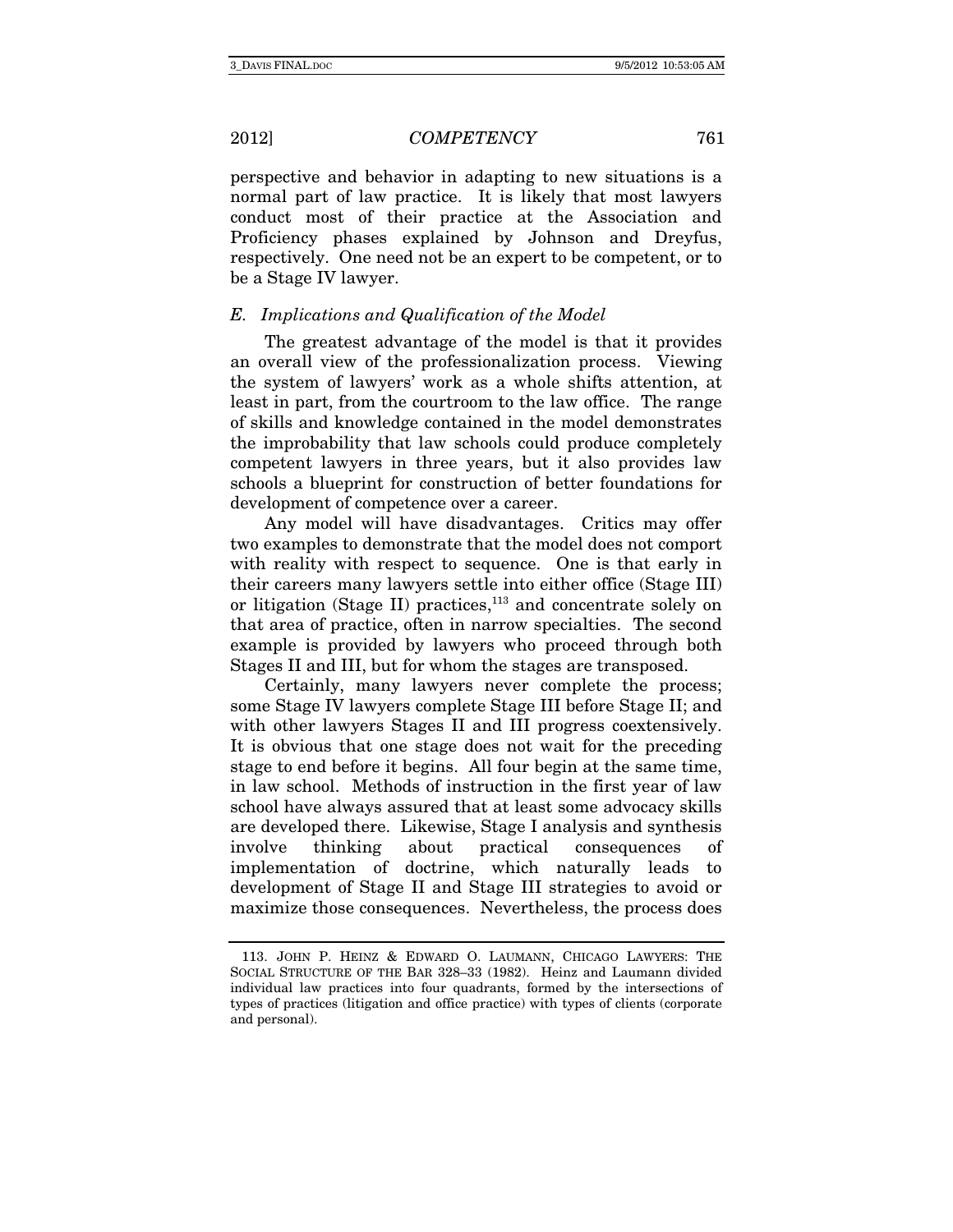have a natural sequence. Certainly Stage I accurately describes the consensus about the minimum that should happen in the first year of law school, and Stage IV describes the ideal to which most lawyers aspire.

What distinguishes the model from earlier conceptions of competence are its inclusion of personal attributes and the feedback loops that illustrate the dynamism involved in attaining, maintaining, and improving competence. Because an attribute of the Stage IV lawyer is "Appropriate behavior in differing contexts," it is important to emphasize the three personal attributes most responsible for that achievement.

They are self-awareness (self-knowledge), knowledge of others114 and situational awareness, or knowledge of relevant environments.115 For lawyers these attributes constitute the source of self-management strategies and strategies for dealing with others and with tasks that take advantage of strengths while protecting themselves and their clients from their weaknesses.116 Lawyers develop these three critical attributes through experience in law school, law practice, and life. They usually do this on their own, utilizing the spiral of experience outlined in Part II. Too seldom is the acquisition of these attributes planned and facilitated in law school.

Neil Hamilton asserts that legal education continues to ignore the development of self-insight, which he considers the foundation for both ethical leadership and an ethical professional identity.117 Leadership education, which relies heavily upon the applied behavioral sciences, provides a vehicle to address this shortcoming. As discussed in Part I, leadership educators continue to develop theoretical frameworks applicable to both lawyering and leadership. Part of that framework is a taxonomy of motivating personal attributes that includes the self-concept, needs, values,

 <sup>114.</sup> Howard Gardner refers to self-awareness as intrapersonal intelligence and to knowledge of others as interpersonal intelligence. They are two of the eight forms of intelligence, or frames of mind, he cataloged in 1983. GARDNER, supra note 58, at 237–76. Interpersonal intelligence includes "the ability to notice and make distinctions among other individuals and, in particular, among their moods, temperaments, motivations, and intentions." Id. at 239.

 <sup>115.</sup> Situational awareness includes knowledge of the law, its instruments of enforcement and how to use them.

 <sup>116.</sup> Davis, supra note 26, at 149.

 <sup>117.</sup> Neil Hamilton, Ethical Leadership in Professional Life, 6 ST. THOMAS L. REV. 358, 369–70 (2009).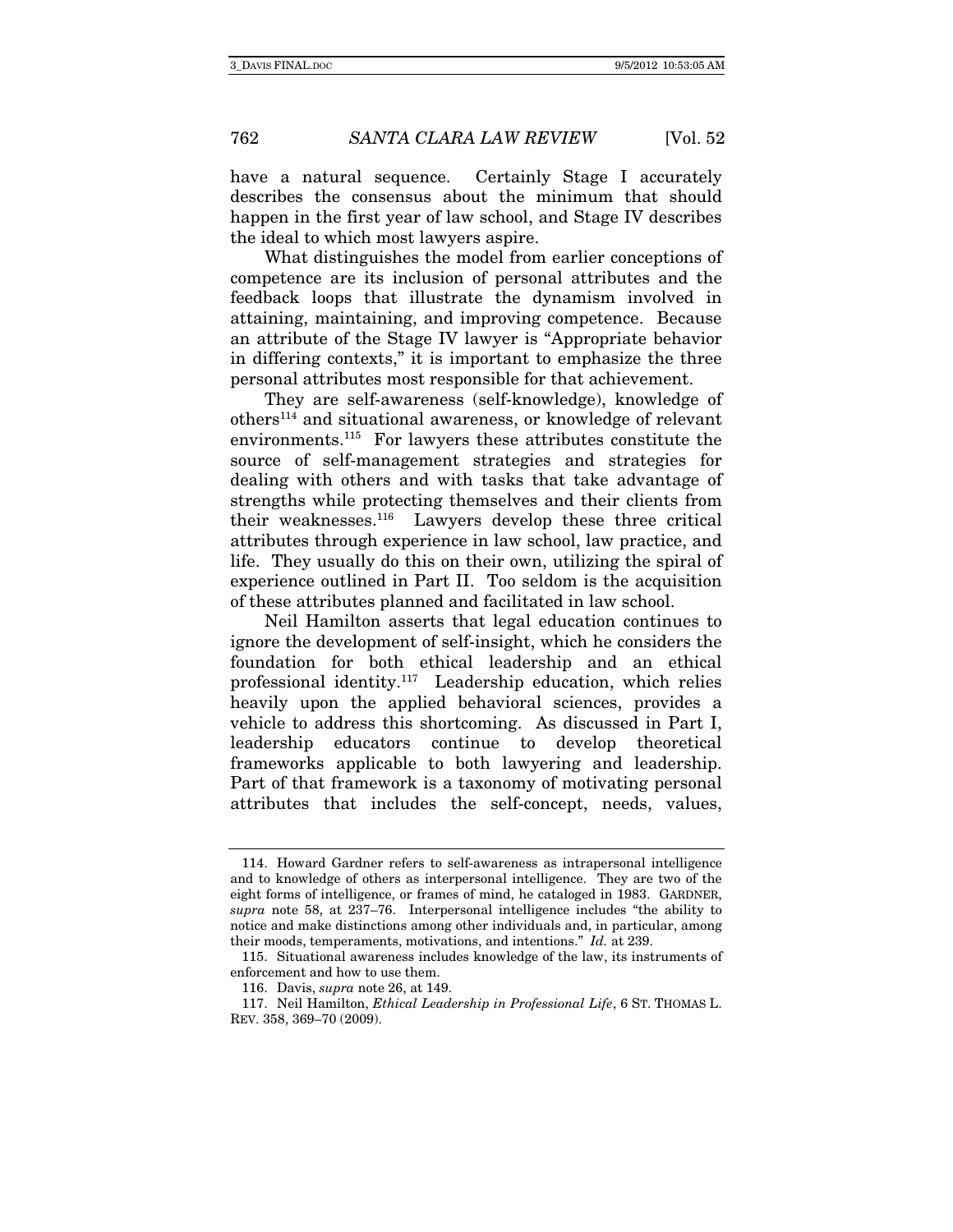attitudes, and interests in that order.<sup>118</sup> This taxonomy, together with cognitive and behavioral preferences, provides excellent starting points for learning about ourselves and others, but there are barriers to that learning.

### F. Difficulties in Learning About Self and Others

It will be difficult to know others if we assume that others are, or should be, like we are; that whatever motivates us motivates them; that we share the same needs, values, attitudes, interests, and cognitive and behavioral preferences. Johari's Window can help us visualize difficulties and opportunities in knowing self and others. This heuristic device, a two-by-two matrix, is built around two simple facts, that there are some things we know about ourselves and some things we do not know (the vertical halves of the matrix); and there are some things about us that other people know and some things they do not know (the horizontal halves of the matrix).<sup>119</sup> We can use Johari's Window to visualize a horizontal insensitive line between what we know about others and what we do not know. While we may tend to assume that others are, or should be, like we are, the more we interact with others, the more the lessons of experience teach us that they are not necessarily like us, and that they

 <sup>118.</sup> ROKEACH, supra note 53, at 1–21, 215–17. We can readily understand the interactions of these attributes by thinking about a job that meets our needs, provides interesting work, is consistent with our values, and allows us to use preferred behaviors and ways of thinking. We will have a good attitude about that job. In an uninteresting job that does not meet our needs, compels us to behave in ways that contravene our values, and requires that we use less preferred and unpracticed ways of thinking and behaving, our attitude is unlikely to be good.

 <sup>119.</sup> JOSEPH LUFT, OF HUMAN INTERACTION: THE JOHARI MODEL 13 (1969). The Johari Window was created by Joseph Luft and Harry Ingham (hence Johari) to explain and improve aspects of interpersonal communication and relationships within organizations. In constructing their two-by-two matrix, Luft and Ingham fashioned a window with four panes and gave each pane a name. In healthy organizations and relationships it is helpful for the open pane, what is known by both self and others, to be as large as possible. In other relationships, such as negotiations, it may be situationally appropriate to preserve much of the hidden window, keeping hidden from others, for instance, less favorable terms on which one might be willing to settle. The blind pane is dangerous to the lawyer, for if others know things about lawyers they do not know about themselves, others might be able to use that information to control the lawyer. The unknown pane represents an area of untapped growth and potential synergy, once it becomes accessible. Changing the size of any one pane necessarily changes all four panes. Id. at 14.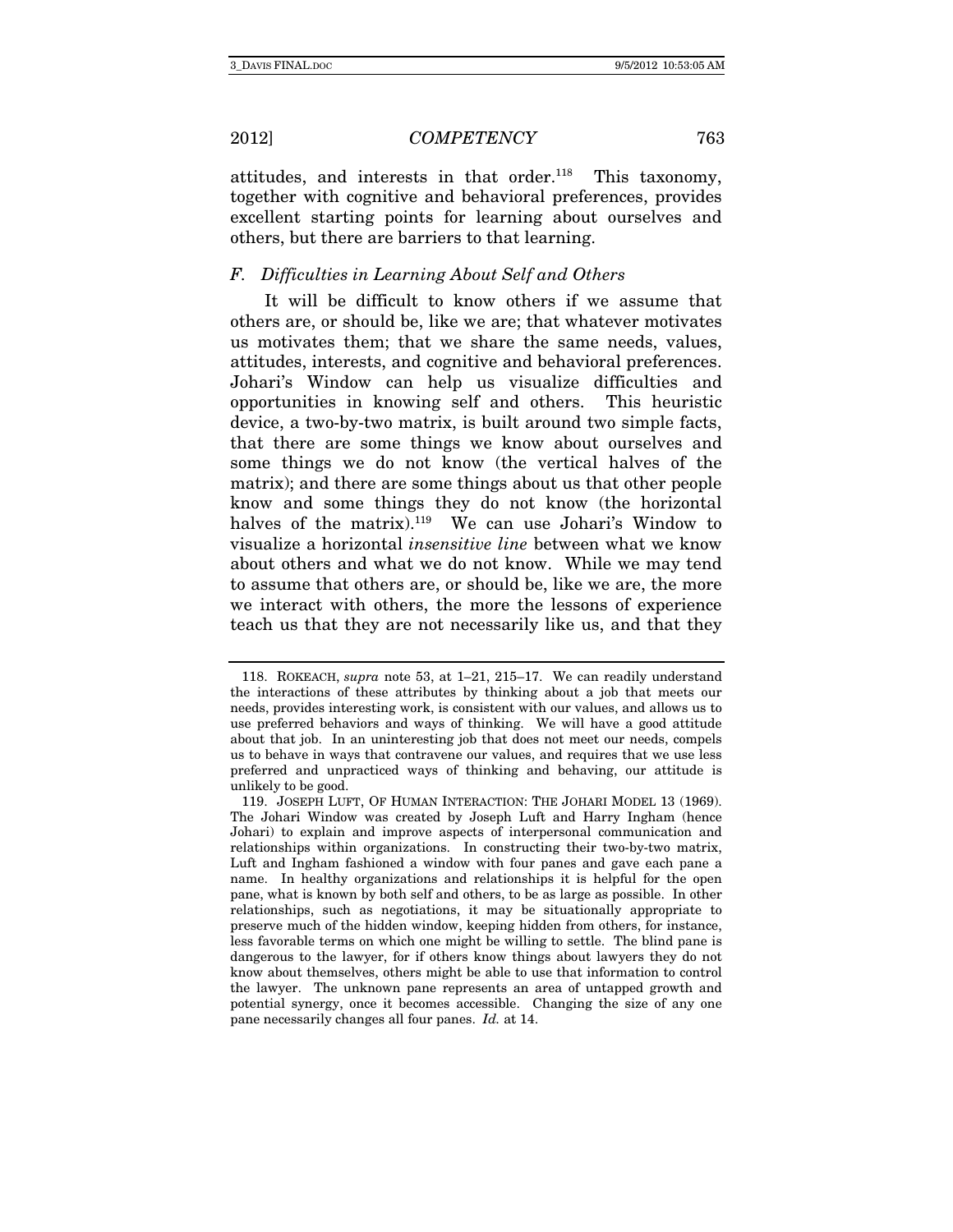may have different motivations than we. These lessons of experience serve to lower the level of our insensitivity to others. These lessons also equip us to engage in situationally appropriate conduct when interacting with others.

A second and more durable barrier to competence, and to self-awareness, can be visualized as a sensitive line, a vertical line between what we know of ourselves and what we do not know. Gaining insight into our selves can be difficult and sometimes painful. So much of our being is tied up in protecting our self-concepts that as we approach the sensitive line we tend to reject automatically information that is inconsistent with them, using such defense mechanisms as denial or repression.120 Of course, much new information we receive about ourselves is consistent with our self-concepts, and as to that information it is relatively easy to reduce our blind spots. But our ego defense mechanisms may strongly resist information that we fear learning about ourselves. For that reason it is important that such information be objective, delivered in small bits over time, and in a supportive environment.<sup>121</sup> Two stories illustrate the strength of the sensitive line, its dangers, and the rewards of transcending it.

The pioneering clinical teacher Gary Bellow told a story that illustrates how the sensitive line can shield us from information we need in order to become more competent. The story involved the Valdez case, which he made famous when he created it for the ABA Dilemmas in Legal Ethics video series and reproduced and discussed it in The Lawyering Process.<sup>122</sup> An illegal immigrant, Valdez, had a wreck when his brakes failed, and his son was killed. He employed an inexperienced solo practitioner, Beach, to represent him in a wrongful death action against the garage that failed to fix his brakes. Beach prepared poorly and was taken advantage of by an insurance defense lawyer, Kepler. The case was settled for a grossly insufficient sum. Professor Bellow said that the Valdez problem was based on a real case, and that several

 <sup>120.</sup> DAVID A. WHETTON & KIM S. CAMERON, DEVELOPING MANAGEMENT SKILLS 55–57 (2005).

<sup>121.</sup> Id. The concept of the sensitive line was introduced in earlier editions of Whetton and Cameron. The concepts of the insensitive line and using Johari's Window to illustrate sensitive and insensitive lines are mine.

 <sup>122.</sup> GARY BELLOW & BEA MOULTON, THE LAWYERING PROCESS: MATERIALS FOR CLINICAL INSTRUCTION IN ADVOCACY 586–606 (1978).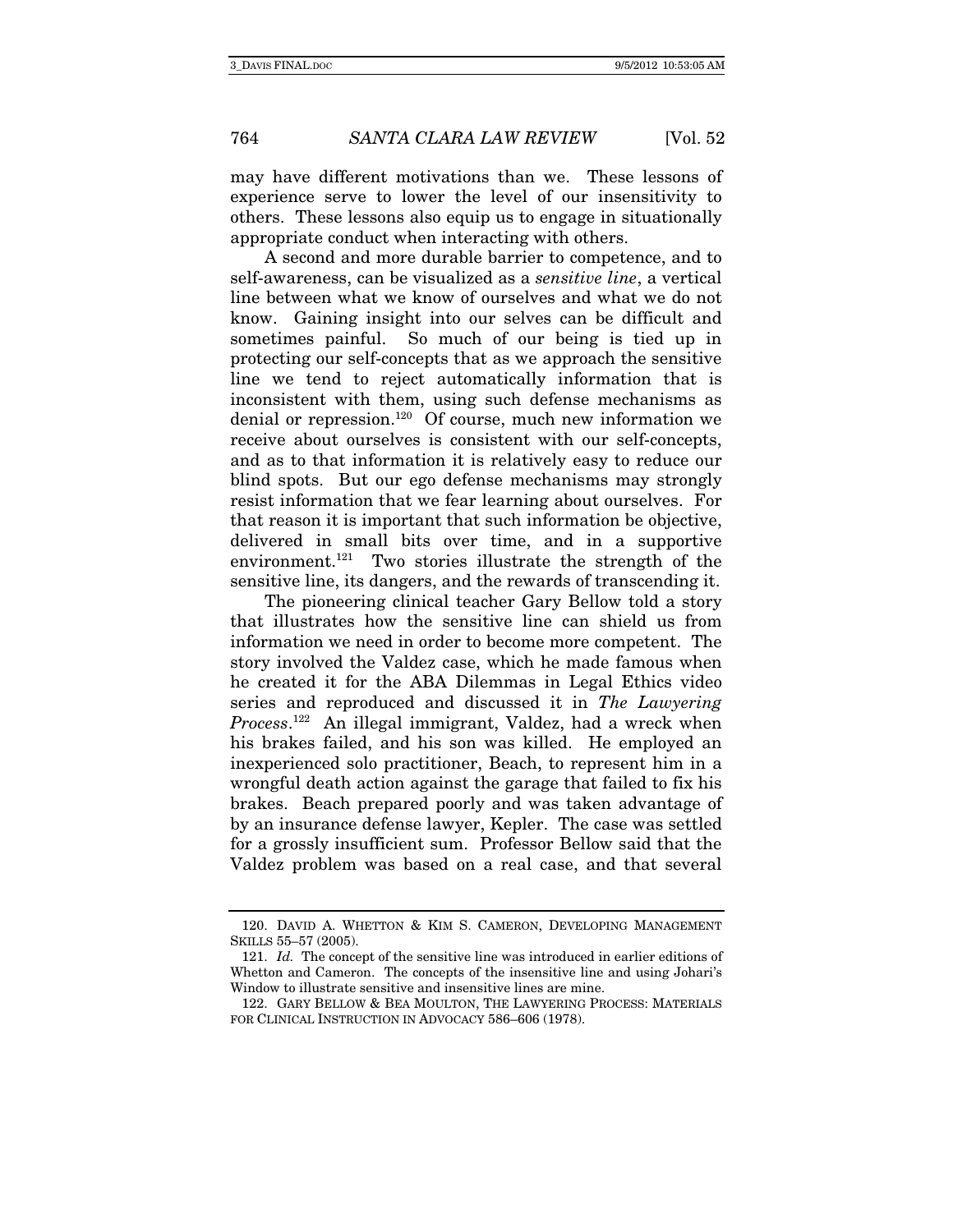years after the case he visited the lawyers on whom the Kepler and Beach characters were based.<sup>123</sup> "Kepler" remembered the case and laughed about how he had treated the young lawyer. "Beach," on the other hand, recollected that he had done a good job. Since that time he had gained experience and become much more competent, gaining knowledge and skill and coming to understand law practice situations and contexts. When Professor Bellow re-explored the case with him from the perspective of the competent lawyer he had become, he was devastated. Beach's sensitive line had protected his self-concept, but at the expense of Valdez.

Anthony Amsterdam, the distinguished lawyer and clinical professor, $124$  told a story that illustrates that difficulty in gaining self-awareness is not limited to novices and that flashes of insight about oneself can allow the expert lawyer to become even more accomplished.125 He said that while watching first-year students prepare expert witnesses for direct examination he became aware that they often elicited information from the experts that he would not have obtained, despite the fact that he had vast experience in successfully preparing experts for trial. He became aware that when he interviewed experts he wanted them to feel that he was comfortable with their areas of expertise, so he would use their jargon and initiate the conversation on a relatively high plane. Consequently, he suspected, he often failed to return to a level that would best facilitate the development of testimony in ways that promoted understanding by a jury of novices. He further suspected that the reason he had developed this pattern of behavior was that he wanted to appear more competent than he was. Because he was so good

 <sup>123.</sup> Audio tape: unascertained source. Jeanne Charn confirmed that Professor Bellow had told her the same story. She is Director of the Bellow-Sacks Access to Civil Legal Services Project at Harvard Law School and Gary Bellow's widow. She collaborated with him in developing approaches to delivery of legal services, clinical legal education, and the ABA Dilemmas in Legal Ethics videotapes.

 <sup>124.</sup> For a view of Professor Amsterdam's esteem in the profession, see Jeffrey Toobin, Talk of the Town, The Bench: Comeback, NEW YORKER, Mar. 26, 2007, at 33, available at http://www.newyorker.com/talk/2007/03/26/070326ta\_ talk toobin.

 <sup>125.</sup> Telephone interview with Tony Amsterdam, Professor of Law and Director of Clinical Programs, New York University School of Law (Aug. 28, 1990).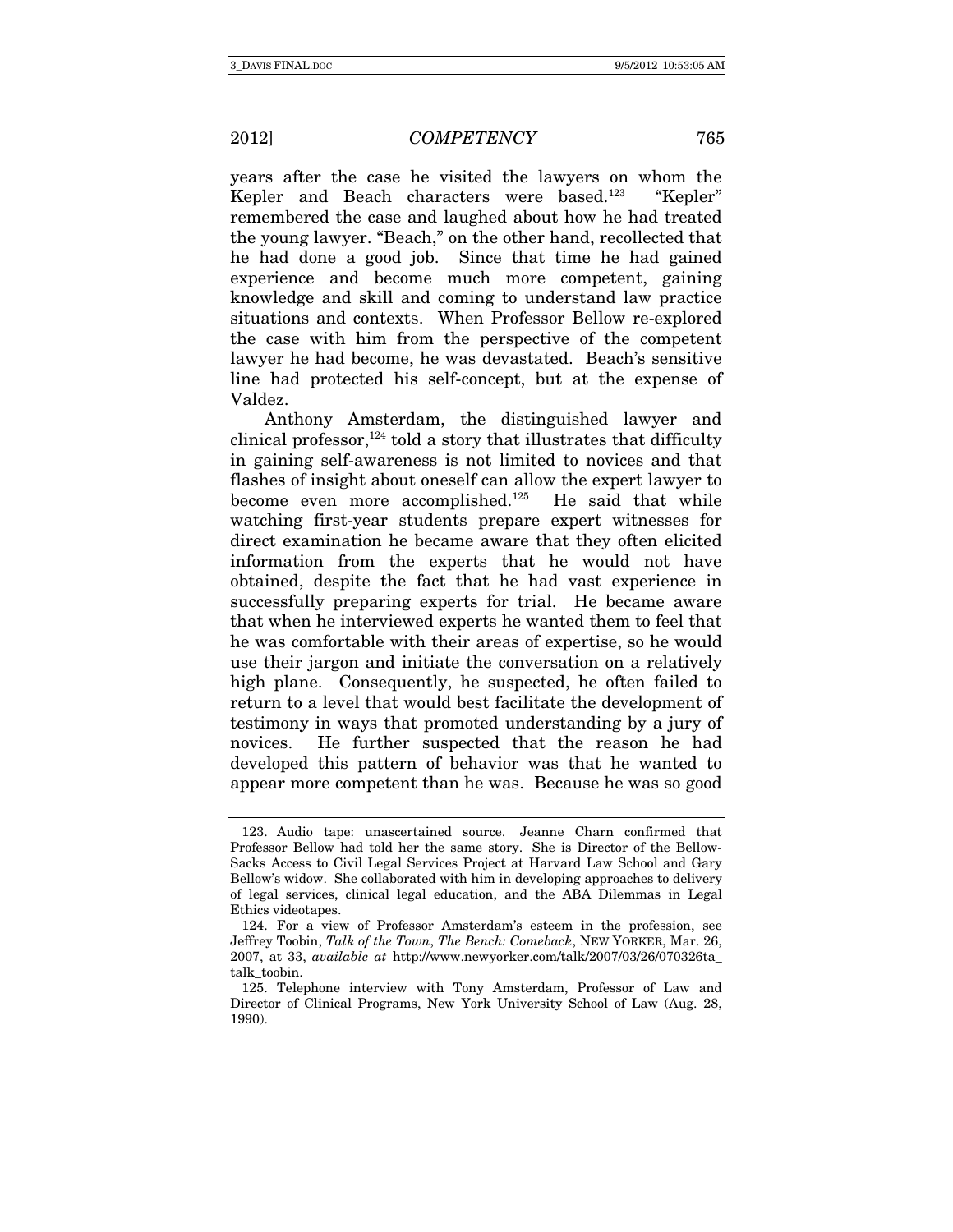at convincing his experts of his competence, they spoke to him on a higher plane than that at which they explained matters to his students. They incorrectly assumed that he already had information he in fact did not possess but might need. By becoming aware of his behavior and bringing its possible cause to consciousness, Amsterdam, an expert, became an even better lawyer.

As the Bellow and Amsterdam stories illustrate, a lack of self-awareness can be a barrier to competence, and enhanced self-awareness a bridge to enhanced competence. Often lawyers and leaders attend to what motivates others, but do not think critically about how their own needs, values, attitudes, interests, cognitive and behavioral preferences, and other personal attributes influence the way they practice law. Clarification of values and acknowledgement of needs is vital in the formation and maintenance of professional identity, particularly in a profession whose values may be suspect by much of the general population.<sup>126</sup> The need for power provides a good example of an attribute the sensitive line might prevent law students from exploring. Because the need for achievement is highly valued in America, while the need for power is viewed negatively, $127$  lawyers and law students may resist thinking of themselves as powerful people, to the detriment of their development.

#### G. Competence and Power

Ask a class of first-year law students during orientation how many of them came to law school because they wanted to become powerful people, and it is unlikely many will raise their hands. Being motivated by power as they understand it (or being the kind of person who would admit to being motivated by power) would be inconsistent with their selfconcepts. The sensitive line would cause them to reject or suppress that information, which if acknowledged might make them seem manipulative, the kind of person who would use others as pawns. But ask if any would change their minds if power were defined as the potential to influence (a

 <sup>126.</sup> For evidence of public attitudes, see Carl Sandburg's famous lines, "Why does a hearse horse snicker Hauling a lawyer away?" CARL SANDBURG, THE COMPLETE POEMS OF CARL SANDBURG 189 (1970).

 <sup>127.</sup> DAVID C. MCCLELLAND, POWER: THE INNER EXPERIENCE 255 (1975).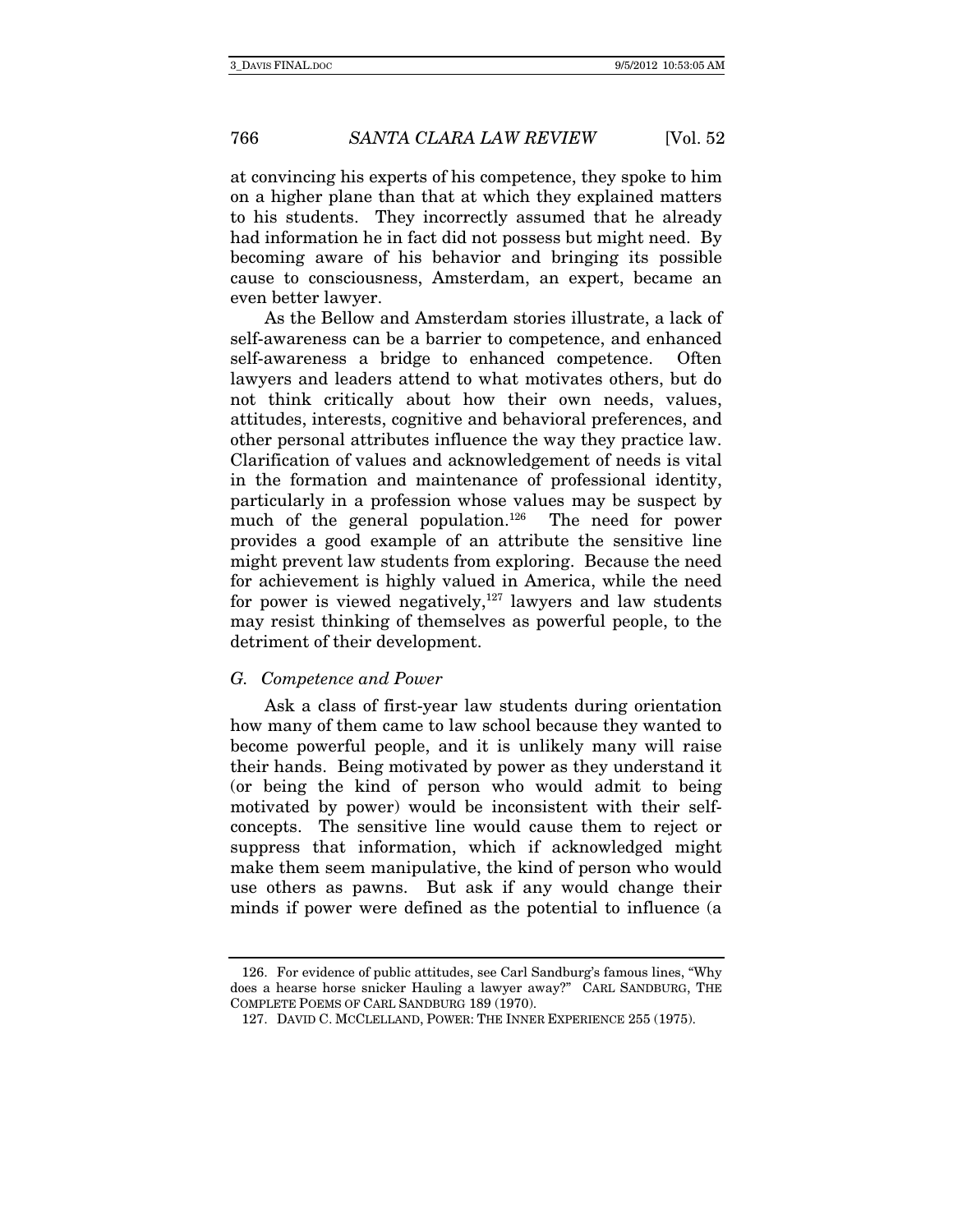common definition of power in the leadership literature),  $128$ and almost all will respond affirmatively. Indeed, any who were not so motivated might want to rethink their career choice. It is likely that a need for power combines with the value of justice and other needs, values, attitudes and interests in stimulating vocational interests in law and politics.129

Defining power for new law students as the potential to influence provides a small dose of objective information in a supportive environment to aspiring lawyers who are likely wary of power. Once provided a positive conception of power, students naturally become interested in sources of power they can develop in law school. French and Raven provide a taxonomy of five sources of power: expert, referent (flowing from the strength of personal relationships), legitimate (power that accompanies a position), reward and coercive (power to punish).130 Students rightfully discern that the two most important sources will be expert power, which is what they come to law school to gain, and referent power, the development of which they ignore at their peril.

The conversation about power as the potential to influence naturally proceeds to the question that will be asked and answered in Part VI: for what purpose are competence and power employed? The national distrust of power is, of course, not groundless. The two faces of power need to be acknowledged.131 Like other personal attributes, the need for power can have a dark side, in which people are used selfishly as pawns. $132$  Power can be expressed as a

130. John R. P. French and Bertram H. Raven, *The Bases of Social Power*, 71 J. APPLIED PSYCHOL. 566–70 (1959).

131. MCCLELLAND, supra note 127, at 257.

 132. The nature of dark side traits is explored in Robert T. Hogan and Joyce Hogan, Assessing Leadership: A View from the Dark Side, 9 INT'L J. SELECTION & ASSESSMENT, Nos. 1/2, Mar.–June 2001, at 40–51. Exemplary attributes in an extreme form can turn strengths into weakness, as when dependability becomes perfectionism or creativity becomes eccentricity. We all have at least

 <sup>128.</sup> B. M. BASS, BASS AND STOGDILL'S HANDBOOK OF LEADERSHIP 227 (3d ed. 1990).

 <sup>129.</sup> Of fifty-eight occupational samples that constituted the criterion groups for development of the Campbell Interests and Skills Survey (CISS), none ranked higher than lawyers, or even within half a standard deviation, in vocational interest in law and politics; only five ranked higher with respect to their interest in public speaking. Lawyers' interest in leadership ranked around the sixtieth percentile. DAVID P. CAMPBELL ET AL., MANUAL FOR THE CAMPBELL INTEREST AND SKILL SURVEY 105–06 (1992).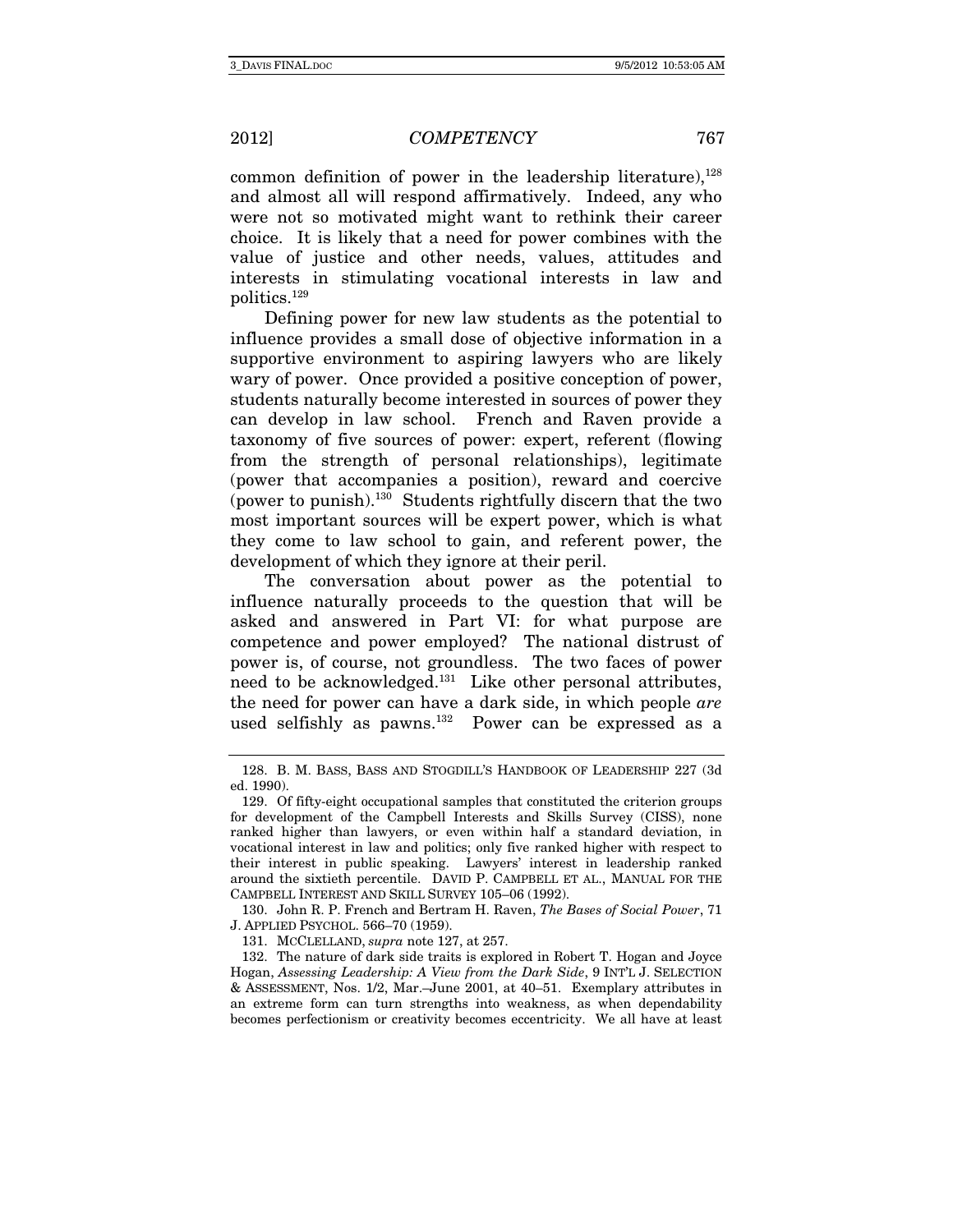personalized or a socialized need. A personalized need is the dark side. It tends to be expressed in a selfish manner to enhance status. People with this personalized need exercise it for self-centered purposes and tend to lack self-control, being impulsive and uninhibited.<sup>133</sup> Socialized power, on the other hand, is exercised more maturely, unselfishly, in service to others or organizational goals, and is often revealed in empowering as opposed to autocratic styles.134 People with this need seek power in order to accomplish worthwhile tasks, which should make law students feel good about their career choice and motivate them to become more competent and therefore more powerful.

As Paul Johnson showed, competent lawyering requires both knowledge of law, related to technical competence, and knowledge of people, related to interpersonal and leadership competence.135 Johnson's analysis and other leadership literature should motivate students to apply themselves to gain technical competence while remaining cognizant of the interpersonal aspects of lawyering. Over time, a lawyer's technical competence will become a byproduct of experience and not require the constant monitoring that it did in the lawyer's initial years of practice. At the same time interpersonal and leadership competence will assume greater importance, as professional opportunities expand because of the lawyer's demonstrated technical competence.<sup>136</sup>

#### H. The Leadership Model

Johnson's finding that lawyering competence requires the interplay of technical and interpersonal knowledge is mirrored in leadership research. The earliest studies of leadership behavior revealed two primary dimensions, one related to tasks or work product and the other related to people and relationships.137 These emphases are reflected in leaders' technical competence and interpersonal competence,

one dark-side trait, and the extent of our success is dependent upon the selfknowledge that equips us to negate their untoward effects. HUGHES ET AL., supra note 109, at 222.

 <sup>133.</sup> MCCLELLAND, supra note 127, at 257–58.

<sup>134.</sup> Id. at 258–59.

 <sup>135.</sup> Johnson et al., supra note 87, at 138.

 <sup>136.</sup> HUGHES ET AL., supra note 108, at 64, 67.

<sup>137.</sup> Id. at 265–68.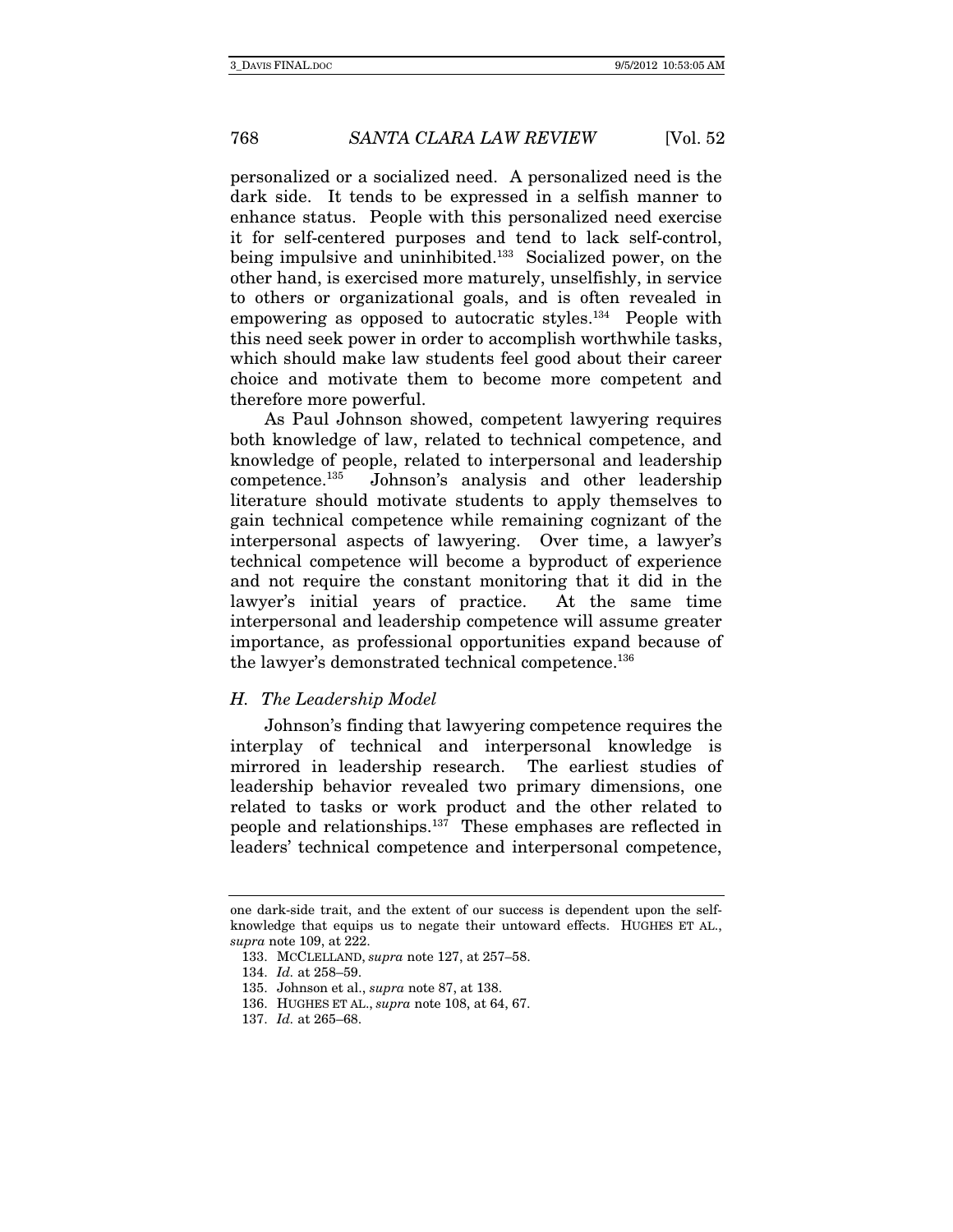respectively. For lawyers, general and doctrinal knowledge and technical legal skills represent the technical competence dimension, and interpersonal and leadership skills represent the interpersonal dimension.

One of the earliest models to incorporate the two dimensions as a guide to leadership development was Blake and Moulton's Leadership Grid®.138 It illustrated five management styles by plotting magnitudes of concern for people and concern for production on different axes of a grid. It assigned values of magnitude of concern from one to nine.139 Blake and Mouton encouraged development of the 9,9 Team Management style, which they argued was the one best way to lead, irrespective of situation.<sup>140</sup> While effective and versatile lawyers and leaders are observed to be highly competent in both task and relationship arenas, several studies have shown that, contrary to the one best way view, utilizing those capabilities in styles other than 9,9 can at times be more situationally appropriate.<sup>141</sup>

The situational leadership model devised by A. P. Hollander provides an expanded framework to explain why differing styles and strategies may be appropriate in differing situations with different people. Hollander views leadership as a transactional process, in which there is a social exchange of benefits between leader and follower.<sup>142</sup> His model consists of three partially overlapping circles representing the leader,

 <sup>138.</sup> ROBERT ROGERS BLAKE & JANE SRYGLEY MOUTON, THE MANAGERIAL GRID: KEY ORIENTATIONS FOR ACHIEVING PRODUCTION THROUGH PEOPLE 10 (1964).

 <sup>139.</sup> The five original styles were: 1,1 Impoverished Management; 1,9 (low concern for product, high concern for people) Country Club Management; 5,5 Middle of the Road; 9,1 (high concern for product, low concern for people) Authority-Compliance Management; and 9,9 Team Management. ROBERT R. BLAKE & ANNE ADAMS MCCANSE, LEADERSHIP DILEMMAS-GRID SOLUTIONS 29 (1991). A Paternalistic style was subsequently added, in which individuals shifted rapidly between 1,9 and 9,1 behaviors without integrating the two styles. Id. at 98–121. A selfish Opportunistic style was also later added in which individuals adopt whatever other styles most advantage themselves. Id. at 172–99.

 <sup>140.</sup> R. R. Blake & J. S. Mouton, Management by Grid® Principles or Situationalism: Which?, 6 GROUP & ORG. STUD. 439–55 (1981), available at http://gom.sagepub.com/content/6/4/439.full.pdf+html. They did recognize that leaders had preferred backup styles they would use if their dominant styles did not work. BLAKE & MCCANSE, supra note 139, at 43–45.

 <sup>141.</sup> HUGHES ET AL., supra note 108, at 270.

 <sup>142.</sup> EDWIN P. HOLLANDER, LEADERSHIP DYNAMICS 7 (1976).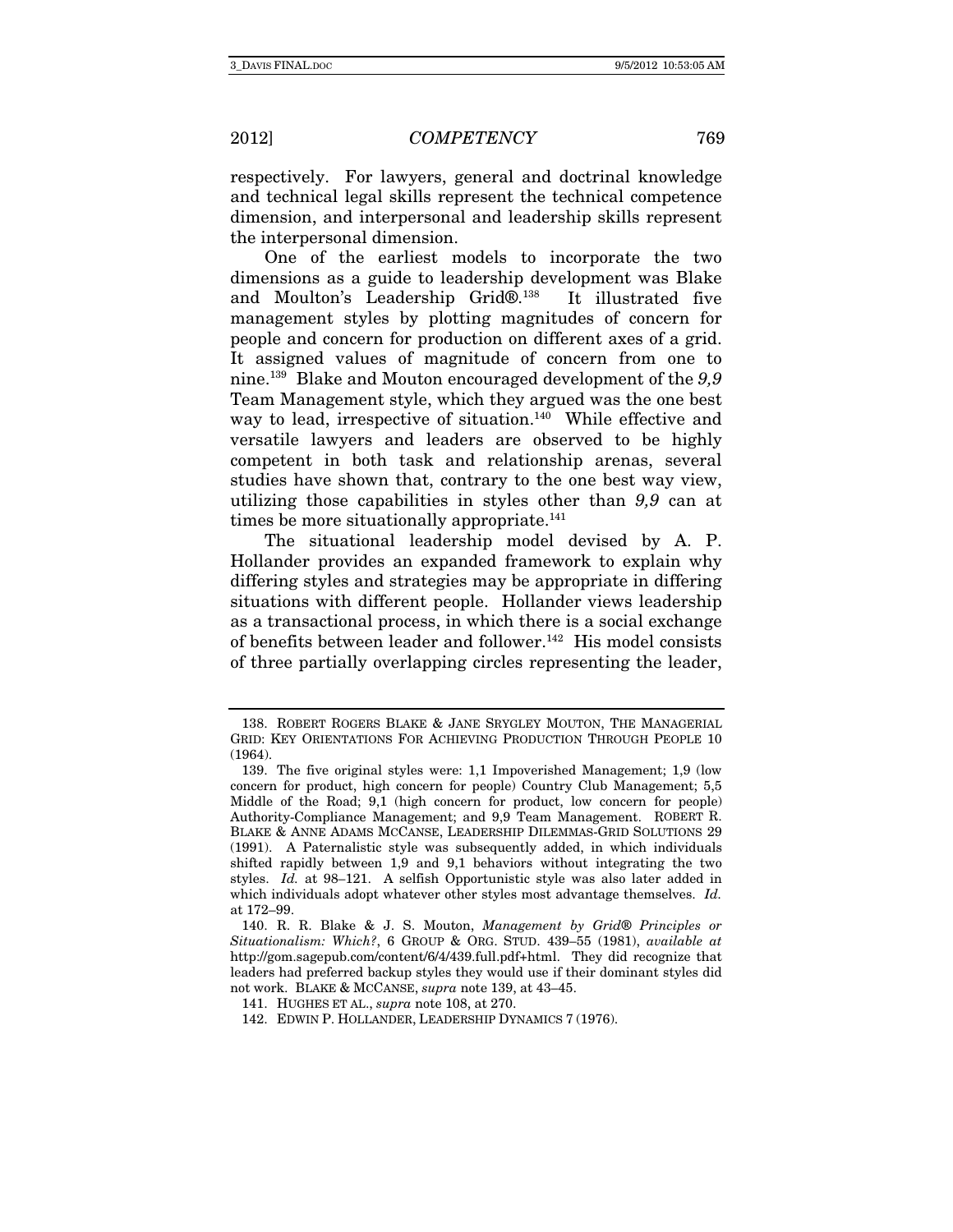followers (corresponding to concern for people), and the situation (corresponding to concern for task), respectively. When "lawyer" is substituted for "leader" and those the lawyer is tasked with influencing for "followers," the model is as useful for analyzing lawyering as for leadership. Hollander described his view of leadership as an interactive process involving "three elements, each complex within itself. These are the 'leader,' with his or her personality, perceptions, and resources relevant to goal attainment; the 'followers,' with their personalities, perceptions, and relevant resources; and the situation within which all these persons function."<sup>143</sup>

To be effective, the leader must engage in selfmanagement while attending to tasks imbedded in the situation and to relationships with others. The variables in those factors will determine situationally appropriate strategy, which occurs at the overlap of the three determinants, what Hollander refers to as "the locus of leadership."144 When there is a good fit between the leader's attributes and the demands of the situation, good results should ensue. When there is not a good initial fit between the leader and the situation or the leader and other people involved, to attain competence the leader must change, developing knowledge, skill or attributes or modifying behaviors so that they become situationally appropriate; or the leader must change characteristics of the situation in ways that better fit the leader's skills and personal attributes. A third strategy would be to change leaders to one who provides a better fit.145 Three complementary theories of situational leadership help clarify and explain these strategies and their rationales.

#### 1. Hersey and Blanchard

The most popular prescription for situationally appropriate leadership behavior comes from Hersey and Blanchard's Situational Leadership® model.<sup>146</sup> They assert

<sup>143.</sup> Id. at 8.

<sup>144.</sup> Id.

 <sup>145.</sup> A leader who delegates responsibility for discrete tasks to someone who provides a better fit for those situations than he or she has changed the situation but might also be viewed as having changed leaders.

 <sup>146.</sup> For two different presentations of the model, see KENNETH BLANCHARD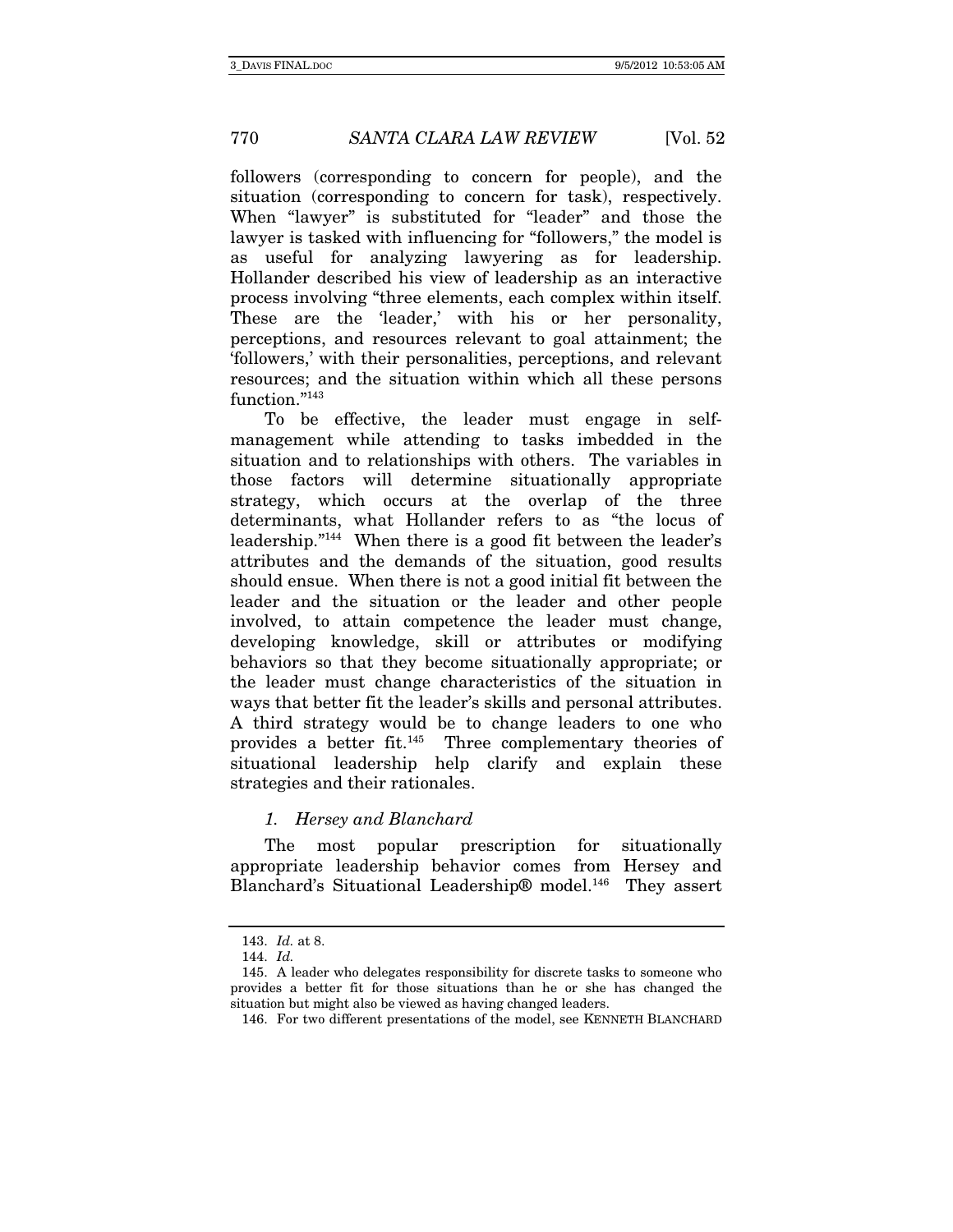that leadership behavior is more effective when both task behaviors and relationship behaviors are modified and coordinated to fit the situational readiness of the follower. The situational readiness of the follower consists of two elements: one's confidence (or willingness) and one's ability to perform a task. The two elements are matched to reveal four stages of readiness, from unable and insecure to able and confident. The situationally appropriate leadership styles for the four stages of follower readiness are Telling, Selling, Participating, and Delegating.<sup>147</sup> The leader must attend to both the follower and the situation, since a single follower may have different levels of readiness when confronting different situations. The model's major contribution is helping lawyers and leaders appreciate the utility of modifying behavior to fit the situation.

#### 2. Fiedler

Fred Fiedler's research left him less confident with respect to our ability to master flexibility; he believed it more promising to train individuals to understand their leadership styles and to modify situations to suit those styles.<sup>148</sup> His research concluded that leaders are motivated by both tasks and relationships, but that different leaders prioritize the importance of tasks and relationships differently. He determined that which they assign the higher priority is one of two critical factors affecting leadership effectiveness.149

ET AL., LEADERSHIP AND THE ONE MINUTE MANAGER (2000) and PAUL HERSEY, THE SITUATIONAL LEADER: THE OTHER 59 MINUTES (1985). Hersey calls the four leadership behaviors Telling, Selling, Participating and Delegating: Blanchard calls them Directing, Coaching, Supporting and Delegating. HERSEY, supra, at 63; BLANCHARD ET AL., supra, at 30.

 <sup>147.</sup> For the unable and insecure level of readiness, Telling, with high task and low relationship behaviors, would be appropriate. As follower willingness grows, supportive relationship behavior increases and leadership style changes to Selling. For the able but insecure follower, the low task-high supportive Participating style becomes appropriate. Finally, for the able, confident follower the Delegating style, in which levels of both task and supportive behaviors are modest, is appropriate. HERSEY, supra note 146, at 64–65.

 <sup>148.</sup> F. E. FIEDLER, A THEORY OF LEADERSHIP EFFECTIVENESS 254–55 (1967).

 <sup>149.</sup> Id. at 12–13 (1967). Fiedler used a least-preferred co-worker (LPC) scale to determine whether leaders were task or relationship oriented. Respondents were asked to think of the one person with whom they worked least well, then respond to a survey with eight-point scales describing attributes of that person. For a single item the scale would assign one point to unfriendly and eight points to friendly, and the leader would select a descriptive number on the scale. Id. at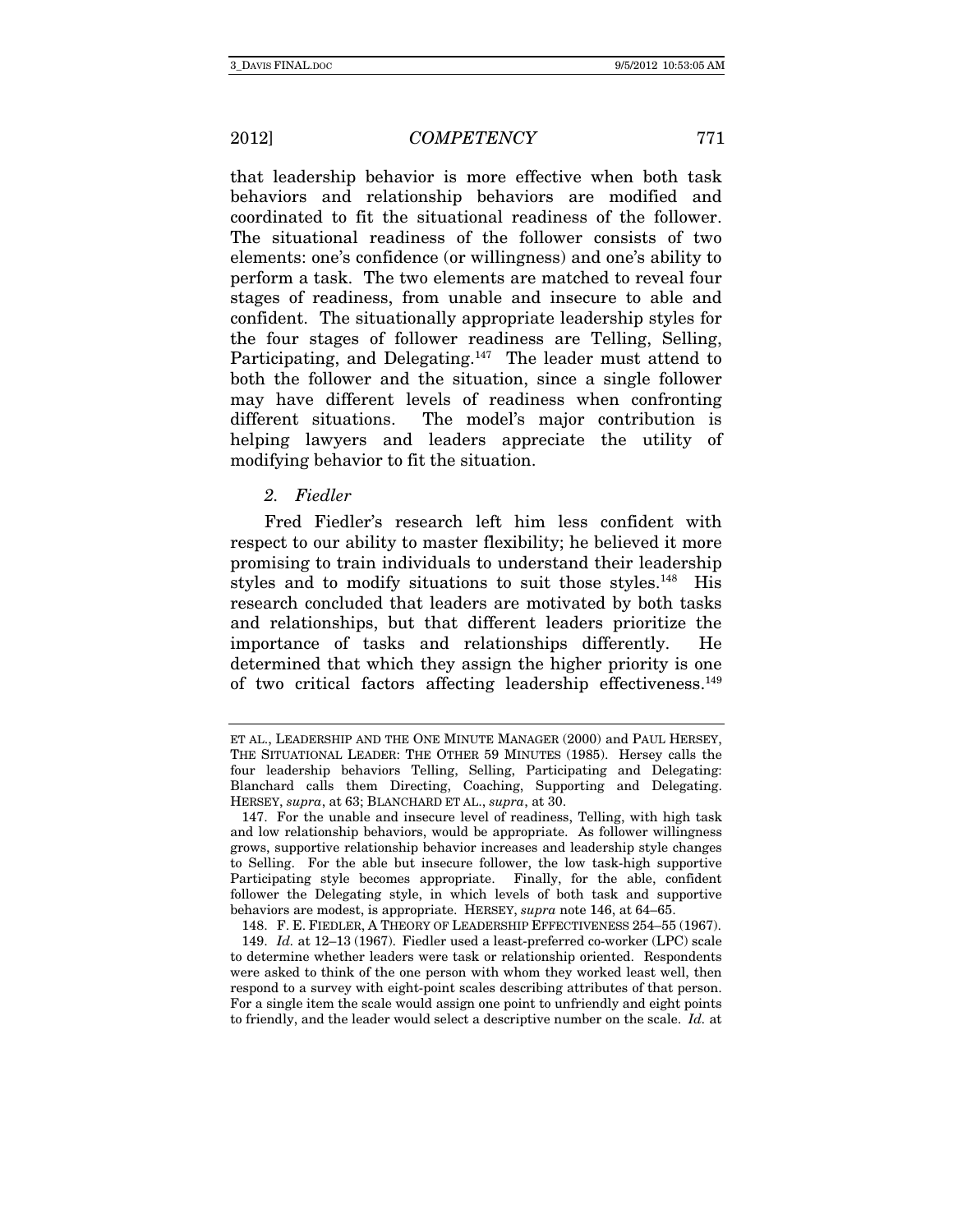The second critical factor is the degree of situational favorability.150 The favorability of situations can be very high, very low, or intermediately favorable.<sup>151</sup> Fiedler found that a leader's secondary motivator determines behavior only in very high favorability situations.152 This means taskoriented leaders are more effective in very high favorability situations, where they will attend to relationships (their secondary motivator), and very low favorability situations, where they will focus on tasks.<sup>153</sup> Fiedler's research indicated high relationship leaders were more effective in intermediate favorability situations.154 He concluded that it is easier to change leaders or aspects of the situation than it is for leaders to change themselves.<sup>155</sup>

#### 3. Vroom and Yetton

Like Hersey and Blanchard, Victor Vroom and Philip Yetton believe that it is efficient to train leaders to learn new behaviors and develop flexibility in responding to situations.156 Their normative decision-making model identifies seven decision-making behaviors ranging from a completely autocratic decision to delegation of the decision to others.157 They identify situational and follower factors that

 151. Combinations of the three factors produce eight octants. Fiedler assigned the number I position to Good Leader-member relations, Structured, High Position power situations at the High end of the situation favorability continuum. He assigned the number VIII position to Poor Leader-member relations, Unstructured, Low Position power situations at the Low end of the situation favorability continuum. Id. at 31–34.

 152. FRED E. FIEDLER & MARTIN M. CHEMERS, LEADERSHIP AND EFFECTIVE MANAGEMENT 103–05 (1974).

155. FIEDLER & CHEMERS, supra note 152, at 140–49.

 156. VICTOR H. VROOM & PHILIP W. YETTON, LEADERSHIP AND DECISION-MAKING 204–08 (1973).

<sup>37–44.</sup> High LPC scores were deemed relationship oriented and low scores task oriented. Id. at 44–46.

 <sup>150.</sup> Id. at 22–35. Situational favorability is composed of three elements. The most important is Leader-member relations, good if cooperative and friendly but poor if uncooperative and hostile. Second most important is Task structure, the extent to which there exist detailed and objective criteria for determining the quality of task performance, ranging from Structured to Unstructured. The least important is high or low Position Power, the legitimate authority the leader has to reward and punish by virtue of the leader's position in the organization.

 <sup>153.</sup> Id.

 <sup>154.</sup> Id. FIEDLER, supra note 148, at 183–84.

 <sup>157.</sup> The leader behaviors are Autocratic, AI (makes decision alone on basis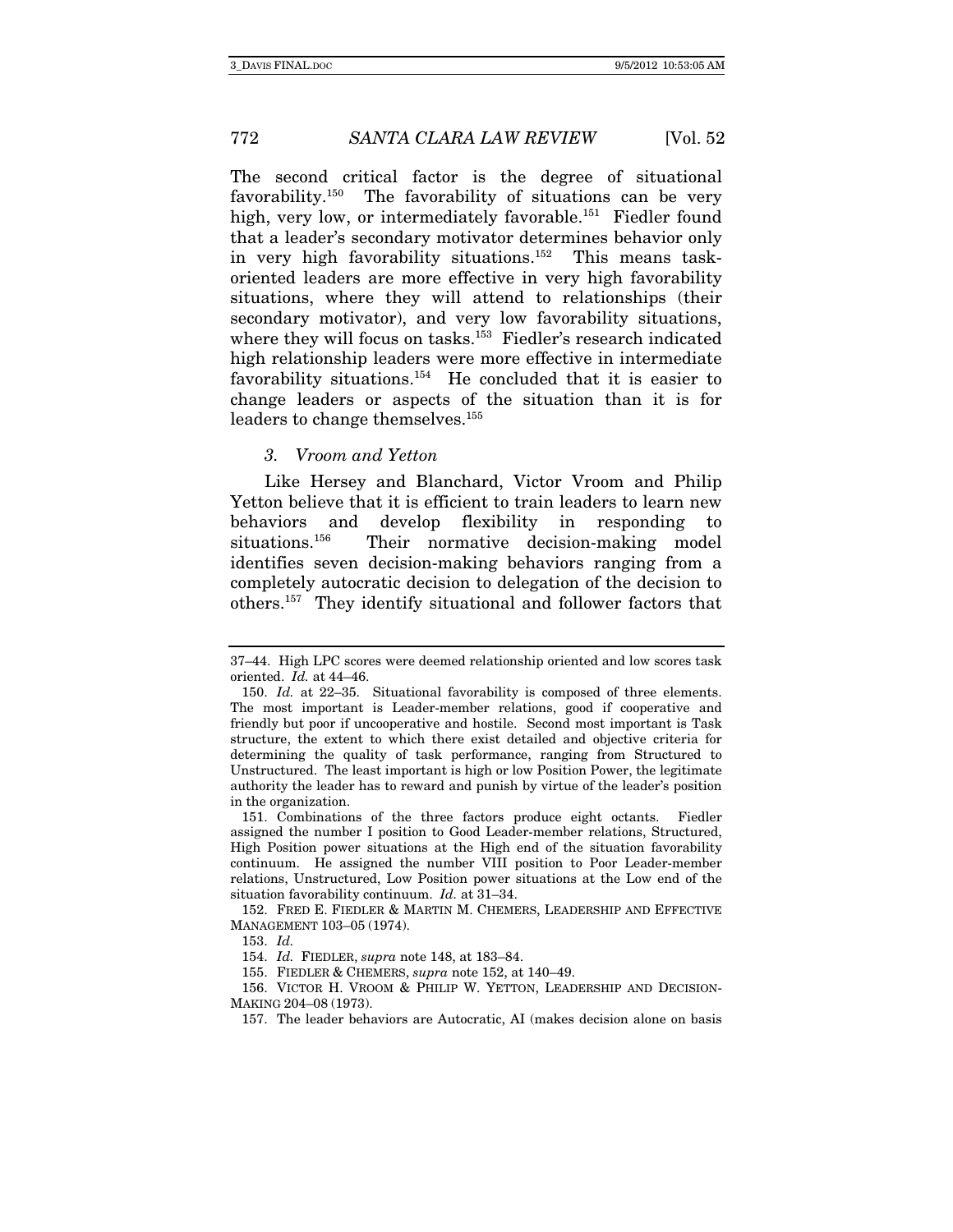are relevant in determining which behaviors are appropriate, including: quality (whether the decision makes a strategic difference in affecting the future of the organization), information and its structure, commitment (acceptance) of subordinates, the probability of gaining follower commitment without their participation in decision-making, goal congruity among followers, congruity concerning means to achieve goals, and time available.158 They specify rules and a line of reasoning for applying the rules to determine appropriateness of decision-making.159 For instance, if quality is involved, behaviors that would take the final decision out of the leader's hands are eliminated. Autocratic behaviors are eliminated if commitment of subordinates is needed and can be gained only with their participation.

In their concluding statement Vroom and Yetton acknowledge similarities but differentiate their model from Fiedler's in two significant ways. First, while Fiedler's situational variables were relatively stable properties, their variables are properties of unpredictable and immediate problems in need of solution.<sup>160</sup> Second, while Fiedler saw little utility in attempting to change behaviors, they saw leadership development as the principal application of their work.<sup>161</sup>

#### I. A Situational Lawyering Model

To repeat, when Hollander's three determinants of situationally appropriate leadership behavior, the leader, followers and situation, are recast as the lawyer, other relevant persons, and the situation, his leadership model becomes a lawyering model, visualized as three partially overlapping circles. Strategies for self-management and dealing with others are generated by the interplay of the

on information possessed) and AII (makes decision alone after getting additional information); Consultative, CI (makes decision after consulting with others individually and sharing problem) and CII (makes decision after consulting with others as a group and sharing problem); Group, GI (makes decision jointly with group) and GII (accepts groups decision, perhaps within defined limits); and Delegated, DI (decision delegated to subordinates). Id. at 17.

<sup>158.</sup> Id. 20–31.

<sup>159.</sup> Id. 32–37.

<sup>160.</sup> Id. at 207.

<sup>161.</sup> Id. at 208.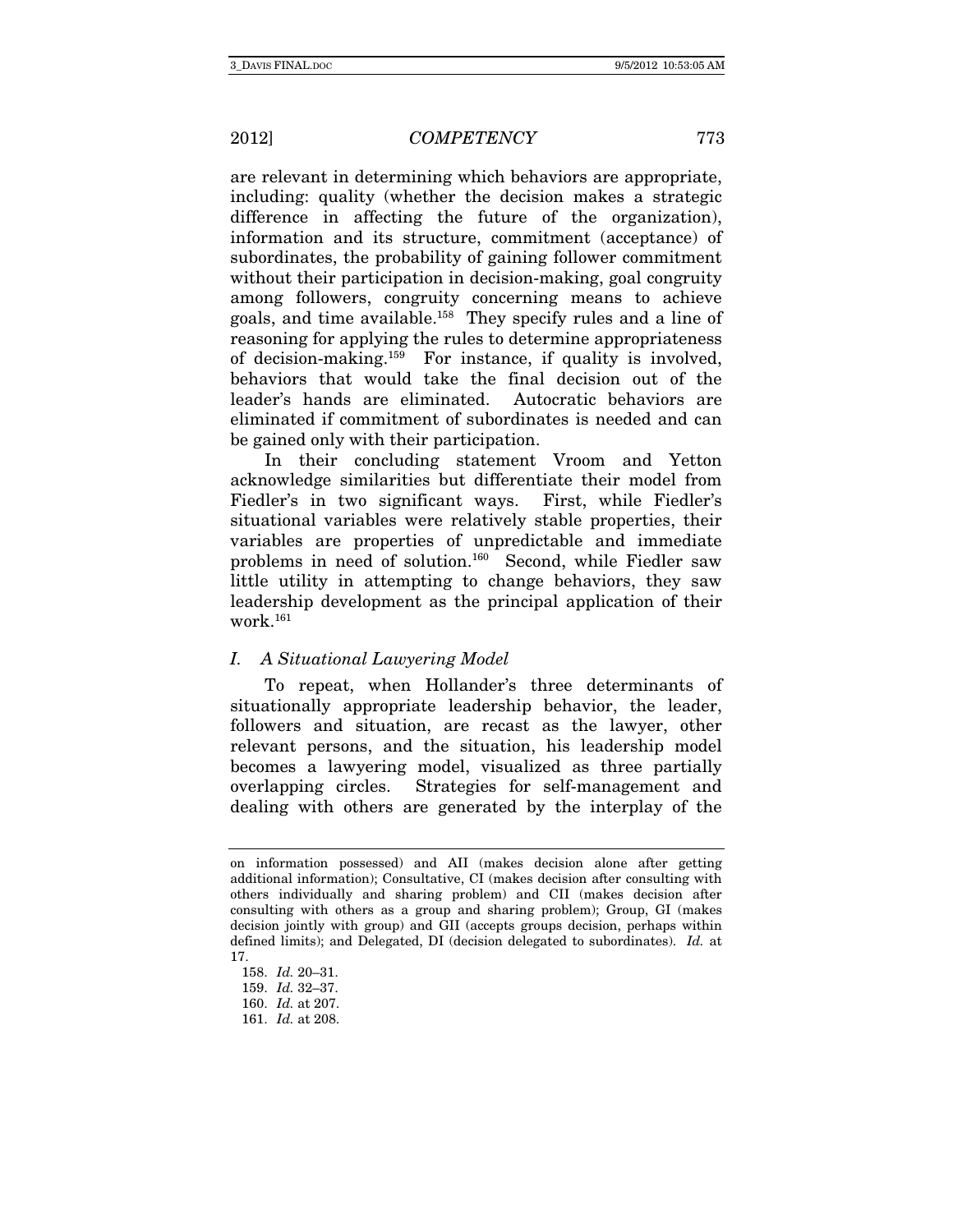three determinants where they overlap. When there is not a good fit between the situation and the lawyer, the model suggests the same three strategies as the situational leadership model. All three are sanctioned by the Rules of Professional Conduct. The lawyer may become competent to handle the situation,<sup>162</sup> change the situation by associating a competent lawyer<sup>163</sup> or agreeing with the client to limit the scope of representation,  $164$  or refer the matter to a competent lawyer.<sup>165</sup>

Lawyers can also change the situation by switching to areas of practice that better fit their personal attributes. Implementation of that strategy is often desirable. Fiedler's research showed that leaders whose attributes do not match the leadership situation tend to experience stress as well as physiological symptoms.166 The same holds true for lawyers whose skills and attributes do not match their practice settings. In other situations the most common and rewarding strategy is to become more competent. It is worthwhile to examine bridges and barriers to attaining that goal.

#### IV. BRIDGES AND BARRIERS TO COMPETENCE

Just as the stories of Gary Bellow and Tony Amsterdam illustrated difficulties in and rewards of enhancing selfawareness, a story posed in the form of a leadership ethics problem by David Campbell alerts us to other potential

 166. F. E. Fiedler, Reflections by an Accidental Theorist, 6 LEADERSHIP Q., No. 4, 453, 455 (1996). Fiedler's continuing work with the model and with cognitive resource theory indicates that in stress-free situations lawyers' intelligence can lead to creative solutions, but often that same high level of intelligence will generate inappropriate solutions under stress. On the other hand, in stressful situations the automaticity derived from experience tends to lead to better performance, but might hamper creativity in stress-free situations. Id. at 455–56. A combination of intelligence, experience and the self-awareness to rely appropriately on each attribute should maximize competence.

 <sup>162.</sup> MODEL RULES OF PROF'L CONDUCT R. 1.1 cmt. 4.

<sup>163.</sup> MODEL RULES OF PROF'L CONDUCT R. 1.1 cmt. 1.

<sup>164.</sup> MODEL RULES OF PROF'L CONDUCT R. 1.2(c) cmt 6.

<sup>165.</sup> MODEL RULES OF PROF'L CONDUCT R. 1.1 cmt. 1. In making the decision to refer to or associate another lawyer, the information factor in the Vroom-Yetton line of reasoning is important. Is the structure of information such that the lawyer knows what information is needed, where to get it, and what to do with it within the time frame available? If not, the lawyer needs to decline representation or engage in a consultative decision-making process with someone who does have that information.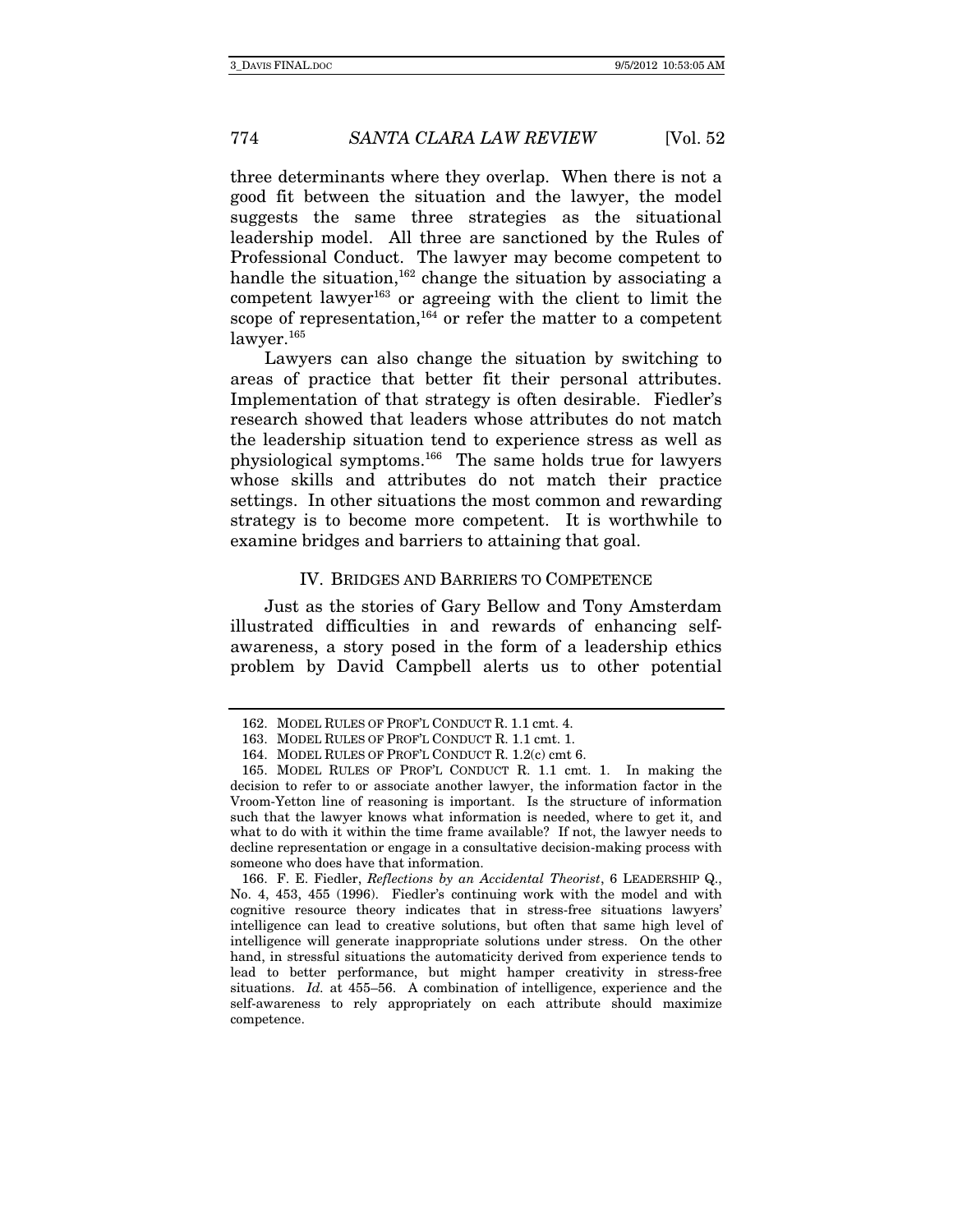bridges and barriers to competence. The problem<sup>167</sup> is one in which a military lawyer might be called upon for advice. In summary, it said:

An Army colonel commanded a garrison. In response to drug related incidents on and off base he instituted and widely publicized a zero tolerance policy, for which he was praised. One afternoon he observed Sgt. Rodriguez, an exemplary non-commissioned officer and member of his staff, exit a hotel room off base, followed shortly by Private Smith, an attractive female member of his unit. He inspected the room they had left, suspected marijuana use, returned to base and ordered a drug test for Sgt. Rodriguez. That night Sgt. Rodriguez came upon a wreck and risked his life in an act of heroism, saving the life of the colonel's daughter, who otherwise would have remained trapped in a burning car. The next morning the colonel receives a positive drug test report for Sgt. Rodriguez. What should he do?168

Dr. Campbell related that he had used the problem for a few years at the Center for Creative Leadership (CCL) before receiving two noteworthy responses. First, a woman asked why the colonel had not ordered a drug test for Private Smith, the female soldier. Second, an Army general said his solution would be to remove Sgt. Rodriguez from the base immediately and transfer him to another post, after insuring that his own commanding officer would support his decision and informing the commander of Sgt. Rodriguez's new base of all the facts related to the transfer, emphasizing that Sgt. Rodriguez's performance on the job was extremely high, that he was a valuable staff member and had often "exceeded expectations."169

Because the general's proposed solution seemed more elegant than those of other CCL participants in a way that raised questions of competence and professional development, the problem was shared with several military veterans, all male, none of them general officers, to ascertain their

<sup>167.</sup> David Campbell, The Colonel's Daughter, the Hero and the Drug Test (on file with author).

<sup>168.</sup> Id. The problem is one in a series of five that Dr. Campbell utilizes in programs at the Center for Creative Leadership to explore ethical issues.

 <sup>169.</sup> Conversation with David Campbell, Colorado Springs, Colorado, March 27, 2011.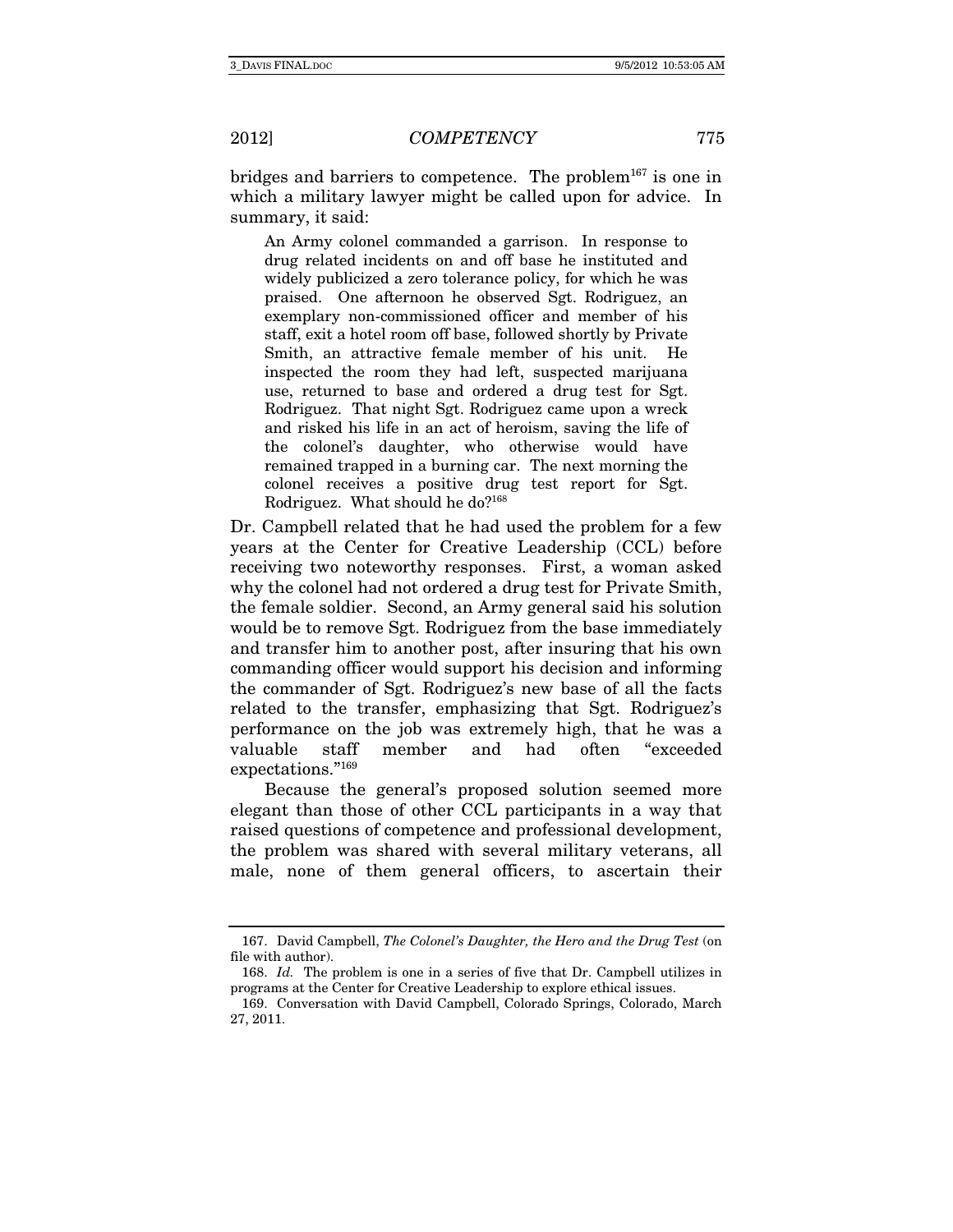reactions.170 They responded to the problem with solutions ranging from unit-level discipline following stern counseling to separation from the Army, many recommending some acknowledgement of Sgt. Rodriguez's heroism. The general's solution occurred to none of them, but almost all raised the issue of the need to test Private Smith. When informed of the general's proposal and asked their responses to it, they were unanimous in acknowledging the importance of experience in the development of competence. They uniformly responded that their experience, unlike the general's experience, would not have led them even to assume that such a solution was possible. Their analyses ranged broadly and touched upon several bridges and barriers to competence, including the making of "satisficing" decisions, stereotyping, work assignments, mentoring, collaboration, self-management, and other lessons of experience.

### A. "Satisficing" Solutions

When judgment is involved in decision-making, the scope of situationally appropriate conduct can be wide. It is difficult to tell which if any of the solutions proffered to the colonel's problem would prove optimal. While the general's solution had not occurred to any of the veterans of lesser rank, it would not necessarily have proved superior in practice, and its primary value was in expanding their range of alternative solutions. Though differing in the degree of discipline to be administered, all of the solutions appeared to be situationally appropriate.

 <sup>170.</sup> Those surveyed held ranks from first lieutenant to colonel and included Trey Davis, a former Airborne Ranger; Ben Davis, a former Army lawyer with the Office of the Army General Counsel; Air Force major Oliver Johnson, currently stationed at the United States Air Force Academy; Barrie Davis, a WWII fighter pilot ace and later National Guard company and battalion commander; Ted Davis, a former infantry officer and Army Aviator; Col. Aubrey Wood, referenced in the text, presently Army Central Command Commander at Dill Air Force Base; Douglas Perry, a former artillery officer and Army Aviator; Walter Jones, a former Army JAG officer and Vietnam veteran; and former Chief Judge of the North Carolina Court of Appeals Sid Eagles, an Air Force JAG officer who remained in the reserves after returning to civilian life, retiring as a JAG colonel; and Leary Davis, a former artillery officer and Army Aviator. David Campbell, Smith-Richardson Senior Fellow Emeritus at the Center for Creative Leadership and a vital force in its establishment, retired from the Army Reserve with the rank of major.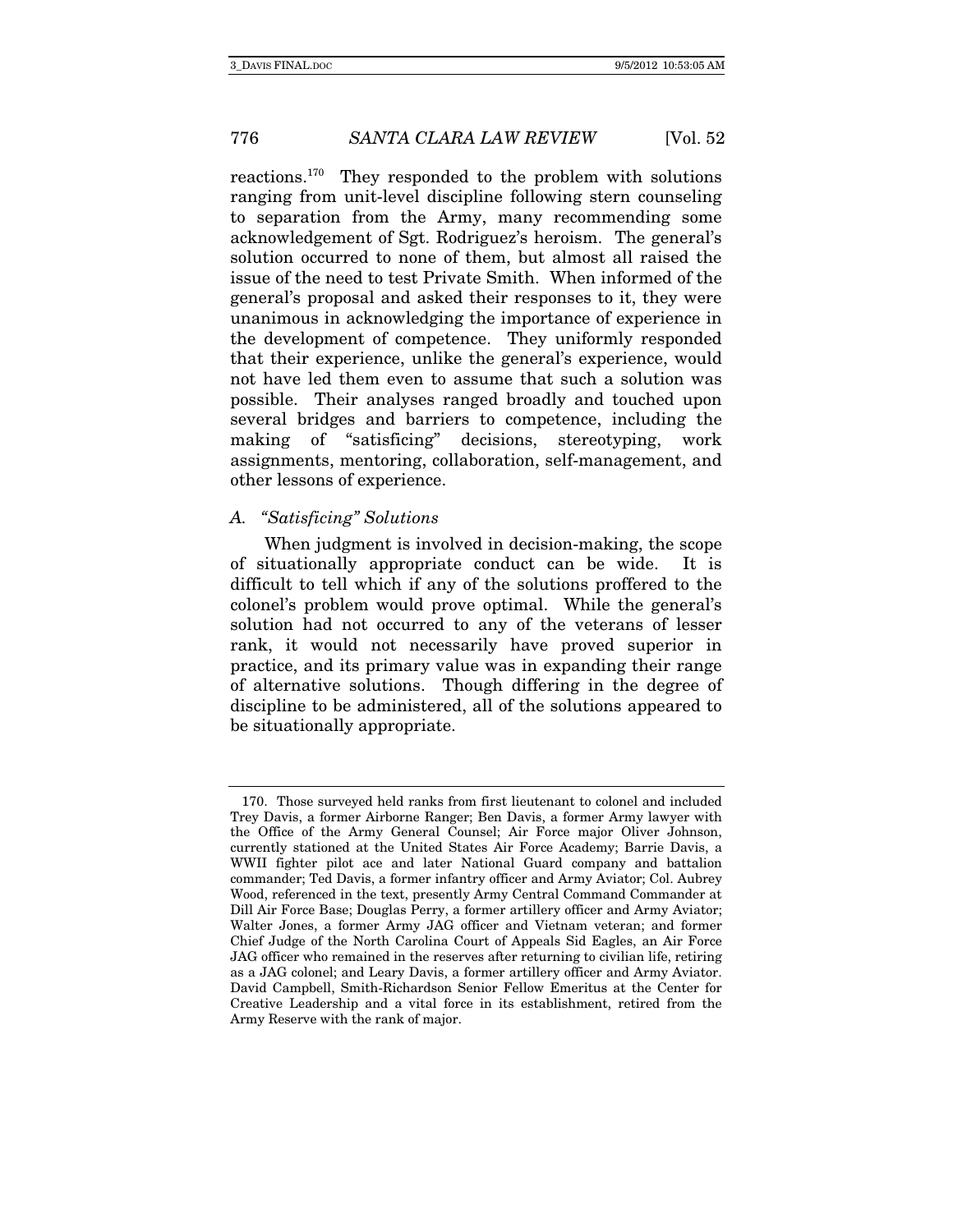Like other decision-makers, lawyers must often act despite having limited information, cognitive ability, and time. Even if additional information could be obtained, the expense incurred and time lost in obtaining that information might make what would otherwise have been an optimal decision sub-optimal. Herbert Simon referred to rational decisions made under constraints of information, intellect, and time as "bounded rationality." He contended that in such situations "satisficing" solutions, those good enough but not necessarily perfect, are often appropriate.<sup>171</sup>

In law, some decisions can be determined to be exactly correct, such as an opinion as to the state of a title or the applicability of a statute in stable, unambiguous situations. In dynamic, more complex situations that require strategic judgments, such as negotiations and litigation, a broad range of decisions and behaviors may fall within the scope of competence.172

#### B. Gender and Ethnic Stereotypes

That the issue of Private Smith not being tested went unrecognized for so long may reflect, at least in part, stereotypical thinking about women. Just as Private Smith was overlooked in the problem, women in law firms may be

172. Of the judicial system, Simon says,

Id. at 90.

 <sup>171.</sup> HERBERT SIMON, REASON IN HUMAN AFFAIRS 19–23 (1983). In the face of even moderate uncertainty, it seems almost hopeless to strive for "optimal" courses of action. When conflicts in values exist, as they almost always do, it is not even clear how "optimal" is to be defined. But all is not lost. Reconciling alternative points of view and different weightings of values becomes somewhat easier if we adopt a satisficing point of view: if we look for good enough solutions rather than insisting that only the best solutions will do. It may be possible and it often is possible—to find courses of action that almost everyone in a society will tolerate, and that many people will even like, provided we aren't perfectionists who demand an optimum.

Id. at 85.

Adversary proceedings are another way of strengthening rationality . . . . [W]e use the adversary process most extensively in our judicial system, where the criterion for rationality is a most interesting one. The basic criterion of justice, which surely aims at satisficing rather than optimizing, is that specific procedures be followed. The underlying assumption is that if these procedures are followed, then, in some long-run sense, the decisions will be tolerable, or even desirable. Hence in legal institutions we tend to evaluate outcomes not so much directly as in terms of procedural fairness.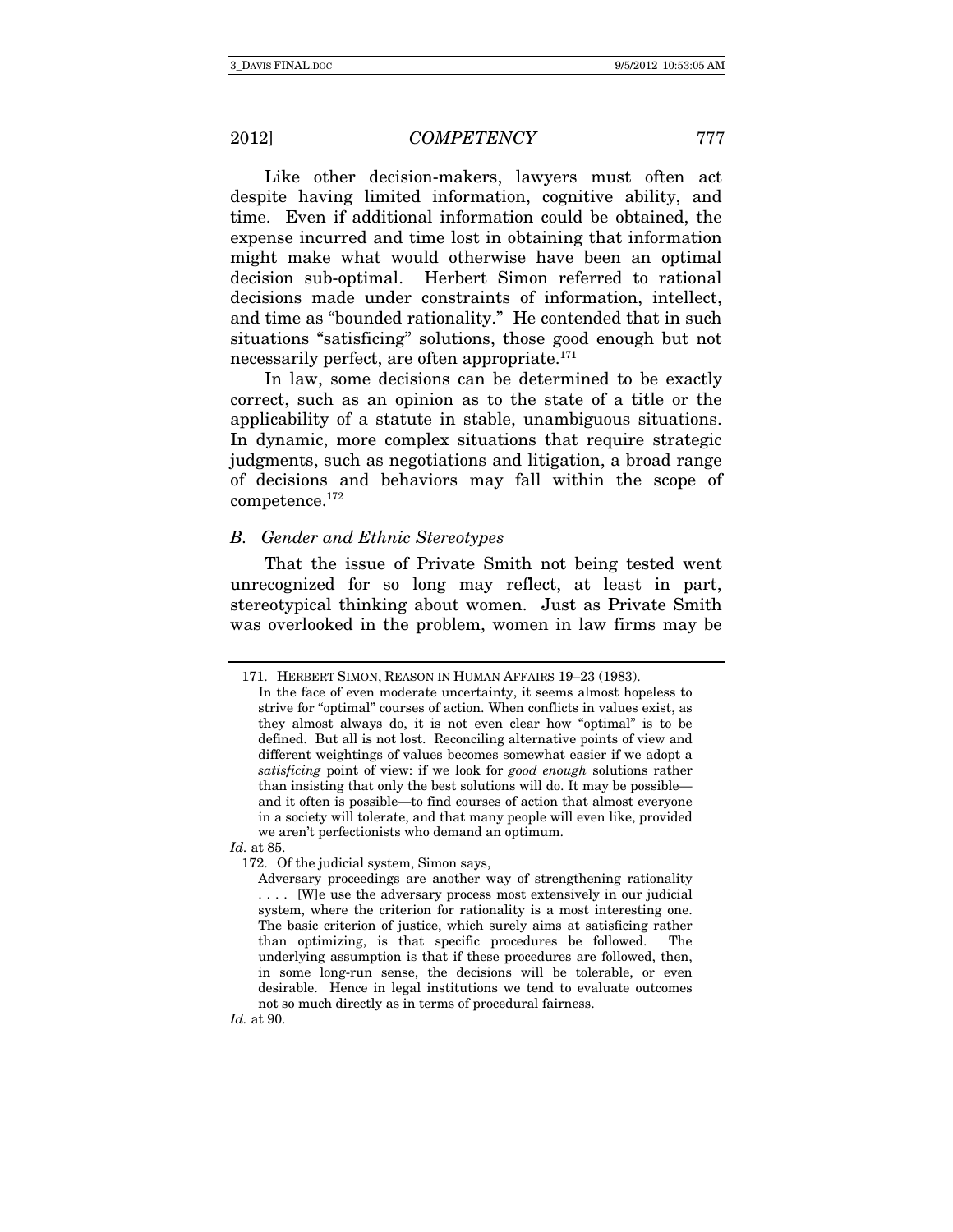overlooked when promising assignments are made. Though opportunities for women and minorities have expanded greatly since the term "glass ceiling" was coined in the 1980s, they still face stereotypical barriers to the opportunities that would allow them to develop and enhance competence. While the behavior of women in business and the professions is no longer as limited as it was a generation ago, $173$  women still have to work within a more narrow range of acceptable behaviors than men and can find that their paths to advancement resemble a labyrinth.174 That difference in treatment is unwarranted. The original glass ceiling study found that stereotypes of women in business when compared with men were false. Women in business were not, for instance, less self-disciplined or rational or better able to reduce interpersonal friction than men.<sup>175</sup>

 174. Center for Creative Leadership, A New Conversation: The Narrow Band, the Balance Beam and the Labyrinth, LEADING EFFECTIVELY (May 2008), http://www.ccl.org/leadership/enewsletter/2008/MAYissue.aspx.

 175. MORRISON ET AL., supra note 173, at 51. With respect to behavior stereotypically attributed more to women than to men, executive women "were not better able to reduce interpersonal friction[,]  $\ldots$  more impulsive[,]  $\ldots$ understanding or humanitarian[,] . . . concerned with presentation of self[,] . . . [or] more suspicious or touchy" than men. Id. With respect to behavior stereotypically attributed more to men than to women, "executive women were not less dominant in leadership situations $[,$  ... self-confident or secure $[,$  ... able to define and attain goals[,] . . . optimistic about success[,] . . . outgoing or sociable[,] . . . self-disciplined or rational[,] . . . intellectual or able to apply their intelligence[,] . . . insightful[,] . . . flexible and adaptable[,] . . . [or] eventempered." Id. at  $51-52$ . "In addition . . . executive women are just as able as executive men to lead, influence, and motivate other group members, to analyze problems, and to be task oriented and verbally effective." Id. at 52. These data tend to confirm that individuals, male and female, are drawn to discrete professions by shared needs, values, attitudes, interests and other personal attributes. Five statistically significant gender differences did emerge. When compared with executive women, "executive men [were] more likely to feel equal to the demands for time and energy encountered in their daily lives" (The study found that men had fewer demands on their time and energy than women; and top female executives retained primary responsibility for home and family, a responsibility top male executives did not share) and "[felt] more in tune with their surroundings and [were] more likely to perceive things as their peers [did]," and felt more comfortable in environments where conformity to intellectual authority is desirable and the criteria for excellence are clearly

 <sup>173.</sup> Women in business were restricted to a narrow band of behavior represented as the overlap of two adjoining hoops representing stereotypically masculine and feminine behaviors, respectively, i.e., behavior that would be expected of both men and women but not any other behavior traditionally thought of as either "masculine" or "feminine." ANN M. MORRISON ET AL., BREAKING THE GLASS CEILING: CAN WOMEN REACH THE TOP OF AMERICA'S LARGEST CORPORATIONS? 55 (1992).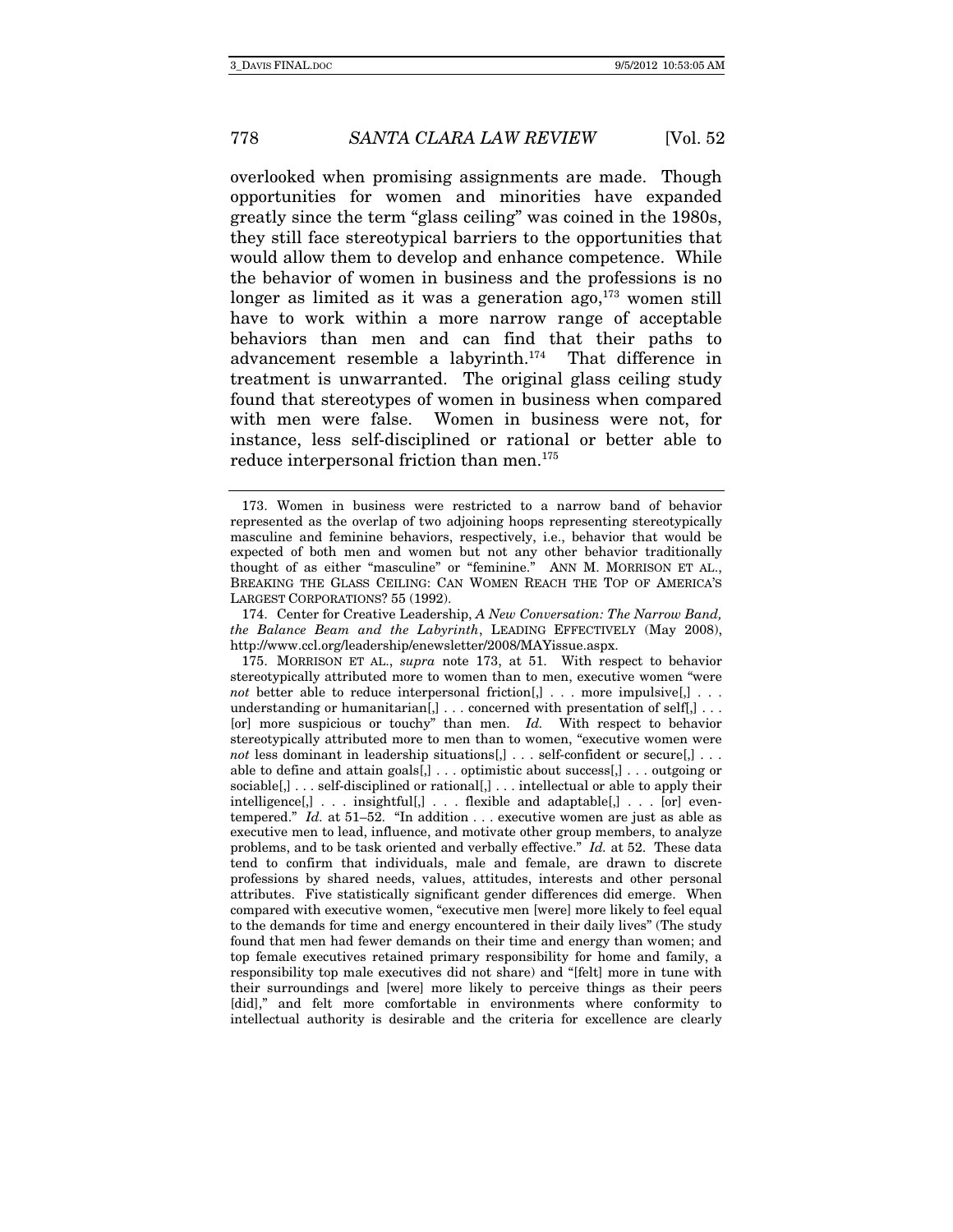The same appears to be true in other professions. Peter Zeldow and his associates at Northwestern University followed a class of medical students throughout their medical school careers. In a preliminary paper at the end of the first year of their study Dr. Zeldow reported that students found most successful and happy had scored high on both stereotypically feminine attributes such as tenderness or empathy and stereotypically masculine traits such as independence or assertiveness.<sup>176</sup> In a later paper the authors postulated that people high in both masculinity and femininity could be advantaged, that "Two orthogonal sets of skills are potentially better than one."177 In law as in medicine, it appears better to think of many behaviors and traits as professional attributes, tools in a toolbox that can be utilized when appropriate, rather than labeling them as masculine or feminine.

#### C. Challenging Work Assignments

The difference between emerging lawyers who flourish and those who languish in practice is in large part a function of the development opportunities presented to or seized by the lawyers. Stereotypical thinking may limit the availability of these assignments to women and minorities in some organizations. Interestingly, as the Bell Labs program described in Part V indicates, when female and minority professionals are provided these opportunities, they tend to progress rapidly, at a greater rate than white males. It is likely they make greater progress because they had previously been excluded from talent development opportunities and can begin to catch up once those

specified (called "achievement through conformance"). MORRISON ET AL., supra note 173, at 50. When compared with executive men, "executive women [were] more likely to move in new and original directions" ("Moving in new and original directions" appears to constitute a sound strategy, perhaps the only viable one, to differentiate oneself in an environment that precludes women from advancing along traditional paths) and "[were] more likely to behave as individuals and to personalize their experiences." These findings were first reported by Catalyst, the consulting firm. Id. at 50–52.

 <sup>176.</sup> Peter Zeldow, Masculinity and Femininity as Predictors of Psychosocial Adjustment in Medical Students (paper presented at American Psychological Association Convention, Toronto, Canada, August 22, 1984).

 <sup>177.</sup> Peter B. Zeldow, David Clark and Steven R. Daugherty, Masculinity, Femininity, Type A Behavior, and Psychosocial Adjustment in Medical Students, 48 J. PERSONALITY SOC. PSYCHOL., No. 2, 481 (1985).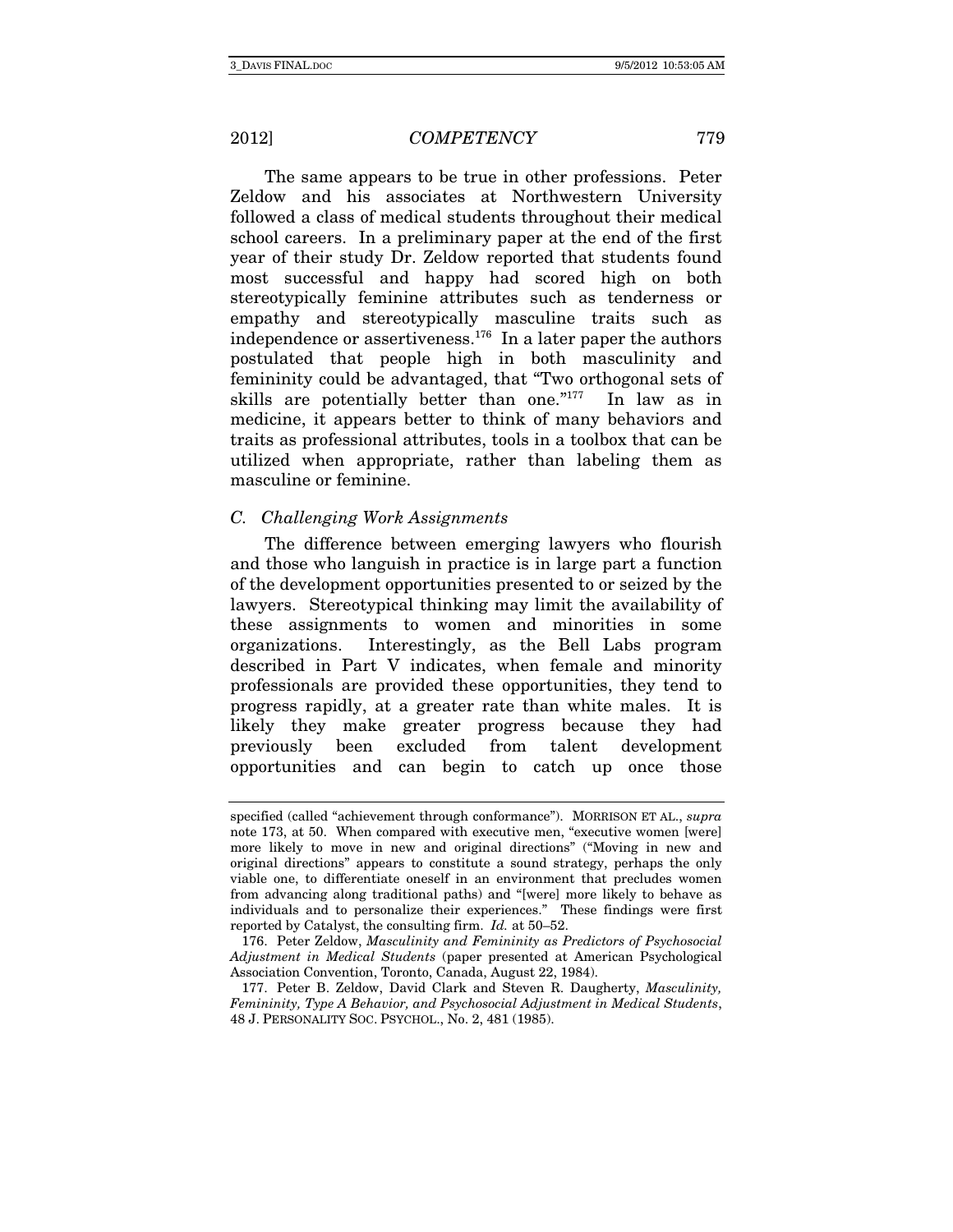opportunities are provided. The Bell Lab results suggest that female and minority lawyers and others with great latent ability may never attain their full potential because they lack mentors or others who perform discrete talent development functions, including provision of challenging work assignments.178

#### D. Mentors and Colleagues as Bridges to Competence

The respondents were uniform in noting that the general's experience, being broader and at a higher level than theirs, provided him with a wider range of possible solutions than they possessed. They also stated that one in their position of lesser information and experience could often overcome those limitations by conferring with mentors who had experience similar to the general's or otherwise resorting to networks of friends and allies. Lessons of experience can be vicarious as well as personal, and mentors and colleagues provide bridges to competence by sharing their experience and advice. Reverse mentoring is also valuable. Generals who propose elegant solutions may lose touch with some of the practical consequences of implementing their solution if they do not consult with those affected by their proposals, such as Colonel Aubrey Wood.

#### E. Collaboration

Colonel Aubrey Wood analyzed the problem on the same day he assumed a command similar to that of the colonel in the problem.179 He described how he typically handles such matters. He convenes his staff, enlisted and commissioned. Starting with the lowest ranking enlisted member, he asks their opinions of what he should do. After considering their opinions, he exercises his independent judgment. The process he describes essentially adopts Vroom and Yetton's CII behavior (make decision after consulting and sharing the

 <sup>178.</sup> Leary Davis, Building Legal Talent: Mentors, Coaches, Preceptors and Gurus in the Legal Profession, 20 PROF. LAW., no. 4, 2011 at 12, 13. Seven functions of mentors are Developing and managing the mentoring relationship, Sponsoring, Guiding and counseling, Protecting, Teaching, Modeling, and Motivating and inspiring. Id. at 13.

 <sup>179.</sup> On August 10, 2011, Colonel Wood became commanding officer of the Defense Information Systems Agency (DISA) Central Field Command at MacDill Air Force Base. Ceremony Program from the Change of Command, DISA Central Field Command (Aug. 10, 2011) (on file with author).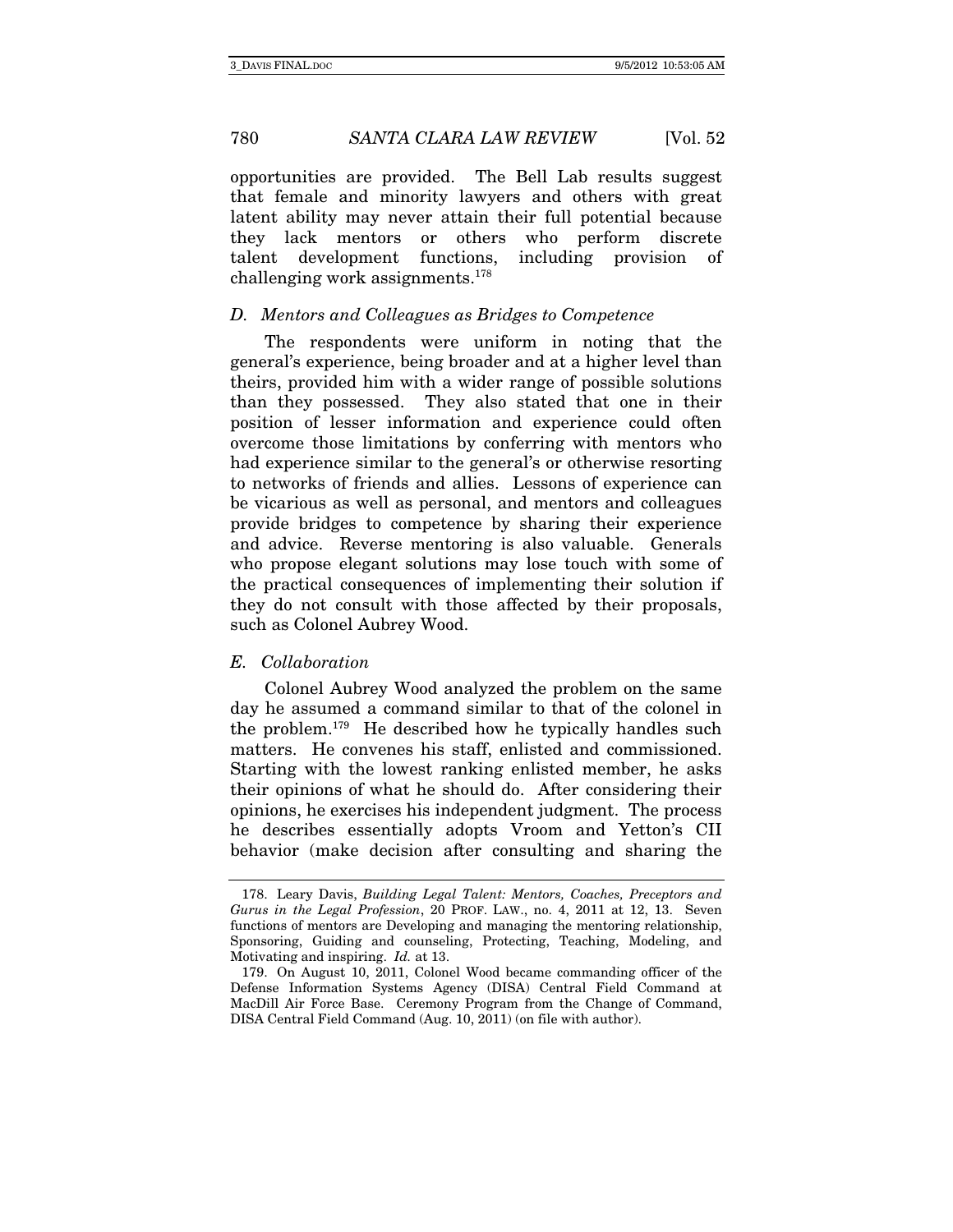problem with others as a group).<sup>180</sup> He retains final decisionmaking authority because of the importance of the quality component of the problem. He involves others because of the importance of having the commitment of subordinates and the benefits of diverse perspectives in decision-making. When discipline is taken, Colonel Wood immediately posts the action taken on the unit bulletin board so that troops are fully informed and inaccurate rumors are forestalled.

#### F. Self-Management

Colonel Wood concluded that the colonel in the problem had limited his own discretion unduly by adopting and publicizing a zero tolerance policy. As a consequence Colonel Wood believed that the sergeant would have to leave the military. He opined that a better policy would have outlined the seriousness of the drug situation in the unit and stated that "appropriate action would be taken" in the event of an offense. Like the colonel whose no tolerance policy limited his discretion, knowledgeable and otherwise skillful lawyers can make bad choices that preclude subsequent competent behavior. The most common may be the choice to overcommit. In 2002 North Carolina lawyers were asked to estimate the percentage of opposing lawyers who engaged in various behaviors generally considered to be unprofessional.181 The two most frequent behaviors reported were taking on more work than they could handle (thirty-six percent) and not doing what they said they would do (twentysix percent).<sup>182</sup> The second unprofessional behavior flows inevitably from the first. Lawyers who take on more work than they can handle will not be able to do all they say they will do; knowledge, skill, and commitment allocated to one client has to be at the expense of another.

 <sup>180.</sup> VROOM & YETTON, supra note 156, at 136.

 <sup>181.</sup> N.C. C.J. Comm'n on Professionalism, State of the Profession Survey for 2002, Acceptable Behavior item, 3. Respondents were asked about the behavior of other lawyers rather than their own behavior to avoid social desirability bias.

 <sup>182.</sup> Leary Davis & Melvin F. Wright, Jr., The State of the Legal Profession in North Carolina, 9 N.C. ST. B.J. 24, 25 (2004). Barriers to competence induced by inadequate self-management hinder the strategy and initiative elements of competence.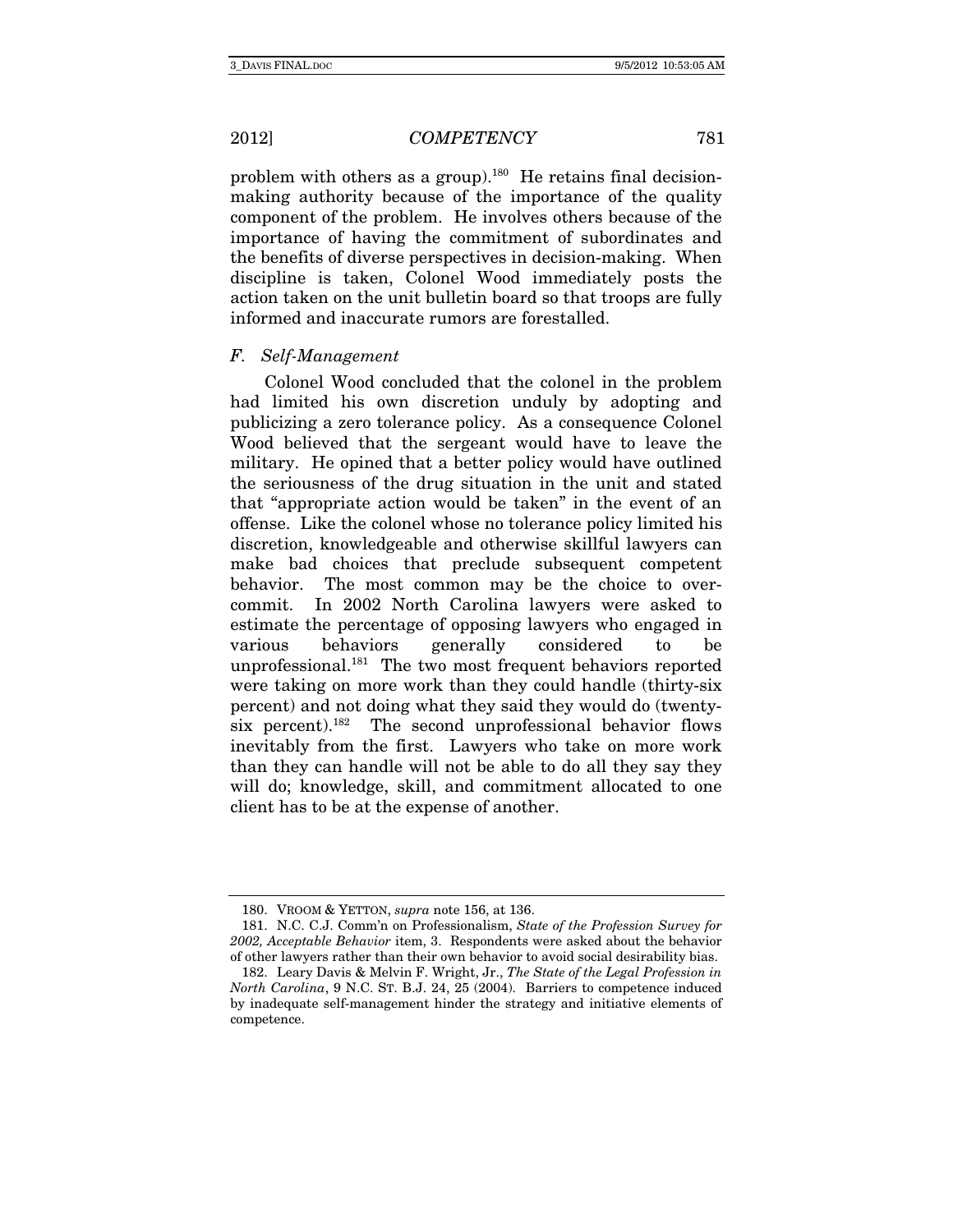#### G. Lessons of Experience

The veterans readily acknowledged the advantages of the general's broad experience. In cataloging 1547 development experiences related by 191 successful executives, researchers at the Center for Creative Leadership concluded that they fell within three categories, what was learned from job assignments, bosses, and hardship.183 The job assignments followed predictable patterns: first job, first supervisory job, switch from line to staff or staff to line, start-ups, turnarounds, and assignments of such broader scope and complexity that reliance upon others was essential.<sup>184</sup>

While there has been no study of lawyers' developmental experiences similar in scope to CCL's study of executives, the parallels are obvious. Lawyers often talk of good professional development as "practicing law for twenty years instead of practicing law one year twenty times." Lawyers who practice one year twenty times may gain expertise at a particular level of practice, but they will not have the developmental experiences needed to achieve broader competence. Likewise, the argument that the third year at most law schools is superfluous rests upon its redundancy and lack of new developmental opportunities. The absence of strategies to seize development opportunities that are available in law schools is a deficiency shared by law students and law faculty. William Henderson writes of the impact of lack of development opportunities experienced by many associates at large law firms:

If these redundant tasks, however, are not interspersed with additional assignments that augment a young lawyer's skill set, the internal labor market for an associate's services can dry up as rapidly as one's billing rate rises with seniority. So, ironically, a 160,000 dollar per year position can become a dead-end job as early as the second year at the firm.<sup>185</sup>

 <sup>183.</sup> MORGAN W. MCCALL ET AL., LESSONS OF EXPERIENCE: HOW SUCCESSFUL EXECUTIVES DEVELOP ON THE JOB 11–13 (1985).

<sup>184.</sup> Id. at 15–65.

 <sup>185.</sup> William D. Henderson, Are We Selling Results or Résumés?: The Underexplored Linkage between Human Resource Strategies and Firm-Specific Capital 8 (Indiana University School of Law Legal Studies, Research Paper No. 105, 2008), available at firms.law.indiana.edu/events/futurefirm/doc/SSRNid1121238.pdf (citing Christine White, Improving Associate Retention Through Professional Development, LAW FIRMS PARTNERSHIP & BENEFITS REP., Feb.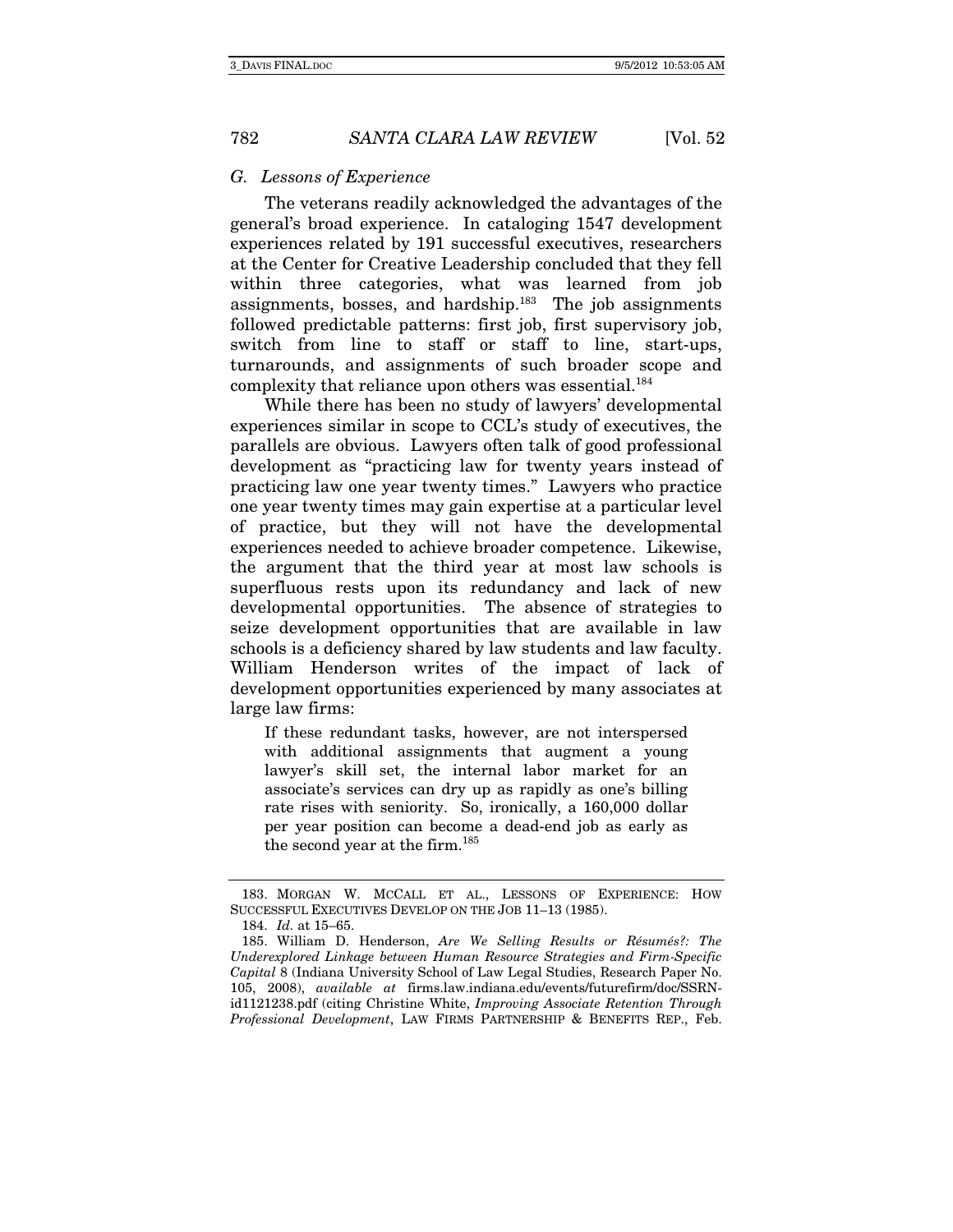Underlying and supporting the progression of executives in the CCL study is the dialectic between the concrete and abstract in Kolb's cycle of development. More complex concrete experiences generated implicit and explicit theories at higher levels of abstraction capable of generating more efficacious strategies that garnered more challenging development opportunities.

#### V. JUSTIFICATION FOR ADDING STRATEGY AND INITIATIVE AS ELEMENTS OF LAWYER COMPETENCE

A theme of this essay is that competence is not mere capability; it is the transformation of capability into situationally appropriate conduct. It takes action to cross bridges and overcome barriers, including bridges and barriers to competence. The discussion in Part III stated that personal attributes constitute the catalyst that translates knowledge and skill into competent representation. Catalysts, however, remain inert until mixed with other ingredients. So we must add strategies for interweaving knowledge, skills, and attributes as the fourth element of competence, and initiative to take action to test and implement those strategies as the fifth and final element.

Again, the leadership literature, this time in the form of a Bell Labs study led by Robert Kelley,<sup>186</sup> is relevant to an examination of lawyer competence. It discusses the nature of key strategies for achieving excellence and that they can be taught.187 Kelley's work at Bell Labs began with Bell's idea that if the attributes of its most highly productive workers, its stars, were discovered, Bell could recruit and hire others with those same attributes and increase productivity substantially. As is true of lawyers generally, Bell Lab's employees were

<sup>1999,</sup> at 1 (noting that one of the worst scenarios for a new associate is "get[ting] stuck on huge cases, with little opportunity for skills enhancement, that impede their ability to progress toward partnership.").

 <sup>186.</sup> Robert Kelley & Janet Caplan, How Bell Labs Creates Star Performers, HARV. BUS. REV. July 1993, at 128.

 <sup>187.</sup> In an important working paper William Henderson addresses unsustainable trends in the legal profession. He summarizes and relies upon the findings of the Bell Labs study in recommending development of a high quality/fixed cost law firm model that would charge fixed fees for high quality work produced in less time by development of business processes, lawyer development programs and knowledge management systems. Henderson, supra note 185.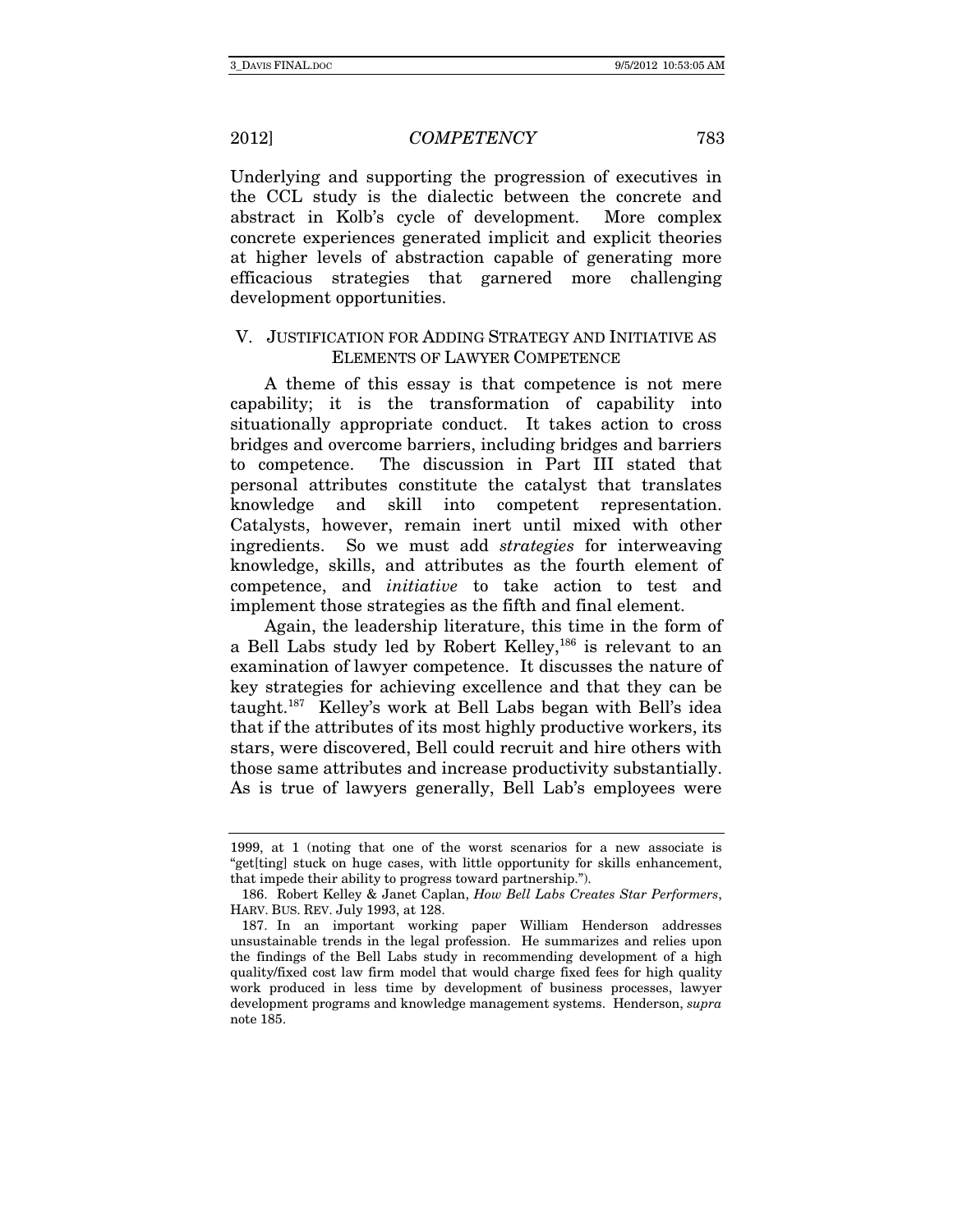uniformly strong academically and possessed research skills. Still, it was assumed that its stars would have differentiating attributes that average performers did not. A list of forty-five theoretically differentiating attributes was divided into four aspects: cognitive (intelligence, logic, etc.), personalpsychological (self-confidence, ambition, etc.), social (interpersonal skill, etc.), and environmental (job satisfaction, relationships with bosses, etc.).<sup>188</sup> Star and average performers were assessed on the forty-five attributes.189

After analyzing the data for four months, Kelley and his team were surprised to find no statistically significant differences in the star and average performers with respect to the attributes measured.190 Disappointed, the team then looked at assessment scores that they had thought would have predicted performance for discrete individuals. Having observed the individuals for two years, they found that they were able to say why particular individuals were or were not top performers in spite of scores that they thought would have predicted otherwise. Their conclusion? "It wasn't what these stars had in their heads that made them standouts from the pack, it was how they used what they had."191

This finding helps explain why lawyers who possess good knowledge and skill, even with positive personal attributes thrown in for good measure, often do not rise to the star level, and might even fall short of competence. They lack sound strategies or the initiative to implement those strategies.

After closely following stars and talking with supervisors and both star and average performers at Bell Labs, Kelley identified nine key strategies responsible for the stars' outstanding productivity. As would be expected from the leadership literature, all nine strategies,192 as Kelley

 <sup>188.</sup> ROBERT E. KELLEY, HOW TO BE A STAR AT WORK: NINE BREAKTHROUGH STRATEGIES YOU NEED TO SUCCEED 295 (1998).

<sup>189.</sup> Id. at 6–7.

<sup>190.</sup> Id. at 8.

<sup>191.</sup> Id. at 10.

<sup>192.</sup> See id.

Initiative: Blazing Trails in the Organization's White Spaces. Going above and beyond job descriptions for the benefit of coworkers or the firm and following through diligently, including some risk taking.

Networking: Knowing Who Knows by Plugging into the Knowledge Network. Minimizing knowledge deficits by proactively developing dependable pathways to knowledge experts and sharing knowledge with those who need it.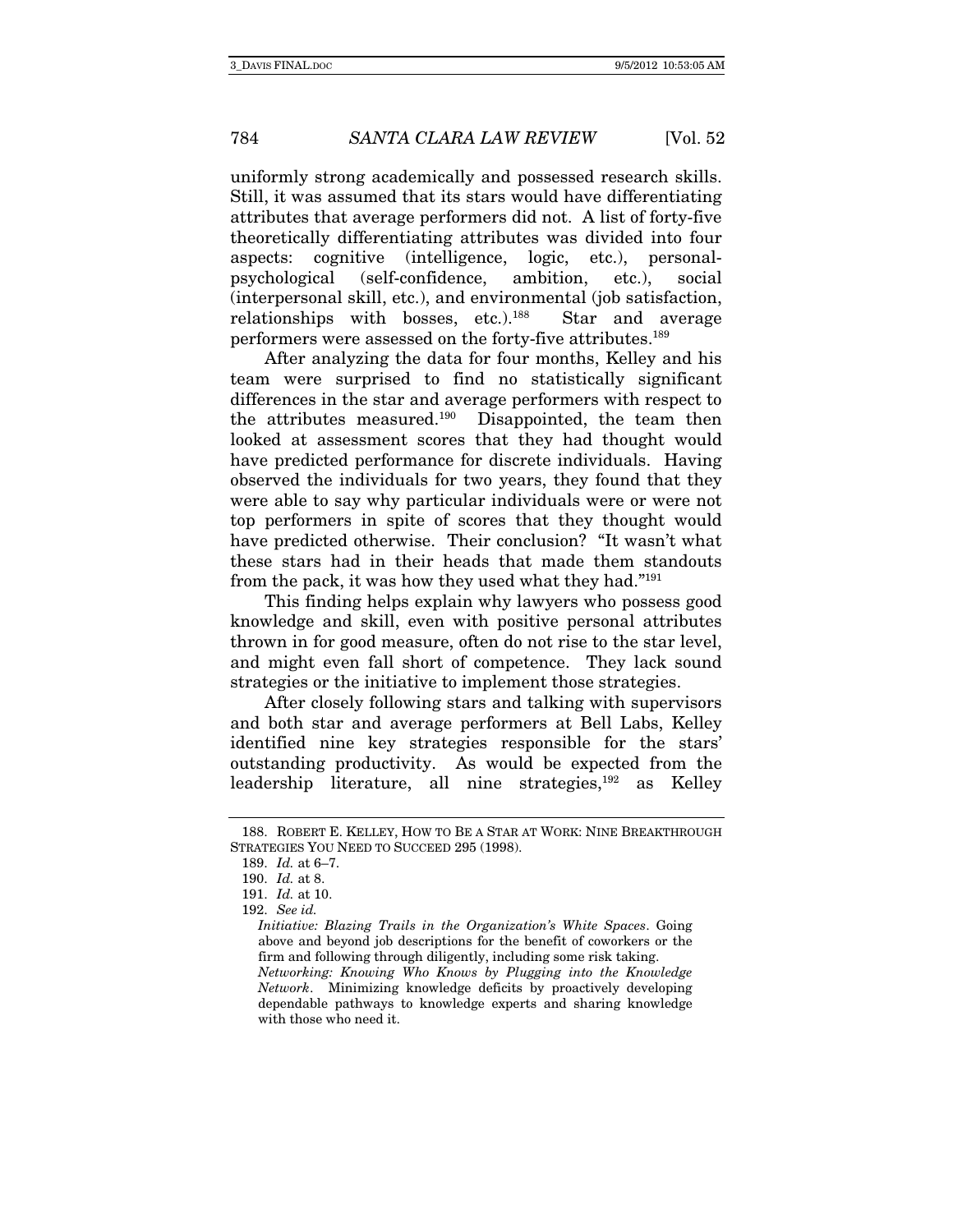describes them, blend task, interpersonal, and situational features interactively at the locus of leadership. Nevertheless, the strategies of initiative and selfmanagement may be viewed as task oriented. The strategies of perspective and organizational savvy reflect situational awareness. The majority of the strategies—networking, teamwork, followership, leadership, and persuasion—have interpersonal foci.

The Bell Labs study is important not only because of its explanation of the strategies, which Kelley contends applies to knowledge workers like lawyers, it also proved that the strategies, when taught, can result in huge gains in productivity for both stars and average performers. Over time, Bell ran more than 600 engineers, both stars and average performers, through an educational program designed to teach the nine strategies. To evaluate the program, after several months 300 participants and a control group of 300 nonparticipants in the program were given two ratings, one by direct managers and a second standard performance rating prepared jointly by all supervisors in a department. Participants had improved productivity at a rate double that of nonparticipants.<sup>193</sup>

Whether for basic competence or heightened excellence, situationally appropriate conduct is the product of strategy.

Id. at 14, 31–34, 49–245.

Self-Management: Managing Your Whole Life at Work. Developing a portfolio of talents and work experiences, proactively creating opportunities, insuring performance at a high level, and carving out a career path.

Perspective: Getting the Big Picture. Seeing problems in larger contexts and through the eyes of critical others.

Followership: Checking Your Ego at the Door to Lead in Assists. Working cooperatively with leaders to achieve the firm's goals.

Teamwork: Getting Real About Teams. Taking joint ownership of the firm's work, and being a positive contributor by being inclusive, dealing with conflict, and assisting others with problems.

Leadership: Doing Small-L Leadership in a Big-L World. Employing expertise and influence to convince a group to come together to accomplish a substantial task.

Organizational Savvy: Using Street Smarts in the Corporate Power Zone. Navigating the competing interests in a firm, promoting cooperation, addressing conflicts and getting things done.

Show and Tell: Persuading Your Audience with the Right Message. Selecting information to pass on and developing the most effective, user-friendly format for reaching and persuading a specific audience.

<sup>193.</sup> Id. at 302–03.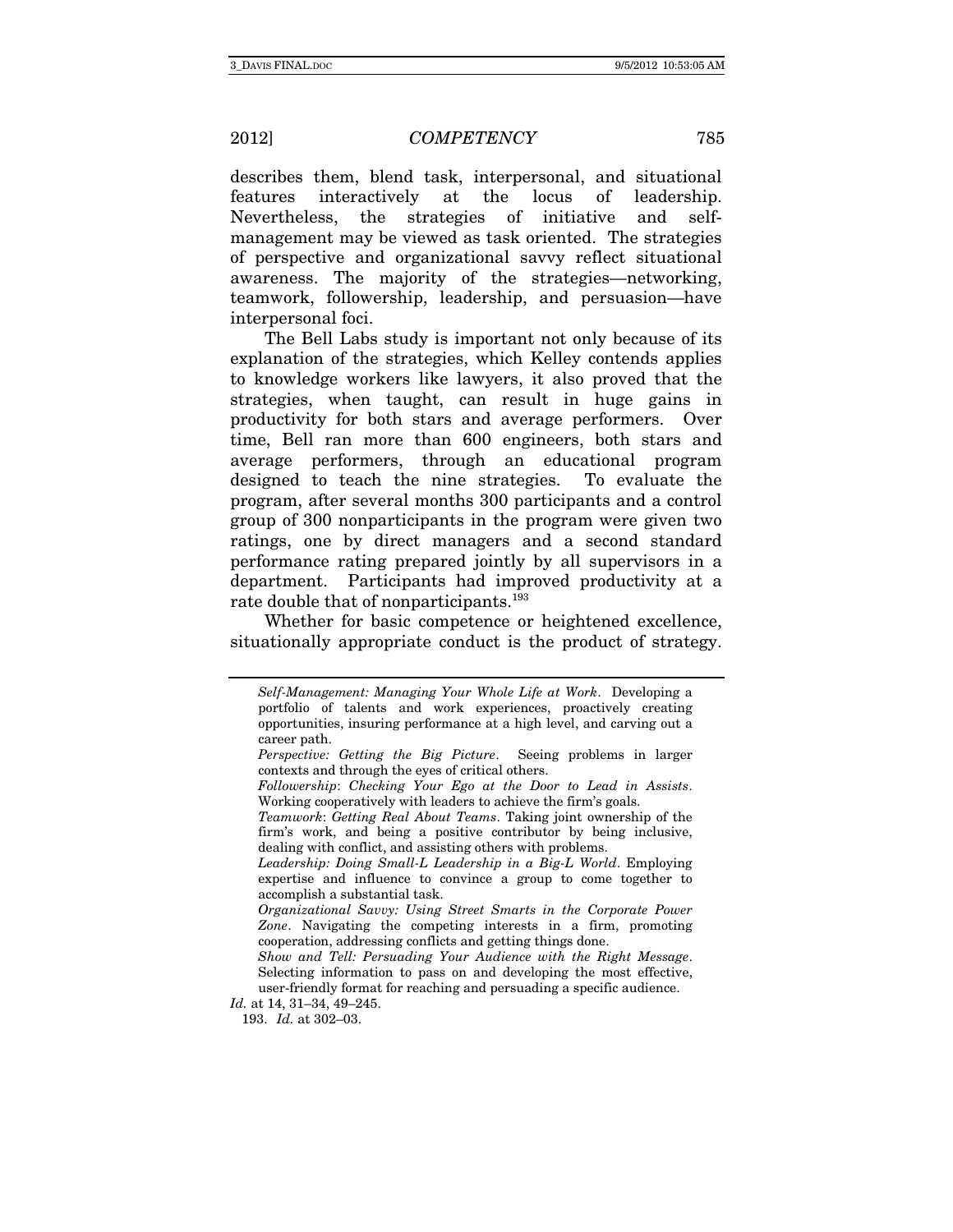The keys to gaining lawyer competence are, first, to understand its elements; second, to gain essential knowledge and skill; third, to understand and develop catalytic personal attributes, chief of which are self-awareness, knowledge of others, and situational awareness; and finally, to understand and develop strategies for turning knowledge, skill, and personal attributes into competent representation and to exercise initiative in implementing those strategies. It is important to remember that "[w]ithout knowledge action is useless, and knowledge without action is futile."194

#### VI. LINKING COMPETENCE TO PROFESSIONALISM AND PURPOSE IN A THEORY OF LAWYERING

Defining competence as situationally appropriate conduct should contribute to an accepted general theory of lawyering. "Appropriate" is a normative term. It requires one to ask the question, competent for what purpose? For what purpose are knowledge, skill, personal attributes, strategy, and initiative aligned?

Joseph Tomain and Michael Solimine have asked the same question with respect to law school skills training, and they have asked it in a way that serves an organizing function for the conclusion of this essay. They argue that law school skills training suffers from three kinds of defects: strategic, intellectual, and normative.<sup>195</sup> They view the strategic defects, which relate to the status and working conditions of skills faculty and the dearth of time and pedagogical theory available to them, as potentially solvable.<sup>196</sup> They see two intellectual defects as more daunting. Their perception is that

- 1. [T]he skills listed in ABA Standard 302 and its interpretations lack a solid intellectual and pedagogical foundation, and
- 2. [S]kills scholarship has not distinguished itself.<sup>197</sup>

 <sup>194.</sup> This maxim is attributed to Abu Bakr, the first Caliph of Islam. See Abu Bakr Quotes, BRAINY QUOTE, http://www.brainyquote.com/quotes/ quotes/a/abubakr219641.html (last visited Apr. 6, 2012).

 <sup>195.</sup> Tomain & Solimine, supra note 10, at 312–13.

<sup>196.</sup> Id. at 316–17.

<sup>197.</sup> Id. at 316.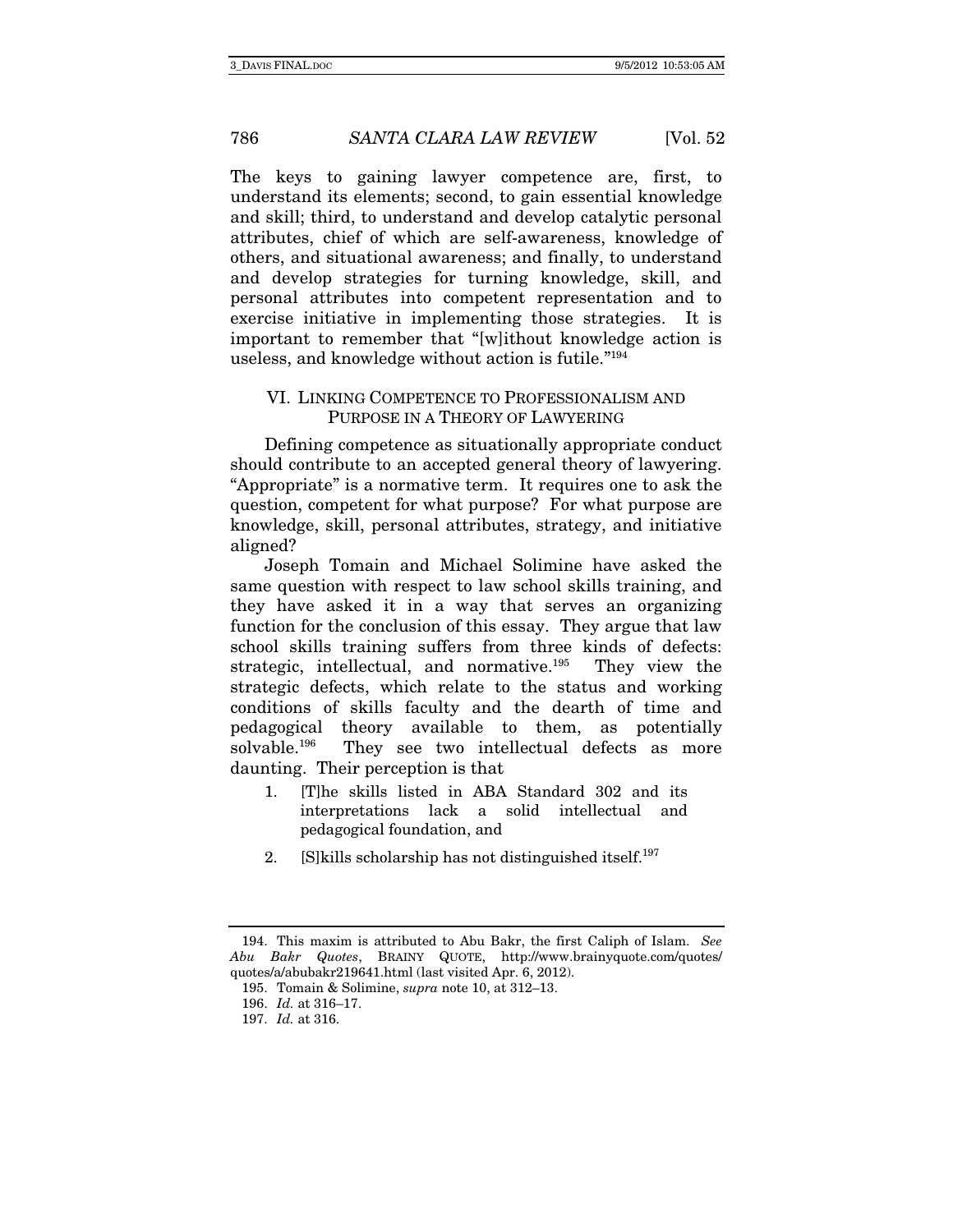The second intellectual defect flows naturally from the first. Without a substantial intellectual foundation, skills scholarship could not produce the kind of theoretical literature generated by other areas of legal scholarship.

Tomain and Solimine address the normative defect, the absence of moral education,198 by posing the question, if skills training is intended to make more effective or affective lawyers, to what end? They respond that skills training leaves the question unanswered: "Without a normative theory of lawyering, skills training cannot empower students to make reflective choices about who they are becoming as lawyers or about what lawyers can or ought to contribute to a just and stable society."199 They conclude that skills education should be "connected with a philosophy of lawyering that has a theory of justice as its object. Legal education should explicitly confront questions about the role and responsibility of lawyers in the search for justice."200

Attempts to address the concerns of Tomain and Solimine by developing theories and philosophies of lawyering are hindered by the lack of functional definitions of the legal profession and professionalism. Neil Hamilton has noted that scholars have been unable to agree on a clear definition of professionalism. He argues that this lack of clarity tends to:

- deprive legal educators of guiding principles in preparing students for a public profession
- limit socialization of new lawyers to their exposure to rules of legal ethics
- constrain the professional identity of lawyers to technical compliance with disciplinary rules
- reduce the possibility that the concept of professionalism will actually influence lawyer or law student conduct, and
- undermine the public's trust in the profession.<sup>201</sup>

<sup>198.</sup> Id. at 315.

<sup>199.</sup> Id. at 316.

<sup>200.</sup> Id. Tomain and Solimine think that skills programs could contribute to the development of theory, but that they are incapable of producing a coherent theory of lawyering by themselves. Id. A theme of this essay is that the MacCrate report's well-intentioned concentration on skills, sequestered from knowledge and personal attributes, and in ignorance of interdisciplinary theory being accessed by leadership educators, has impeded development of a general theory of lawyering.

 <sup>201.</sup> Neil Hamilton, Professionalism Clearly Defined, 18 PROF. LAW., no. 4,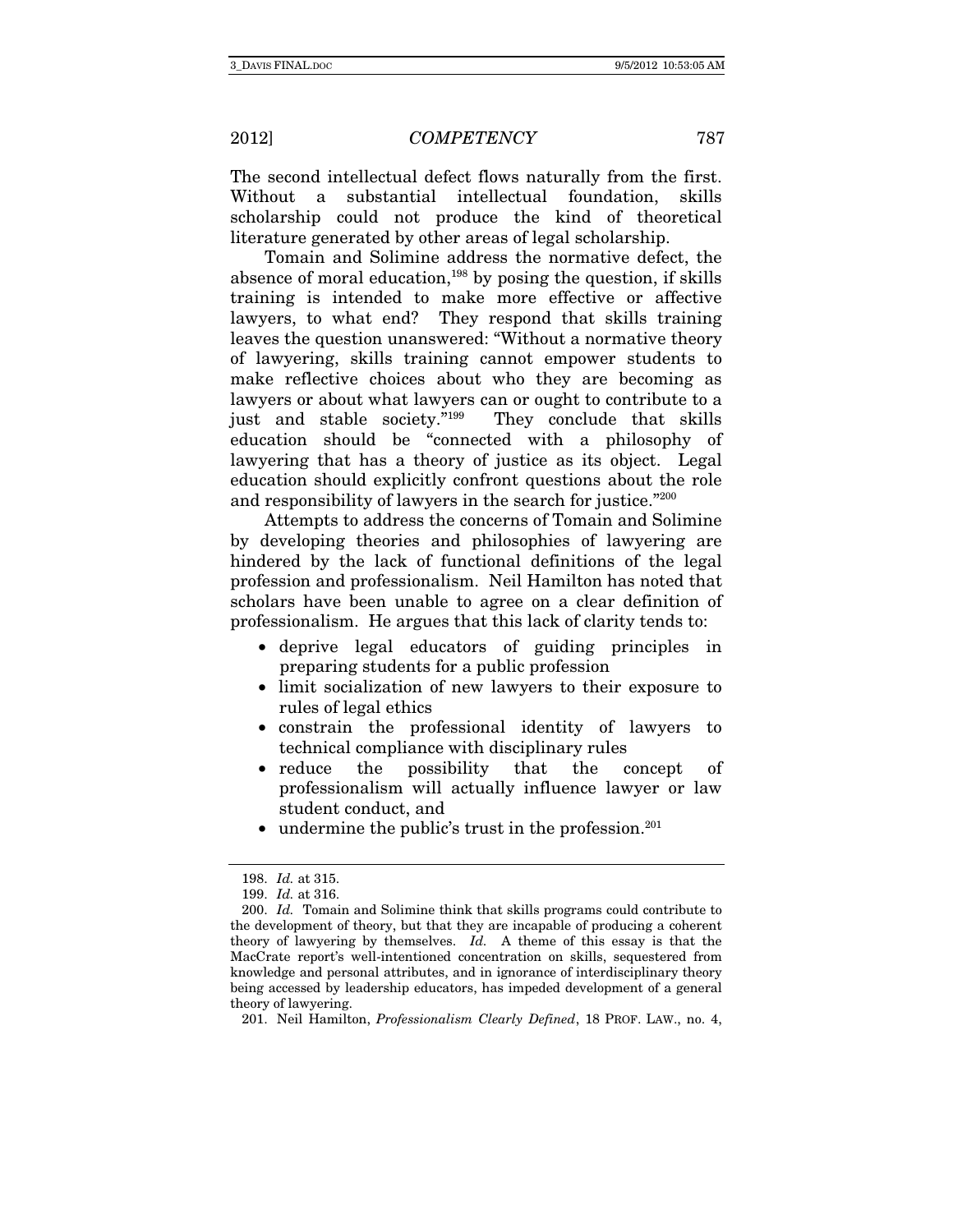In 1953 Roscoe Pound defined a profession as "a group of men pursuing a learned art as a common calling in the spirit of public service—no less a public service because it may incidentally be a means of livelihood."202 Subsequent efforts to define lawyer professionalism have generally been incremental additions or other modifications to Pound's definition of professions generally. One distinguished ABA committee modified it as follows: "A professional lawyer is an expert in law pursuing a learned art in service to clients and in the spirit of public service; and engaging in those pursuits as part of a common calling to promote justice and public good."203 Drawing on a comprehensive review of professionalism studies, Hamilton synthesized a definition of professionalism consisting of five principles.204 His and previous efforts at defining professionalism are valuable, prompting observation and reflection in the spiral of experience. They are also lawyerlike, starting with precedent and moving incrementally. Nevertheless, lawyers might find another approach to defining professionalism useful for problem solving, as either a measure of or guide to conduct in concrete situations.

In devising a definition of the legal profession for a theory of lawyering, one might approach the task more as a scientist than a lawyer. Scientific definitions have two parts: a genus and a differentia or differentiae. In the definition of competence as situationally appropriate conduct, the genus, or identifying class, is conduct. The differentia, or species of conduct, is "situationally appropriate." A definition of professionalism will be useful in a theory of lawyering if it addresses the concerns of Tomain, Solimine and Hamilton. The following interconnected definitions of the *legal* profession, professionalism, and unprofessional are normative, address conduct, and have justice as their object.

<sup>2008</sup> at 4, 6.

 <sup>202.</sup> ROSCOE POUND, THE LAWYER FROM ANTIQUITY TO MODERN TIMES 5 (1953).

 <sup>203.</sup> AM. BAR ASS'N, SECTION OF LEGAL EDUC. AND ADMISSIONS TO THE BAR, REPORT OF THE PROFESSIONALISM COMMITTEE: TEACHING AND LEARNING PROFESSIONALISM 6 (1996).

 <sup>204.</sup> Hamilton, supra note 201, at 8–14. Hamilton summarizes the five components of the principles elaborated as Personal Conscience, the Ethics of Duty, the Ethics of Aspiration, the Duty of Peer Review, and the Duty to Restrain Self-Interest. Id.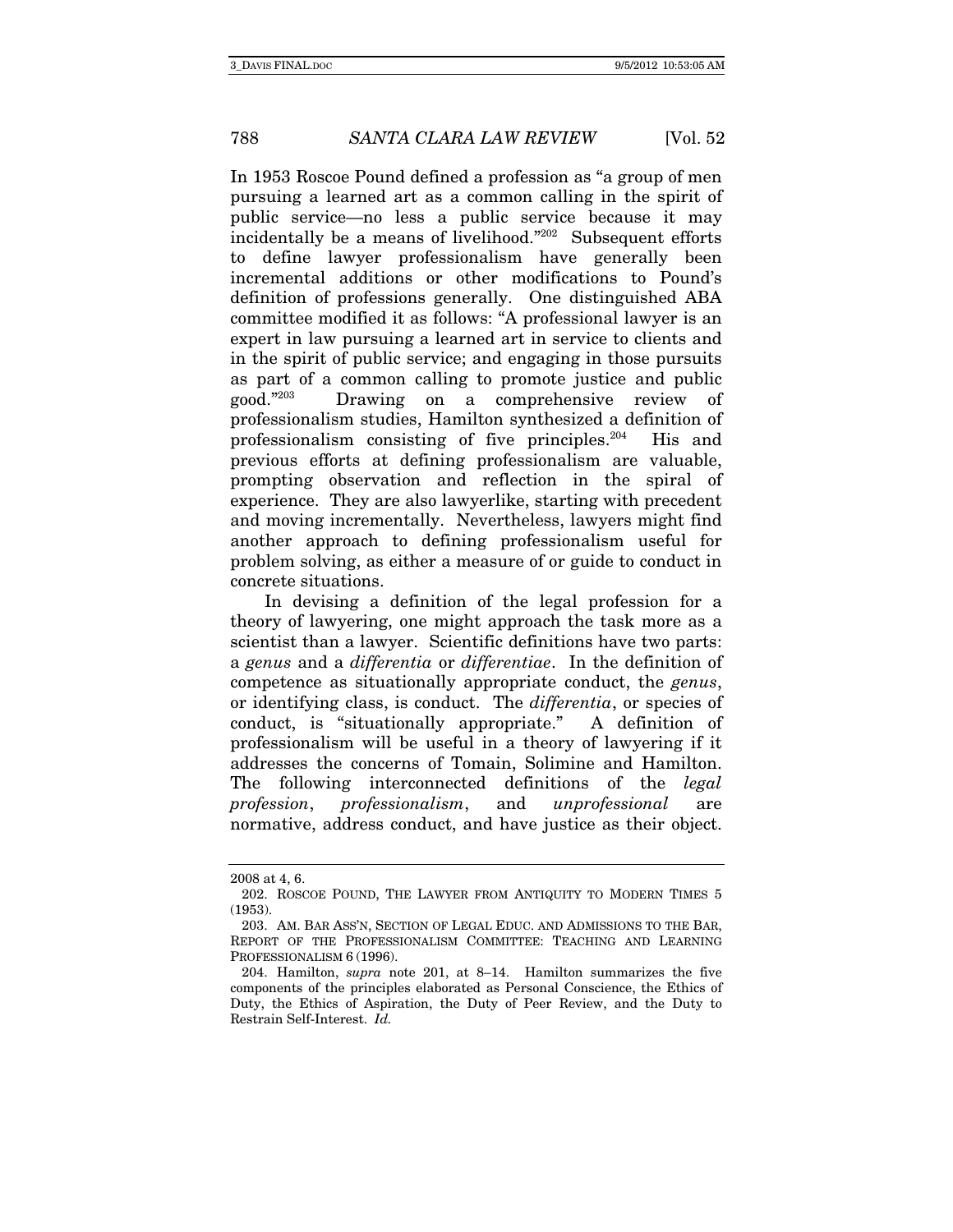They provide a guide to formation of professional identity, and they should influence lawyer and law student conduct. I define the legal profession as "A network of distinctively educated people drawn together by shared needs, values, attitudes and interests to establish, maintain and continuously improve a system of justice, and within the context of that system, to help others solve problems and maximize opportunities within the bounds of equity and civility."

The definition contains a *genus*, or general class, consisting of a network of distinctively educated people drawn together by shared needs, values, attitudes and interests, the primary motivators discussed in Part III. The term network is functional, connoting human and other networks in nature. In nature, the hardiest networks are the most diverse; their members compete fiercely yet cooperate intensely.205 Lawyers compete fiercely on behalf of their clients while cooperating intensely to maintain and improve the system of justice.

The definition also contains *differentiae*, features that distinguish the network of lawyers from other vocations and professions. Justice is the dominant motivating value of the profession.206 The profession's function and corresponding duties are two-fold, to maintain and improve the justice system and to help people solve problems and maximize opportunities within that system. To be situationally appropriate professional conduct must fall within the bounds of equity. Behaving within the bounds of equity is prudential as well as professional. Since the merger of courts of law and equity, unfair or inequitable results may be set aside on equitable grounds. Professional conduct should also fall within the bounds of civility, adhering to Stephen Carter's three central attributes of civility:

 <sup>205.</sup> DEE HOCK, BIRTH OF THE CHAORDIC AGE 263 (2000).

 <sup>206.</sup> Abraham Maslow introduced the concept of "B" or "Being" values that can prioritize what is important in one's life and provide a portal to meaning and fulfillment. He listed 14 B values, including justice, that he viewed as not separate parts of Being but rather facets of it. ABRAHAM H. MASLOW, TOWARD A PSYCHOLOGY OF BEING 93–94 (3d ed. 1968). In a 1966 address at the Esalen Institute, Maslow used the centrality of the B Value of justice to lawyers as a prime example. Audio recording: Abraham Maslow's Address on Self-Actualization, held by Estate of Abraham Maslow (1966), available at www.abrahammaslow.com/audio.html.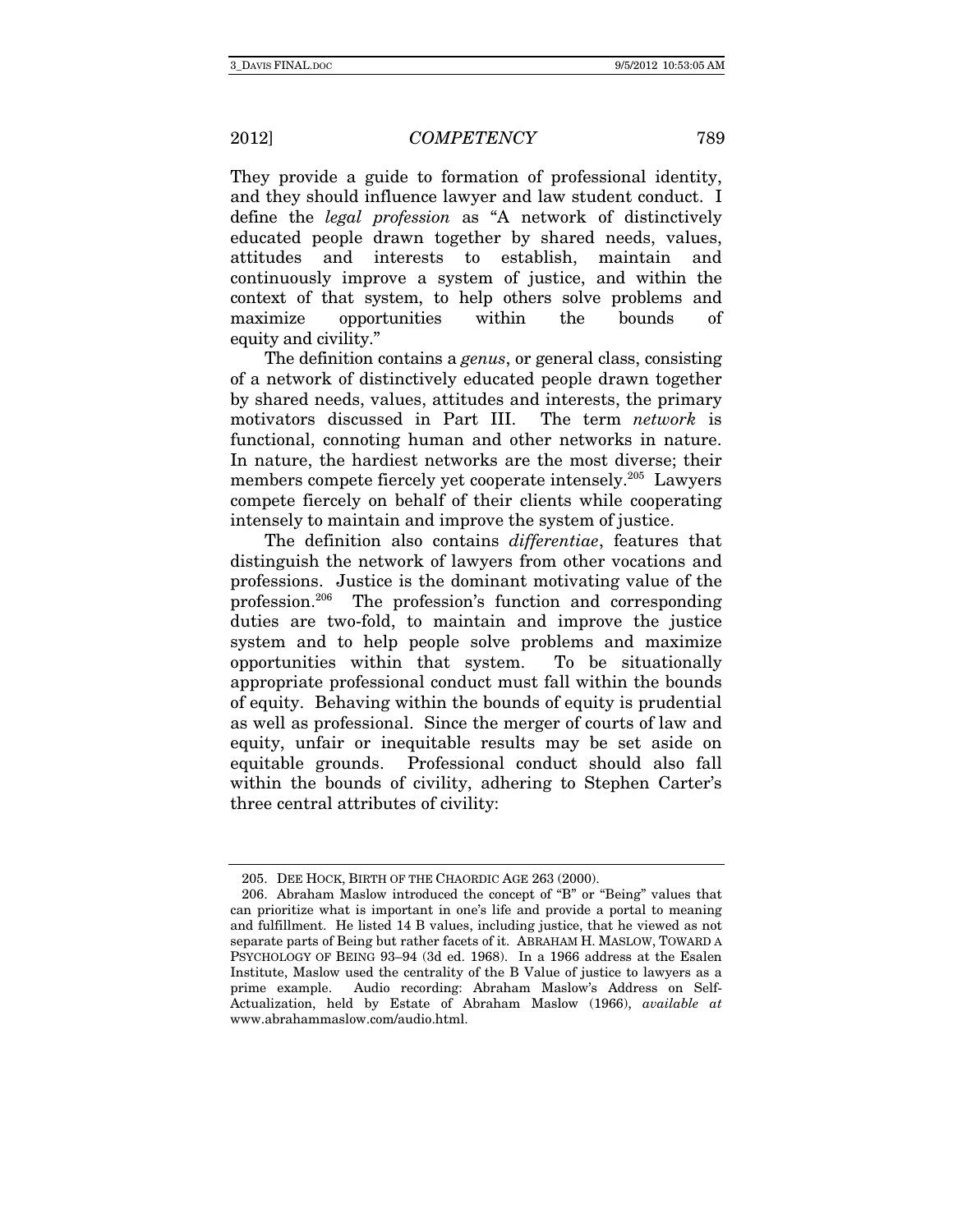- Civility assumes that we will disagree; it requires us not to mask our differences but to resolve them respectfully.
- Civility requires that we listen to others with knowledge of the possibility that they are right and we are wrong.
- Civility requires that we express ourselves in ways that demonstrate our respect for others.<sup>207</sup>

In developing professional identity, it is constructive for students to realize that the only place in the United States that one can insure that these three attributes are honored is the courtroom. If a disagreement is justiciable, parties can be compelled to listen. One who litigates must consider the possibility that the other is right and might prevail on the basis of evidence presented to an impartial finder of fact. The culture of the profession is that in courtrooms lawyers express themselves respectfully, and judges enforce that culture. Outside of the courtroom, the culture should also encourage lawyers to behave in the same manner, i.e., professionally.

When we think of the presence or absence of professionalism, we do not think of a trait, but of the conduct of lawyers. ALI-ABA, the ABA Task Force on Professional Competence, and the Law Society of Upper Canada measure competence and incompetence by the extent to which a lawyer's behavior meets or fails to meet their functional definitions of competence. Likewise, I consider conduct that is inconsistent with the proffered definition of the legal profession to be unprofessional. Professionalism is conduct that is consistent with the definition of the legal profession.

#### **CONCLUSION**

Competence as situationally appropriate conduct is a concept that applies to lawyering, leadership, and professionalism. When guided by the proffered definition of the legal profession, the harnessing and coordination of knowledge, skill, personal attributes, strategy, and initiative will produce situationally appropriate conduct, if not always the results desired. Leadership theory can inform the development of talent and formation of professional identity

 <sup>207.</sup> STEPHEN CARTER, CIVILITY 132–66, 282–83 (1998).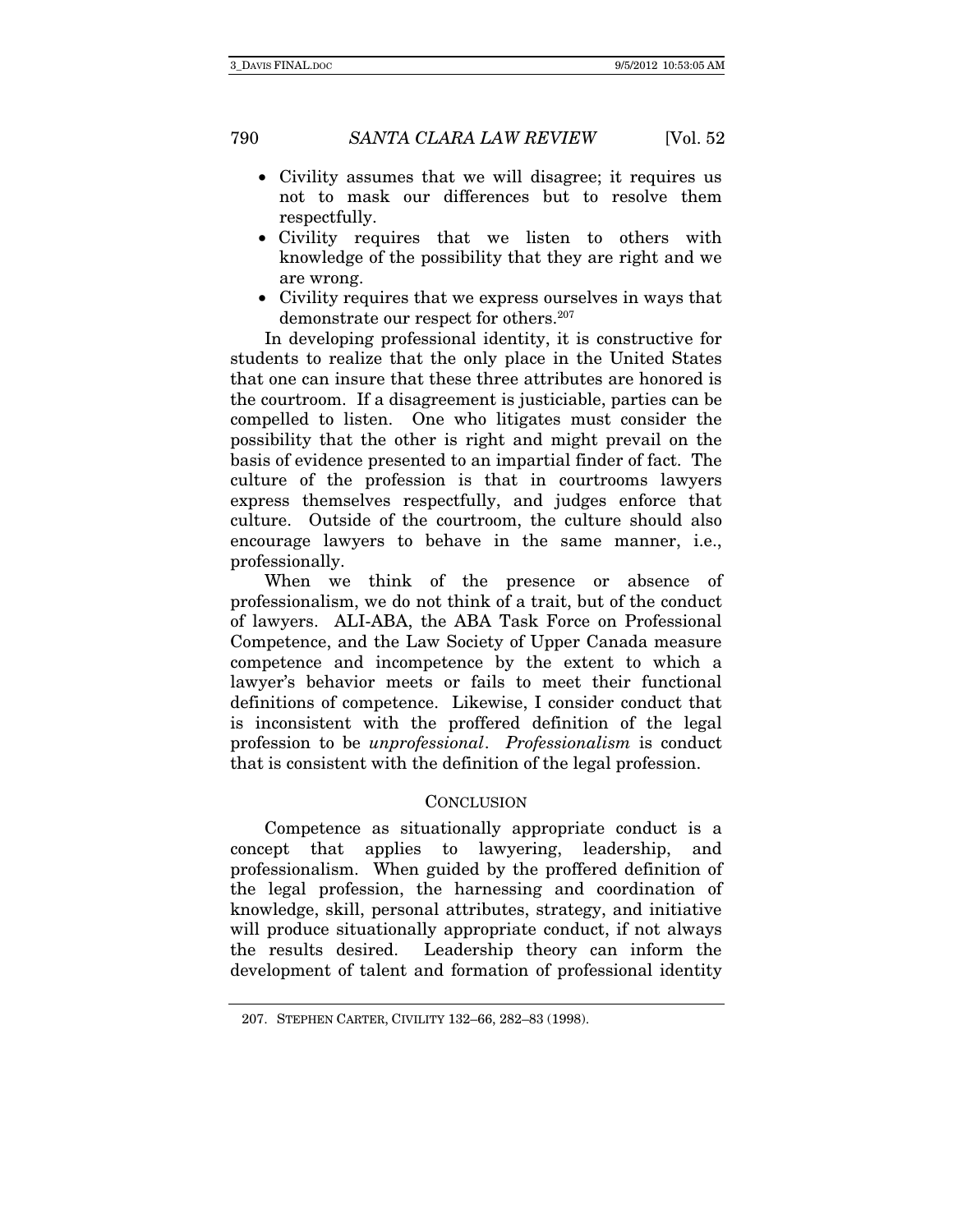in the legal profession. It can also contribute to development of a general theory of lawyering that includes broadly shared conceptions of competence and professionalism.

Law faculty are members of the legal profession. Within each faculty exist the knowledge, skill, and personal attributes to solve problems and maximize opportunities that we leave unaddressed. We are like the lawyer who possesses good knowledge of the law, solid legal skills, and the catalytic personal attributes capable of translating knowledge and skill into competent representation, but who fails to deliver high quality legal services in a timely manner. We lack strategy and initiative. A general theory of lawyering that draws upon leadership theory, clearly defines professionalism, and includes a conception of competence as situationally appropriate conduct can provide legal education a framework for the development of strategies to confront the serious problems the profession is experiencing. Whether we would then exercise initiative to implement those strategies is a matter of character and professionalism.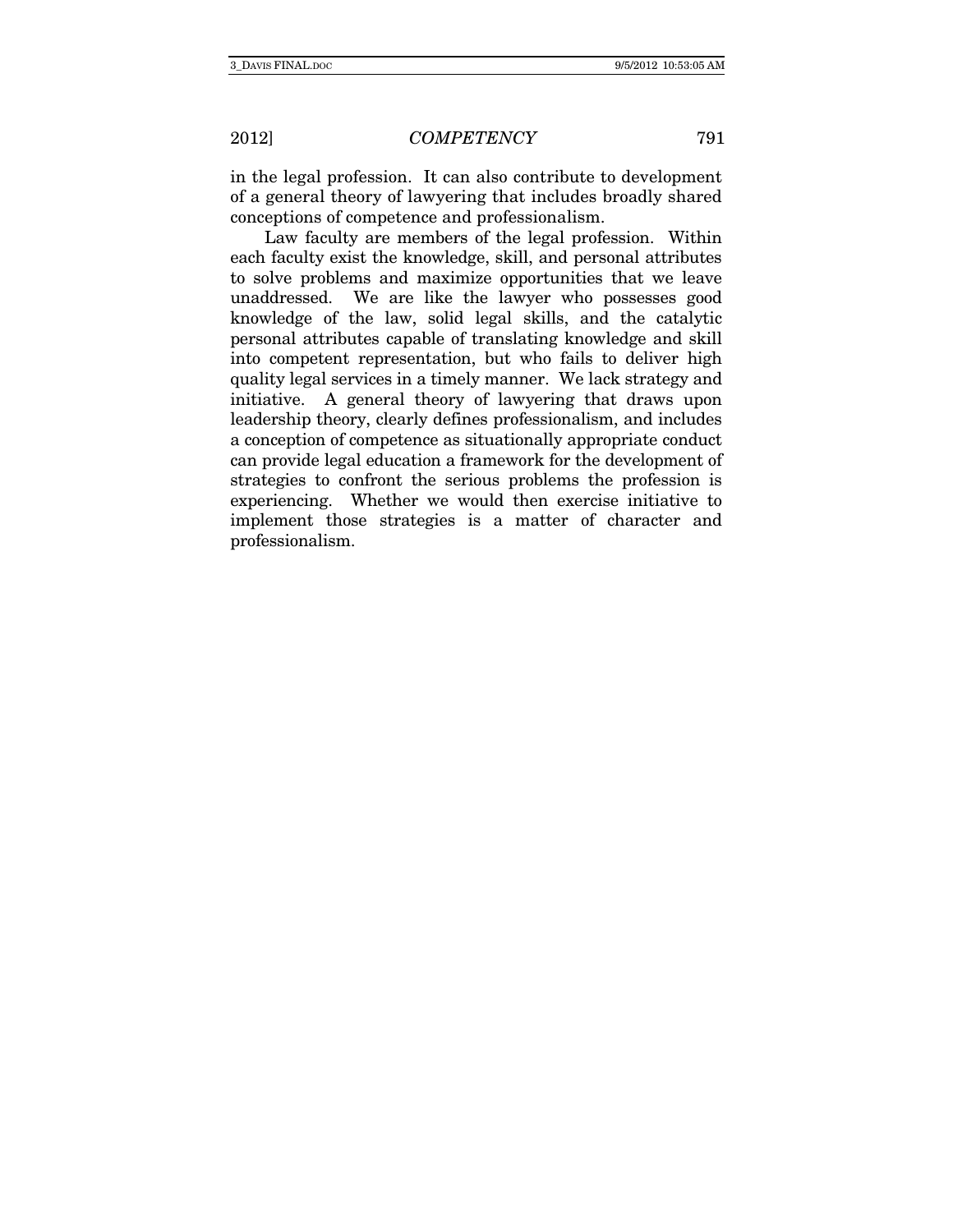## **APPENDIX A**

### A MODEL OF THE LEGAL Copyright 1984, 1992, 1998, 2002, 2005, 2006, 2011 Leary Davis. All rights reserved.

|                                                                                                                                                                                                                   | <b>SKILLS</b>                                                                                                                                                                                                                                                                                                                                                                                                                  |                                                                                                                                                                                                                                                                                                                                                                                                |  |
|-------------------------------------------------------------------------------------------------------------------------------------------------------------------------------------------------------------------|--------------------------------------------------------------------------------------------------------------------------------------------------------------------------------------------------------------------------------------------------------------------------------------------------------------------------------------------------------------------------------------------------------------------------------|------------------------------------------------------------------------------------------------------------------------------------------------------------------------------------------------------------------------------------------------------------------------------------------------------------------------------------------------------------------------------------------------|--|
| <b>STAGES</b>                                                                                                                                                                                                     | <b>TECHNICAL SKILLS</b>                                                                                                                                                                                                                                                                                                                                                                                                        | <b>INTERPERSONAL SKILLS</b>                                                                                                                                                                                                                                                                                                                                                                    |  |
| <b>STAGE I</b><br><b>ANALYST</b><br><b>Acquisition of</b><br><b>Foundation Skills and</b><br>Knowledge                                                                                                            | Analysis of cases<br>Interpretation of legislation<br>Synthesis of cases and of<br>cases and legislation<br>Modes of argument<br>Basic research<br>Drafting legal memoranda                                                                                                                                                                                                                                                    | Oral expression<br>Written communication                                                                                                                                                                                                                                                                                                                                                       |  |
| <b>STAGE II</b><br><b>ADVOCATE</b>                                                                                                                                                                                | Gathering facts from sources<br>other than people<br>Marshalling facts<br>Trial, administrative, and<br>appellate advocacy<br>Drafting pleadings, briefs, and<br>other advocacy documents<br>Discovery                                                                                                                                                                                                                         | Gathering facts from individuals<br>and organizations<br>Interviewing<br>Counseling<br>Negotiation<br>Persuasive writing                                                                                                                                                                                                                                                                       |  |
| Development of<br><b>Advocacy Skills and</b><br>Knowledge                                                                                                                                                         | Pretrial and motion practice<br>Administrative hearings<br>Jury and nonjury trials<br>Settlement of case on appeal<br>Preparation of record on appeal<br>Argument of appeal<br>Post-appeal practice<br>Application of procedural<br>knowledge                                                                                                                                                                                  | Dispute management and resolution<br>Avoidance<br>Coercion<br>Accommodation<br>Compromise<br>Mediation<br>Conciliation<br>Collaboration                                                                                                                                                                                                                                                        |  |
| <b>STAGE III</b><br><b>COUNSELOR.</b><br><b>PLANNER.</b><br><b>AND IMPLEMENTER</b><br>Development of<br><b>Ability to Formulate</b><br>and Implement Sound<br><b>Strategies in Complex</b><br><b>Environments</b> | Systems analysis and design<br>Planning and taking action<br>Collection and management of<br>information<br>Evaluation of situations<br>and environments<br>Formulation of goals and objectives<br>Analysis and allocation of resources<br>Development of situationally appropriate<br>strategies and tactics<br>Implementation of strategic and<br>tactical plans through creation and<br>utilization of effecting mechanisms | Implementation of strategic and<br>tactical plans through leadership of<br>people and organizations<br>Involvement of appropriate<br>persons in decision making<br>and implementation<br>Delegation and subsequent monitoring<br>Establishment of credibility through<br>personal example and development<br>of organizational culture<br>Management of law offices and<br>other organizations |  |
| <b>STAGE IV</b><br><b>INTEGRATED</b><br><b>PROFESSIONAL</b><br><b>Synthesis and</b><br><b>Self-Realization</b>                                                                                                    | Synthesis of skills and knowledge of Stages I, II, and III with each other; with life<br>experiences, talents, needs, values, attitudes, interests, cognitive and behavioral<br>preferences and other aspects of personality; and with general knowledge fields<br>Sociology, Psychology, Geography, Anthropology, Sciences, Statistics, Languages,<br>Business, Leadership, Public Administration, the Fine Arts, etc.        | beneficial to one's effective work in the legal profession, including Economics, History,<br>Political Science, Literature, Accounting, Information Technology, Philosophy, Religion,                                                                                                                                                                                                          |  |